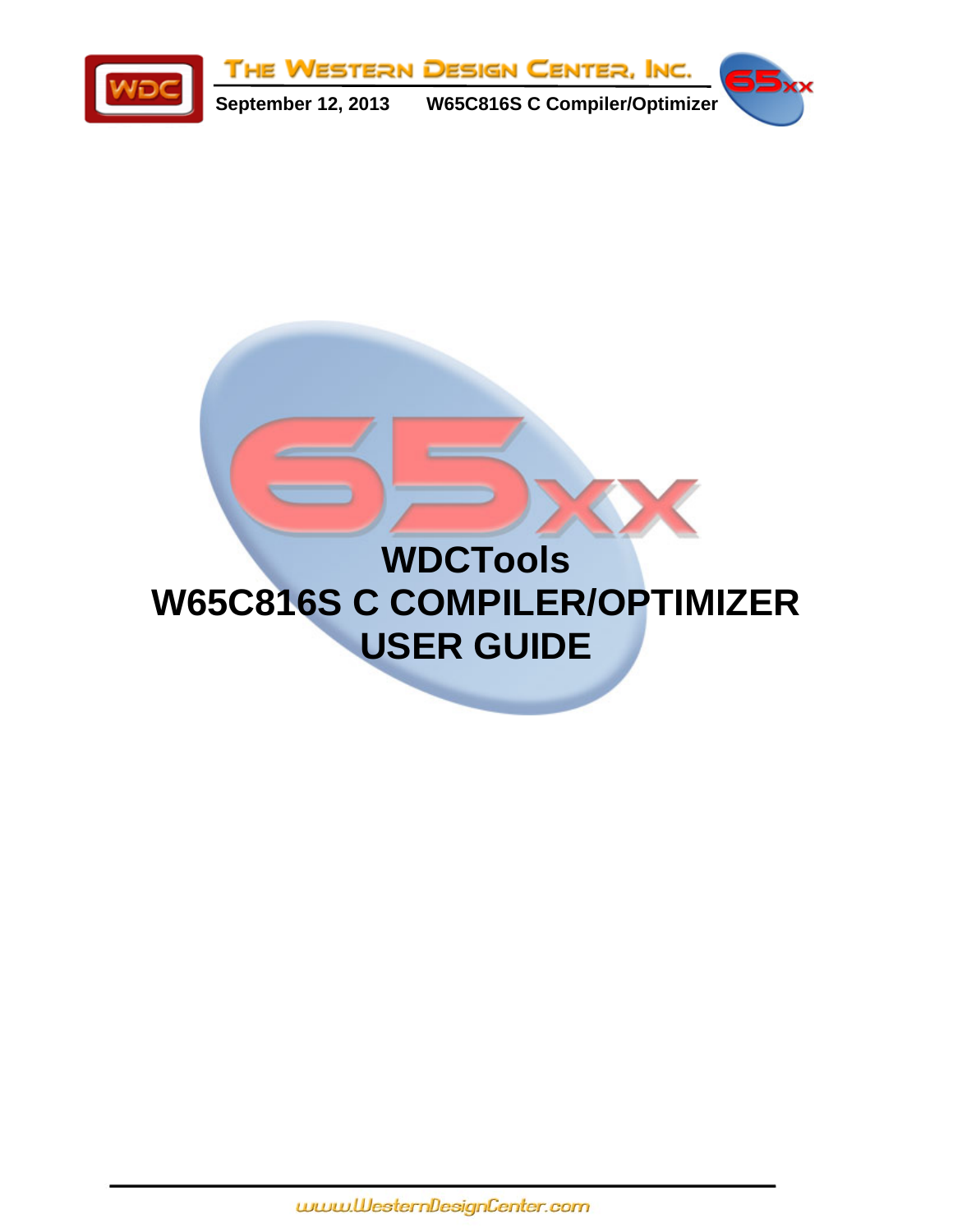

THE WESTERN DESIGN CENTER, INC.



# **Table of Contents**

| $\mathcal{D}$<br>$\mathbf{u}$ |  |
|-------------------------------|--|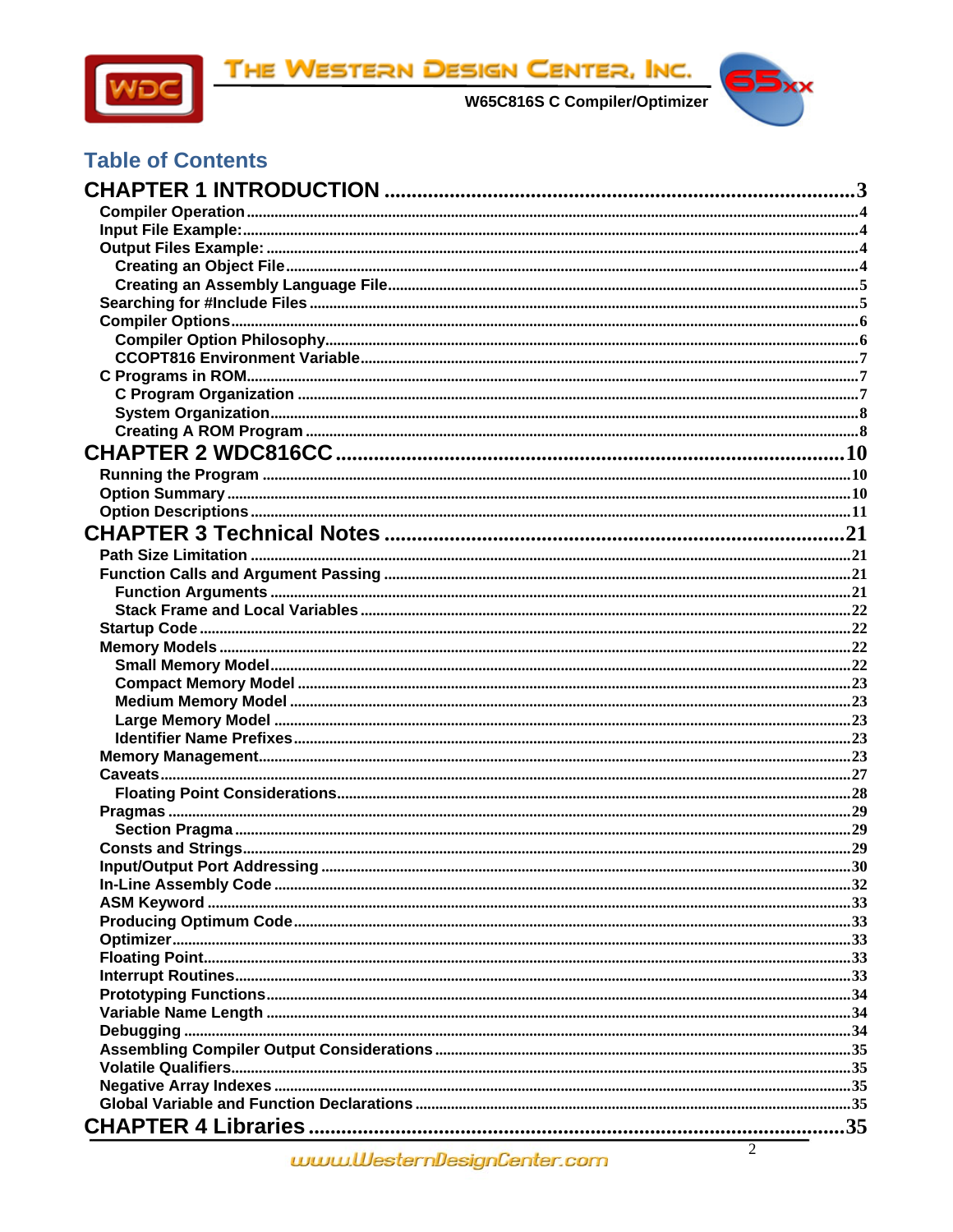

<span id="page-2-0"></span>

 **W65C816S C Compiler/Optimizer** 



# **CHAPTER 1 INTRODUCTION**

The WDCTools suite provides the tools needed to do effective C and assembly language development for the W65C816S microprocessor. The compiler is built on top of the WDC W65CXX assembly language development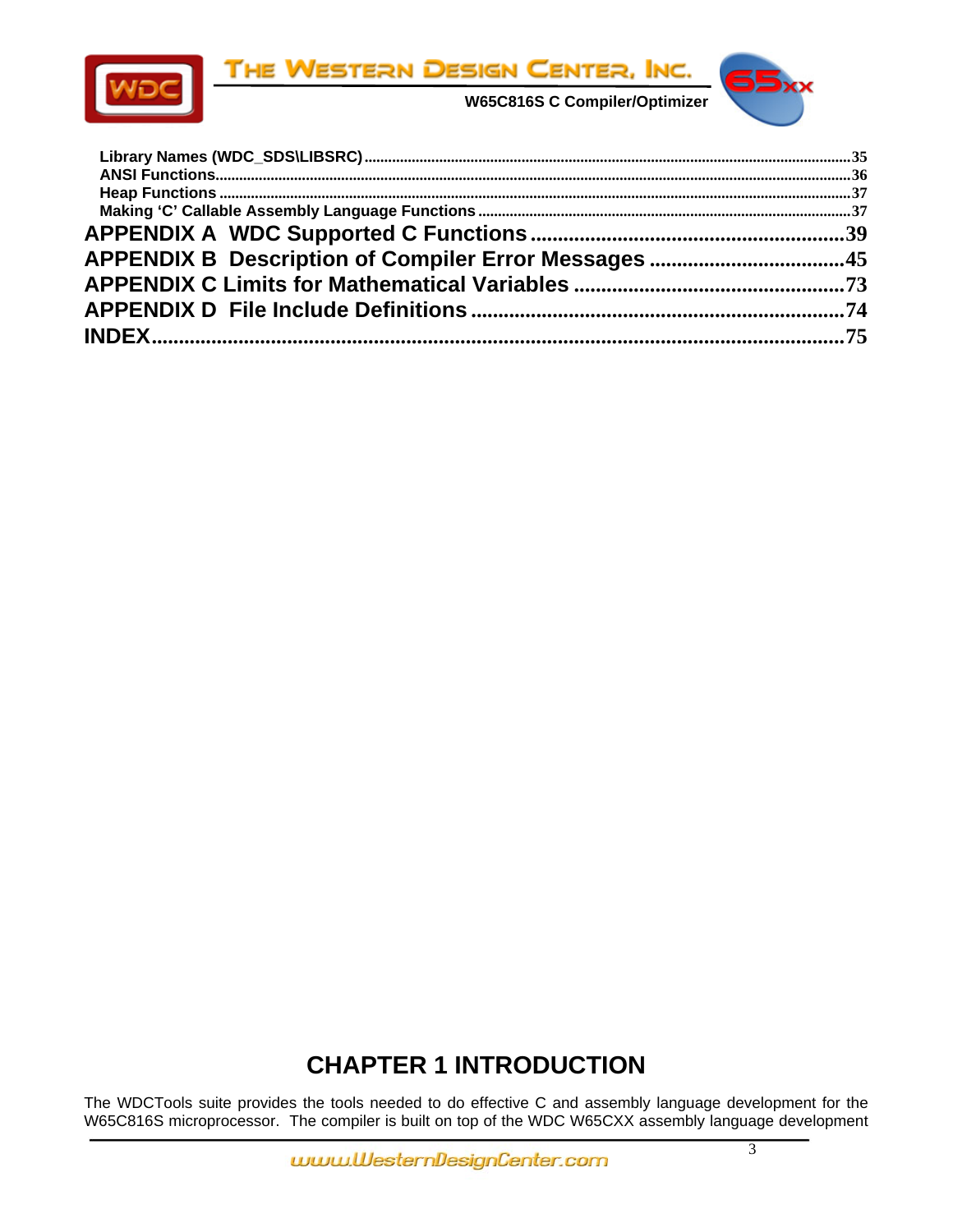<span id="page-3-0"></span>

system which is included in this package. The assembly language development system consists of a full macro assembler, an object file linker and an object file librarian.

# **Compiler Operation**

The WDC C compiler is a full ANSI standard implementation & math IEEE-754 1985. The compiler is fully validated using the Plum Hall Validation Suite against the ISO/IEC 9899:1999(E). The compiler and library functions are only validated against those listed in the ANSI C standard, except for those listed in the "compiler testing" document that is sent with each release. All other library functions are provided "as is." There are also a number of useful extensions to the ANSI standard, which are controlled by compiler switches. The compiler supports four memory models, the small, compact, medium and large models. The compiler reads the input file function by function and produces a parse tree for the entire function using the preprocessor to expand macros. A few optimizations are performed on the tree before generating code. The code generator then reads the parse tree and generates a list of assembly language instructions that are written to a temporary file. If the optimizer has been invoked, it reads the assembly language file, improves the code where possible and writes it back out. The assembler is then executed to convert the assembly language instructions into object format. The assembler deletes the temporary file after finishing.

# **Input File Example:**

The input file is a text file which contains the C source code. The file can be specified using a full path such as:

#### WDC816CC C:\SRC\HELLO.C

or by the file name alone if the file is located in the current directory such as:

#### WDC816CC HELLO.C

If the command that starts the compiler does not specify the extension of the file containing the C source, the compiler assumes that the extension is `.C'. For example, the command

#### WDC816CC PROG

compiles a file named PROG.C in the current directory. Although `.C' is the recommended file extension name, it is not mandatory. The specification

#### WDC816CC PROG.PRG

reads the file PROG.PRG from the current directory as the input to the compiler.

Input files can be created with the text editor of your choice, but the file must be straight text and can not contain any formatting commands such as those produced by a word processor.

# **Output Files Example:**

### **Creating an Object File**

Normally, when you compile a C program you are interested in the relocatable object code for the program, and not in its assembly language source. Because of this, the compiler by default writes the assembly language source for a C program to an intermediate file and then automatically starts the assembler. The assembler then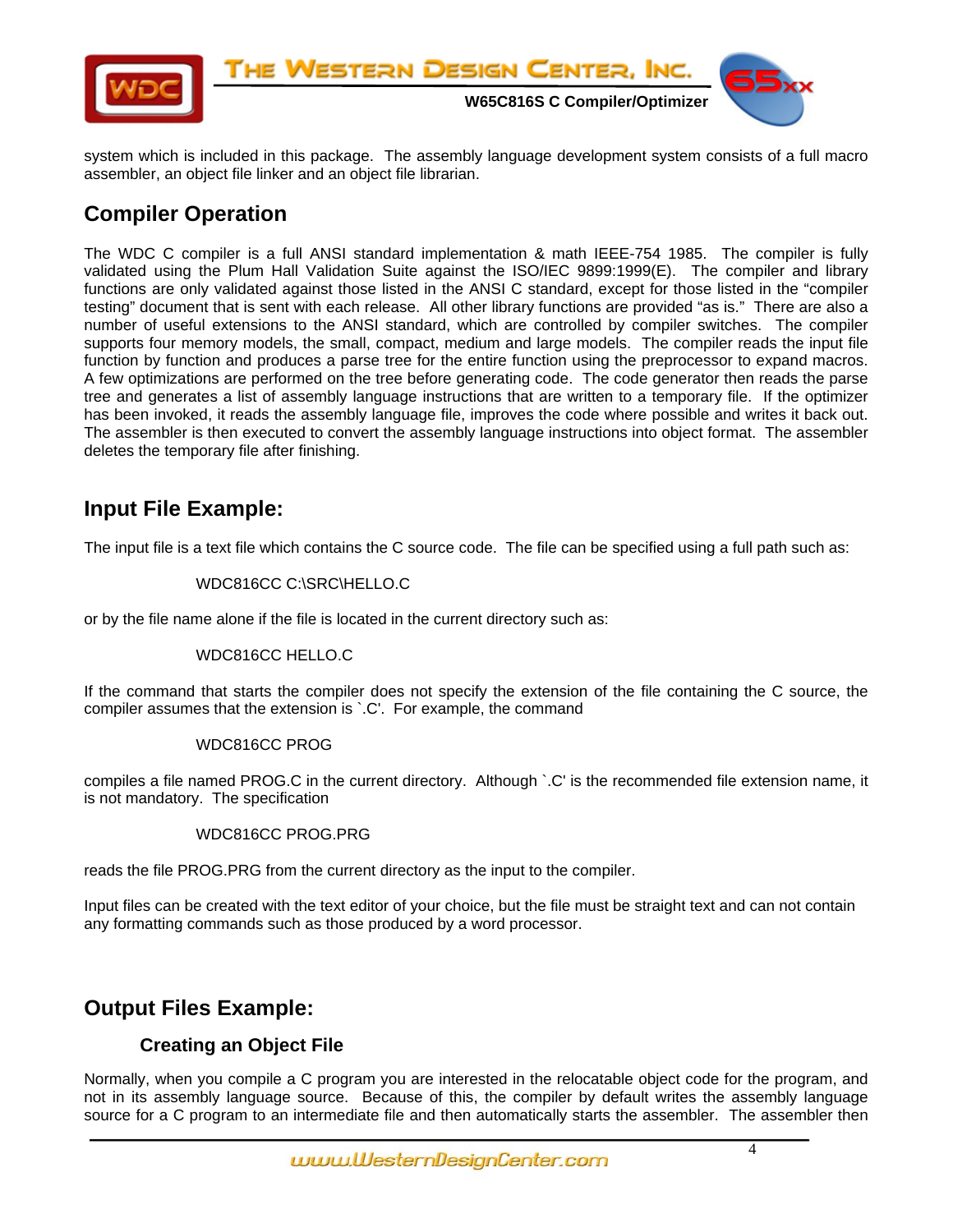<span id="page-4-0"></span>

translates the assembly language source to relocatable object code, writes this code to a file, and erases the intermediate file. By default, the object code generated by a compiler-started assembler is sent to a file whose name is derived from that of the file containing the C source by changing its extension to .OBJ. This file is placed in the directory that contains the C source file.

For example, if you started the compiler with the command:

#### WDC816CC PROG.C

the file PROG.OBJ is created, containing the relocatable object file for the program. You may explicitly specify the name of the object file using the compiler option -O. For example, the command

#### WDC816CC -O MYOBJ.REL PROG.C

compiles and assembles the C source that is in the file PROG.C, writing the object code to the file MYOBJ.REL. When the compiler is going to start the assembler automatically, by default it writes the assembly language source to the file *CTMPXXX.XXX*, where `XXX' are numbers chosen such that the file name is unique. The file is placed in the directory defined by the **CCTEMP** environment variable. If **CCTEMP** is not defined, the file is placed in the current directory. The **CCTEMP** environment variable can be used to pass the intermediate assembly language file to the assembler through a RAM disk.

### **Creating an Assembly Language File**

In some programs, you may not want the compiler to start the assembler automatically. For example, you may want to modify the assembly language generated by the compiler for a particular program. In such cases, use compiler option **-A**, which prevents the compiler from starting the assembler. When you specify option **-A**, by default the compiler sends the assembly language source to a file whose name is derived from that of the C source file, by changing the extension to *.ASM*. This file is placed in the same directory as the one that contains the C source file. For example, the command

#### WDC816CC -A PROG.C

compiles, without assembling, the C source that is in *PROG.C*, sending the assembly language source to *PROG.ASM*.

To let the compiler generate assembly language source code with embedded 'C' code and continue until an object file is produced, use the –LT option. For example:

#### WDC816CC –LT prog.c

 When using option **-A**, option **–O** specifies the name of the file to which the assembly language source is sent. For example, the command

#### WDC816CC -A -O RAM:TEMP.ASM PROG.C

compiles, without assembling, the C source in *PROG.C*, sending the assembly language source to the file *TEMP.ASM* on the volume named *RAM*:. When option **-AT** is used, it causes the compiler to include the C source statements as comments in the assembly language source.

# **Searching for #Include Files**

By default, the WDC C compiler searches the current directory to locate files specified in **#include** statements. It can also search a user-specified sequence of directories for such files, thus allowing program source files and header files to be contained in different directories. Compiler option **–I** and the environment variable **WDC\_INC\_65816** define the directories in which the compiler searches for **#include** files. The compiler automatically searches the current directory for a **#include** file if the following conditions are met: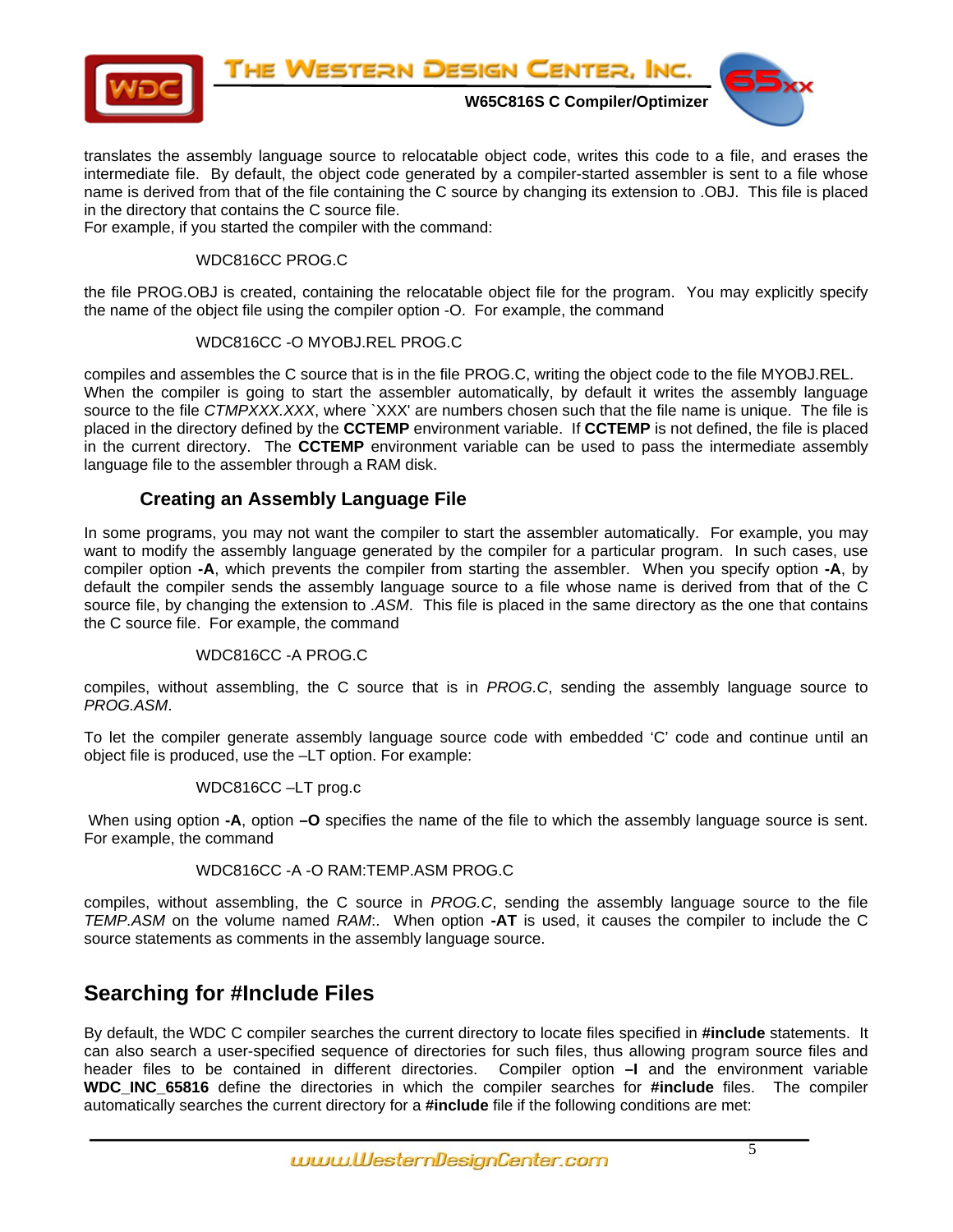<span id="page-5-0"></span>

- 1) the compiler is started without specifying option **-I**,
- 2) there is not a **WDC\_INC\_65816** environment variable, and
- 3) the **#include** statement does not specify the drive and/or directory containing the file.

If a **#include** statement specifies either the drive or directory, only that location is searched for the file.

#### **#include Search Order**

When the compiler encounters a **#include** statement, it searches directories for the file specified in the statement in the following order:

- if the filename is delimited by double quotes, "filename", the current directory is searched.
- if the filename is delimited by angle brackets, <filename>, the current directory is searched only if no **-I** options are specified and if the **WDC\_INC\_65816** environment variable does not exist.
- directories specified in option **-I** are searched, in the order listed on the line that started the compiler.
- directories specified in the **WDC\_INC\_65816** environment variable are searched, in the order listed.

# **Compiler Options**

# **Compiler Option Philosophy**

Most of the compiler options are set up as toggles, which means that they can be either on or off. Most options default to off. The defaults can be changed by creating an environment variable, **CCOPT816**. Options specified directly to the compile command will override options specified in the **CCOPT816** environment variable. With a few exceptions, options are grouped around a common function. The first letter of an option identifies the group. The group letters are:

**A** Assembly language output control **B** Debugging control **M** Memory model control **P** Parser control **Q** Output control **S** Optimization control **W** Warning control

After the group letter, one or more individual options may be specified. If an individual option letter occurs and is not preceded by a 0(zero), the associated option is turned on. Multiple individual options can be specified. To turn an option off, the character 0(zero) must appear after the group letter and before the options to be turned off. **-P0T**, for instance, turns off trigraphs and **-PT** or **-P1T** turns them on.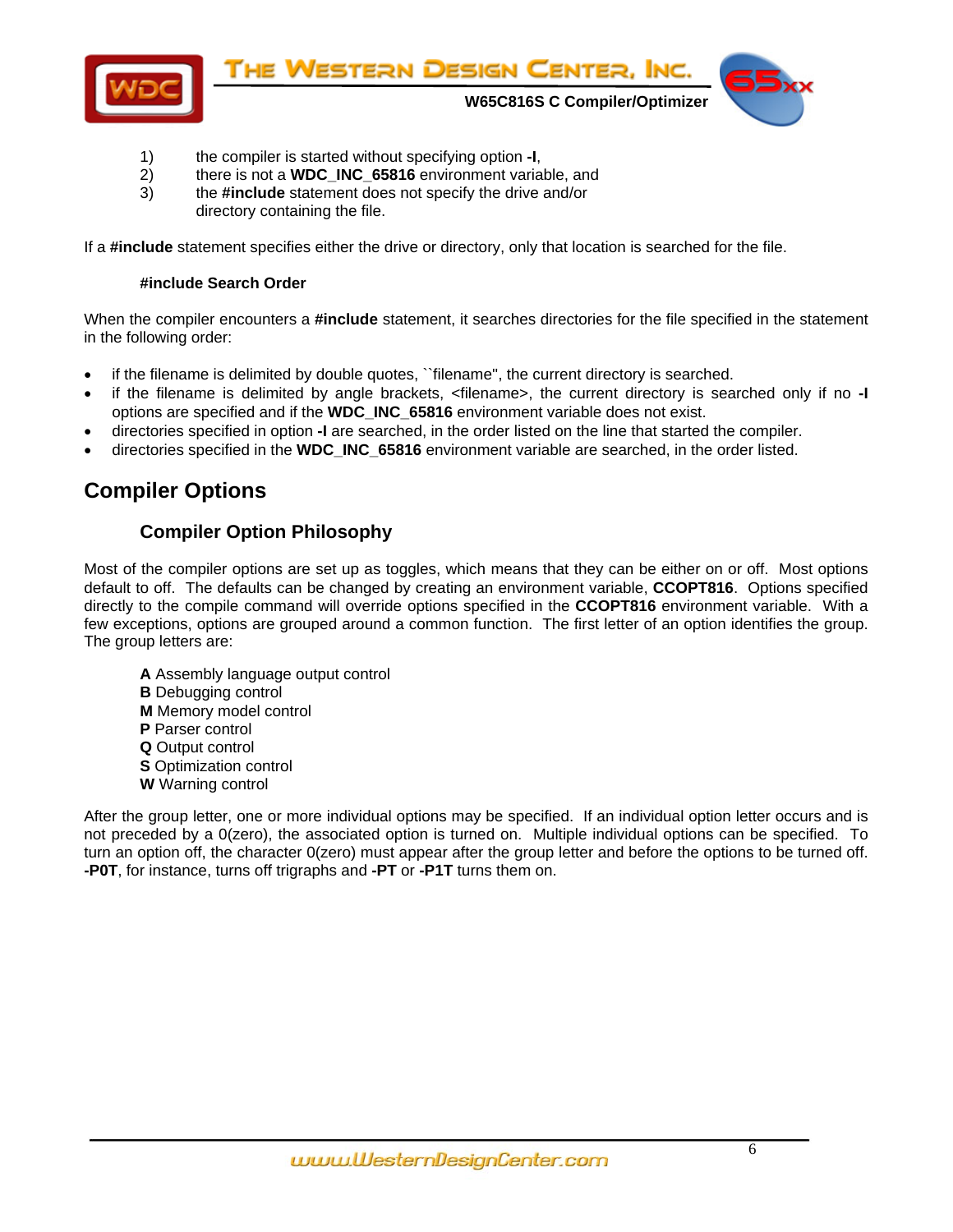<span id="page-6-0"></span>

Combinations of options can be used to produce very specific results. To enable full ANSI syntax checking with the singular exception of trigraphs, for example, you would use the option **-PA0T**. The **A** option of the **P** group specifies full ANSI which includes trigraphs. The **0T** option turns trigraphs off. Since options are scanned left to right the combination **-PA0T** produces the desired result. **-P0T1A** would not produce the intended result. Since the **1A** option is scanned after the **0T** option, the **0T** option is cancelled.

### **CCOPT816 Environment Variable**

You can override the default settings of the compiler by using the environment variable, **CCOPT816**. If you want to disable C++ style // comments as the default, for example, you could place the following line in your *AUTOEXEC.BAT* file:

#### SET CCOPT816=-P0X

which would prevent the compiler from considering characters following a // as a comment till the end of the line.

The **CCOPT816** specification should have no blanks on either side of the equal sign. Options passed directly to the compiler override the **CCOPT816** environment variable. If the **CCOPT816** environment variable was set to **- P0X** and you specified **-PX** as a direct option to the compiler, then the **CCOPT816 -P0X** option would be reversed. If you wish to specify more than one option with the **CCOPT816** environment variable, then each option group must be separated by a blank. For example,

SET CCOPT816=-P0X -MT -WO

would set the **-P0X**, **-MT** and **-WO** options. (Turn off C++ style comments, force string reference to be set to far, turn pointer/int conflicts into warnings. See page 15 for option summary) Note that **CCOPT816** must be specified in upper case.

# **C Programs in ROM**

This section discusses the general procedure of placing C code in ROM. It describes some of the choices that are available and the steps required to create the final output.

### **C Program Organization**

After compilation and linking, a C program consists of three sections: code, initialized data, and uninitialized data. The difference between initialized and uninitialized data is demonstrated by the following two C statements:

int  $x = 1$ ; int y;

In the first statement, the global variable *x* has memory space allocated for it which is initialized to contain the value 1. The second statement allocates memory space for the variable *y*, and by C convention, is initialized to zero by default. The second variable, *y*, is considered uninitialized data since it is never explicitly set to a particular value. In a C program, all uninitialized data is collected together for efficiency. Otherwise, there might be a lot of zeros spread throughout the data segment. This is especially important in a ROM-based system where instead of copying zeros from ROM to RAM, it is much more efficient just to clear the uninitialized area of RAM to zero.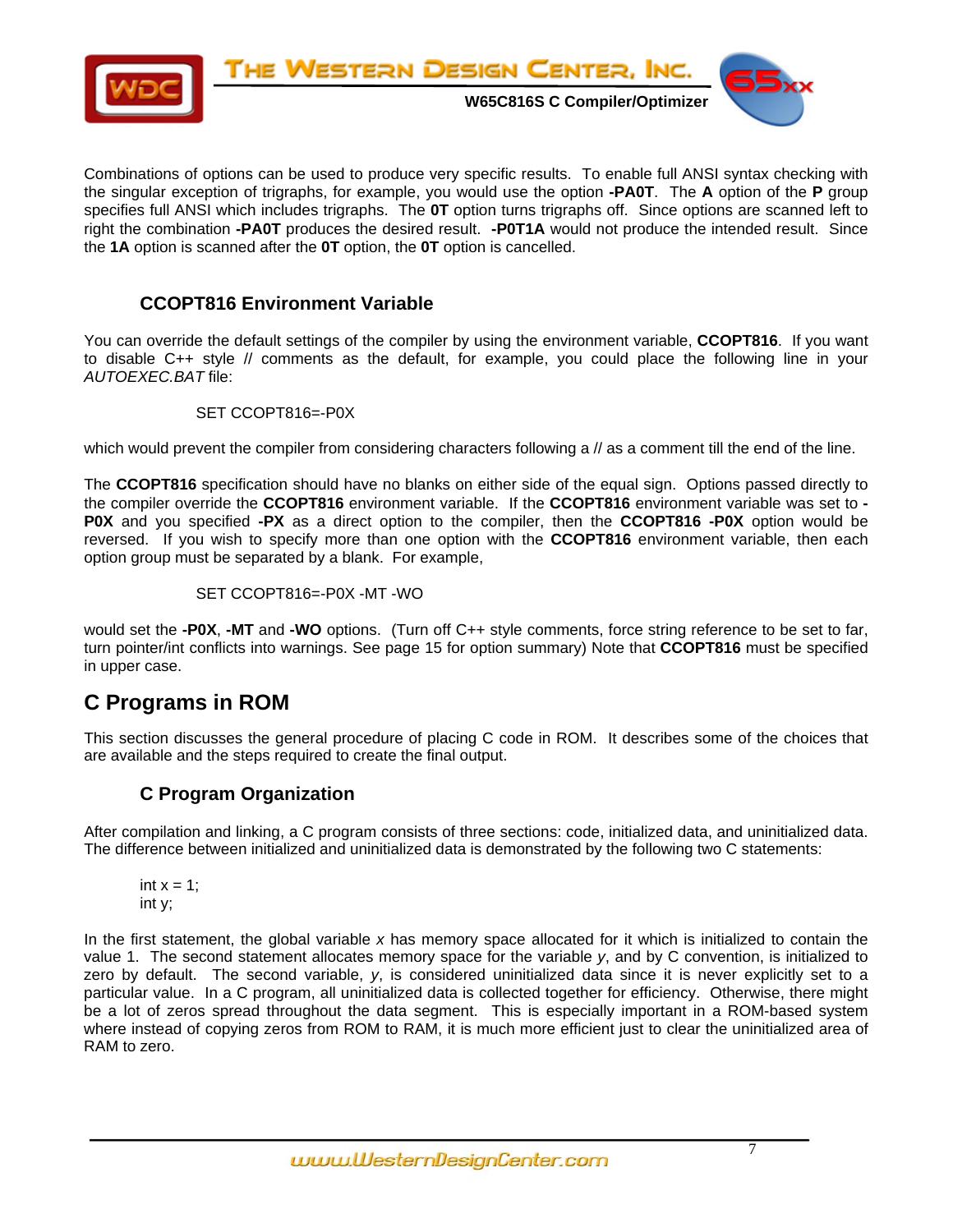<span id="page-7-0"></span>

### **System Organization**

To operate correctly, a system must contain as much ROM and RAM as are needed to get the job done. The ROM is located at whatever address is convenient. Usually the ROM is located at the high end of bank zero so that the interrupt and reset vectors have defined values when the system is powered up. Program code may also be placed in other banks of memory and be accessed by a small amount of ROM in bank zero. Some amount of RAM in bank zero is also required for the stack and direct page access. Additional RAM outside of bank zero may also be provided if more is needed than is available in bank zero. The main program code is stored in the ROM which is where it is usually executed from since the code itself does not change. Initialized data is also stored in ROM so that it is available when the system is powered up. However, initialized data often represents the initial state of variables that may be changed by the program. Since variables in ROM can't change, the variables must be in RAM. When the system is reset, the initial values in ROM are copied to the RAM locations. Thus, initialized data has two locations, the RAM address where the program code will access it and a ROM address where it is copied from. The WDC C development system is set up so that the initialized data can be stored in ROM immediately following the program code. This allows the startup code to know where to find the initialized data so it can be copied to RAM.

### **Creating A ROM Program**

To keep things simple, we will assume that we are creating a program that contains a small amount of code, but a fairly large amount of data. Thus, we will use the Compact memory model and we compile all files with the **-MC** option.

#### WDC816CC -MC MYPROG.C

Included in the *WDC\_SDS\LIBSRC\S65C816* directory are several example startup assembly language source files. Copy the one called *C0C.ASM* into the current directory. This file contains the reset and interrupt vectors and a short sequence of code that sets up the stack pointer and the data bank register, copies the initialized data to RAM, clears out the uninitialized data and then transfers control to *main()*. The default is for the program stack to start at 0xF000 and we'll leave it there. Assemble the startup file by using the command:

#### WDC816AS C0C.ASM

Now, we need to create the output file. For this example, let's say that we want the code to be located in ROM at the beginning of bank one and that the data will be located in RAM starting at location 0x8000 in bank two. The initial values of the data will actually reside in the ROM in bank one immediately following the program code. To link the modules together, we would use the command:

#### WDCLN -HM28 -C10000 -D28000, MYPROG.OBJ C0C.OBJ -LCC

The first option to the linker specifies that the output will use Motorola S-28 records which have a 24 bit address field. (A full description of the linker and its options can be found in the Assembly Language Development System manual.) Next, the address of the code is specified to be at location 0x10000 which is the beginning of bank one. The **-D** option tells the linker to locate the address of the data at 0x28000, but to place the actual output immediately following the code. The address options seem complicated but are not really too difficult. In general, if no addressing option is given, then one section is placed immediately following the preceding section. The first section is the code, followed by initialized data, and finally uninitialized data. Each address option consists of an address where the code or data is eventually expected to be located. For code, this is the address where subroutine calls will be made to and is usually in ROM. For data, this is the address where program code will load and store into and is usually in RAM. Following the 'use' address is an optional comma and a physical location address. The physical location address is the address that will be placed in the hex records generated by the linker. For program code, the physical and use addresses are almost always the same. Thus, to locate code at location 0x10000, the option: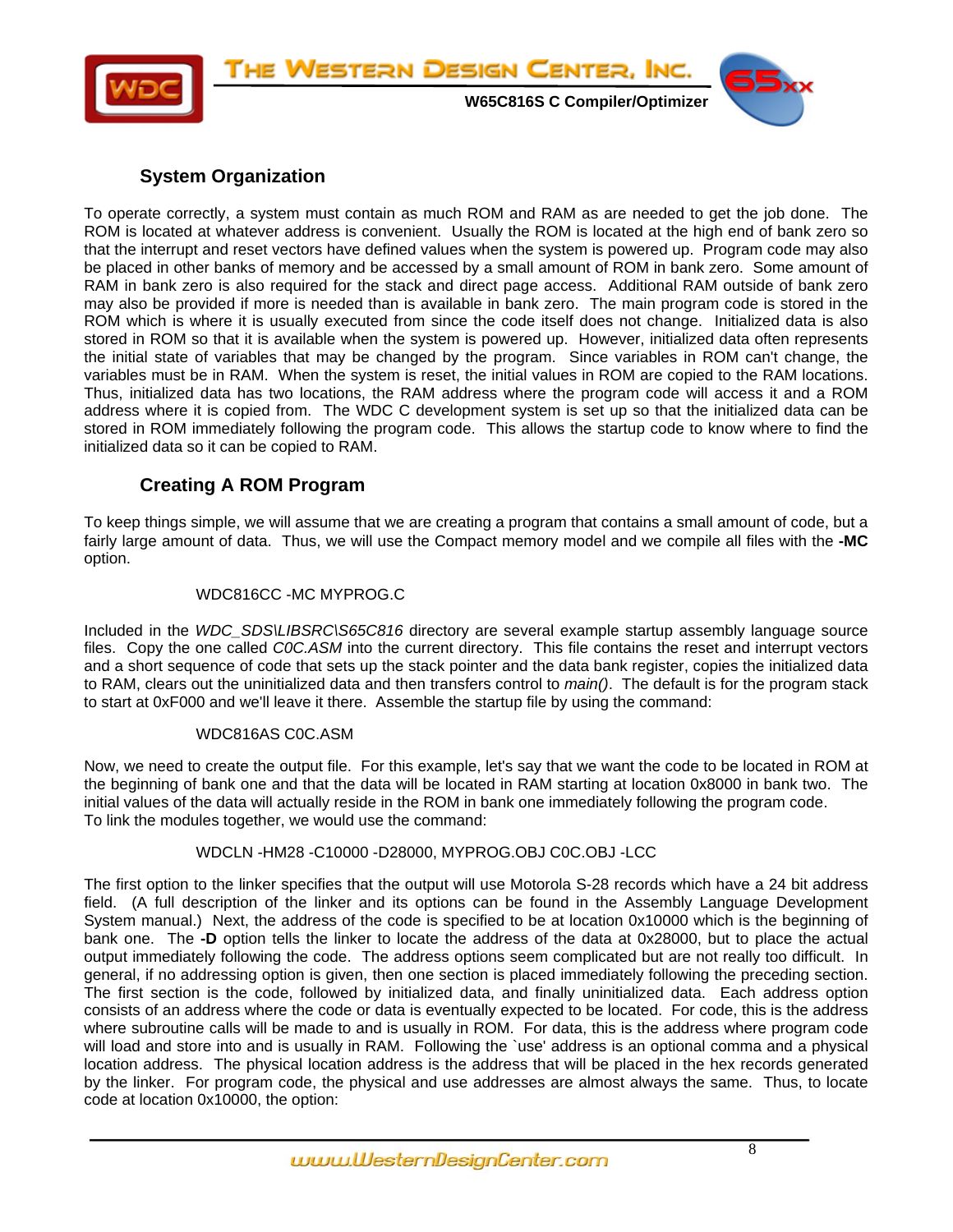

#### -C10000,10000

would be correct. However, the linker assumes that if no comma and second argument are present, then the physical and use addresses are the same. Thus, the preceding option could also be given as:

#### -C10000

For initialized data, the use address is typically in RAM, while the initial physical location is in ROM. One way to handle this is to specify the exact address in RAM and in ROM as in:

#### -D28000,10800

which would place the data at location 0x10800 in ROM although the program code would be looking for it at location 0x28000. One of the problems with this approach is that we would have to know that the size of the program was less than 0x800 bytes or the data would overwrite the program code. An easier method would be to use the option:

#### -D28000,

which tells the linker to locate the data for use at location 0x28000, and by using a comma without an address, to place it physically right after the preceding section which would be the program code. The assembly language startup routine in *C0C.ASM* assumes that the initialize data is located immediately following the code section and copies it to it's `use' location in RAM. Further discussion of sections and linking as well as a full analysis of a startup routine can be found in the Assembly Language Development System manual.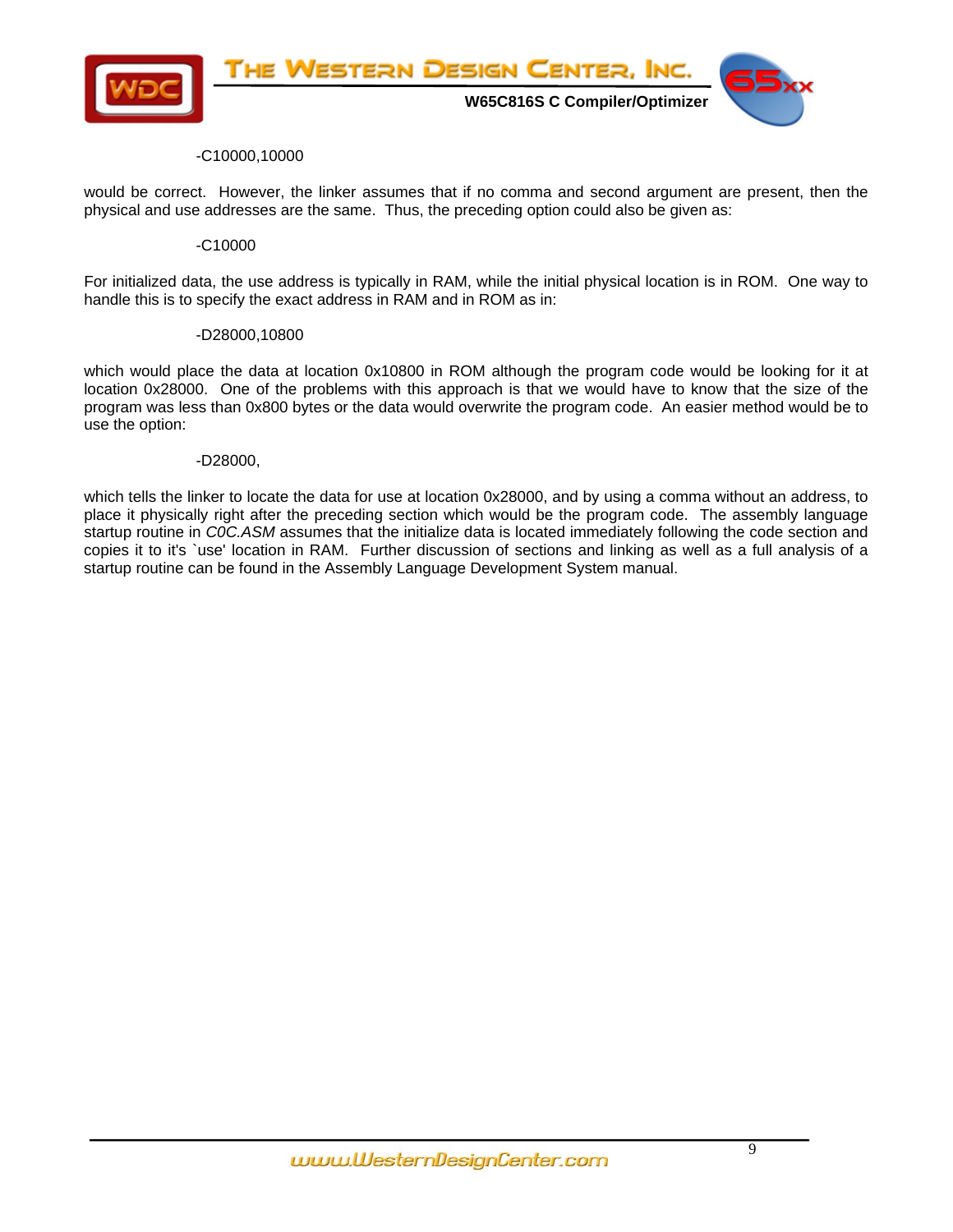<span id="page-9-0"></span>

The Western Design Center, Inc.

 **W65C816S C Compiler/Optimizer** 

# **CHAPTER 2 WDC816CC**

The WDC C compiler is a full ANSI standard implementation. There are also a number of useful extensions to the ANSI standard which are controlled by compiler switches.

# **Running the Program**

The format of the WDC C compiler command is:

#### WDC816CC [OPTIONS] SRCFILE

where *SRCFILE* is the name of the C source file, and the brackets around options indicate that they are not required. The compiler only deals with a single file at a time and must be restarted to compile any additional files.

# **Option Summary**

- **-A** Causes the compiler not to start the assembler after it has compiled a program. Only an assembly file is created.
- **-AT** Same as **-A**, but also imbeds C source statements into the assembly code.
- **-BS** Generate source level debugging information.
- **-D** Defines a symbol for the preprocessor.
- **-HI** Read pre-compiled header file into symbol table.
- **-HO** Create a pre-compiled header file.
- **-I** Specifies path for include files.
- **-L** Creates a listing from the compiler output to be passed to the assembler output.
- **-LT** Generates listing with embedded source statements.
- **-LW** Modifies the –L option to set the listing to a wide format of 132 columns.
- **-MC** Generates code for the Compact model.
- **-MD** Generates a special interrupt frame. For Micronas use only.
- **-MH** Generates calls to ~hwmul instead of ~mul for hardware multiply. For Micronas use only.
- **-MI** Generates the special Micronas interrupt function code
- **-MK** Force references to const data to be far.
- **-ML** Generates code for the Large model.
- **-MM** Generates code for the Medium model.
- **-MO** Generate module headers for library functions.
- **-MS** Generates code for the Small model.
- **-MT** Force references to string data to be far.
- **-MU** Place initialized const data in the compiler CONST section.
- **-MV** Place string data in the compiler STRING section.
- **-O** Specifies name to be used for output files.
- **-PA** Turns on ANSI preprocessor and trigraphs. Turns off non-ANSI options.
- **-PB** Make bitfields unsigned by default.
- **-PC** Allows extra characters after #endif or #else.
- **-PE** Causes enums to occupy only the amount of space needed and has been set to unsigned for performance.

- **-PP** Make characters default to signed. **-PT** Looks for trigraphs in the input stream.
- **-PX** Allows C++ style comments.
- **-QA** Causes generated prototypes to use \_\_PARMS(()) syntax.
- **-QP** Generates prototypes for all non-static functions.
- **-QQ** Disables startup and error messages from being displayed.
- **-QS** Generates prototypes for all static functions.
- **-QV** Generates verbose information on memory usage.
- **-SF** Generates an optimized for(;;) loop.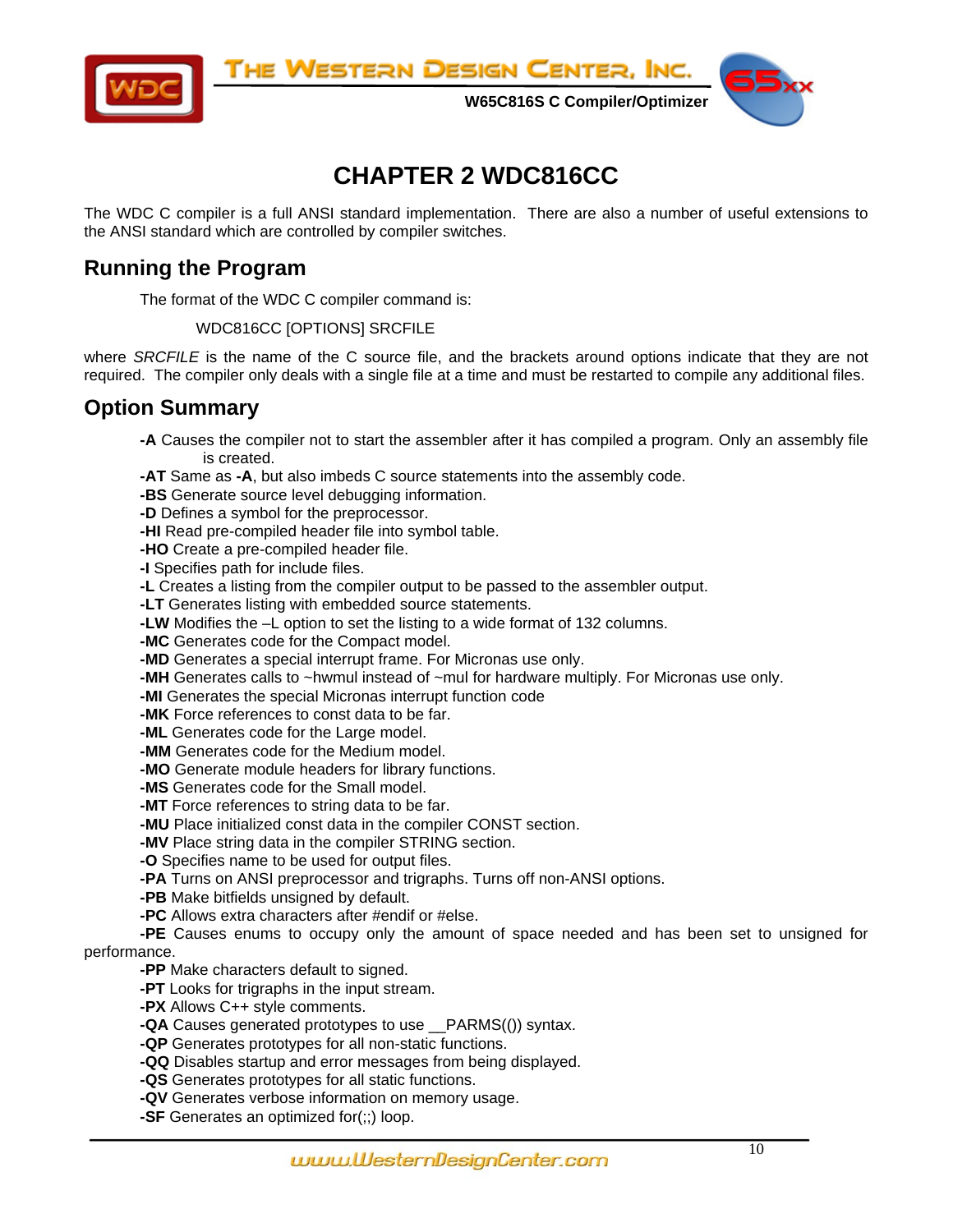THE WESTERN DESIGN CENTER, INC.

<span id="page-10-0"></span>

 **W65C816S C Compiler/Optimizer** 



- **-SI** Optimize pointer and array indexing by assuming only positive indices.
- **-SM** Defines the <u>C\_MACROS\_</u> macro.
- **-SO** A shorthand way of specifying **–SF, -SI, -SM and -SS**.
- **-SOP** A combination of **-SO**, **-SP.**
- **-SP** Invoke the post-pass peephole optimizer, WDC816OP.
- **-SS** Generate better array indexing with far pointers.
- **-WA** Complains on arguments which do not match the prototype specification.
- **-WD** Generates warnings for non-prototype style function definitions.
- **-WE** Quit on warnings. Treats warnings as errors.
- **-WL** Shorthand for **-WARU** and stands for lint.
- **-WN** Do not generate warnings on direct pointer to pointer conversions.
- **-WO** Causes pointer/int conflicts to generate warnings rather than errors.
- **-WP** Generates a warning if a function is called without a prototype being defined for the function.
- **-WQ** Print warnings and errors to the file *WDC816.ERR*.
- **-WR** Warns if function return type does not match declared type.
- **-WS** Ignores all warnings.
- **-WU** Warns about unused local variables.
- **-WW** Allows compiler to continue beyond 5 errors.

# **Option Descriptions**

# **-A**

Normally, the compiler generates assembly language to a temporary file that is assembled by the assembler and then deleted. This option tells the compiler to only generate an assembly language file. The default name of the created assembly language file is formed by taking the root part of the source file name and appending *.ASM*. The **-O** option can be used to exactly specify the name of the assembly language output file.

For example:

WDC816CC -A MYFILE.C WDC816CC -A -O SAVE.ASM MYFILE.C

The first command compiles the file *MYFILE.C* and places the assembly language output into a file called *MYFILE.ASM*. The second example compiles the same source file, but places the output into the file *SAVE.ASM*.

### **-AT**

This option is identical to the **-A** option except that the compiler copies the C source statements to the assembly language output file as comments.

For example:

WDC816CC -AT MYFILE.C

This command compiles the file *MYFILE.C* and places the assembly language output into a file called *MYFILE.ASM* with the C statements embedded as comments.

#### **WARNING: The option –AT can hide error messages and causes problems for the optimizer -BS**

This option tells the compiler to add source level debugging information to the statements it generates in the output assembly language file.

**WARNING:** Do not use the –MO option with –BS. This will cause a conflict.

For example:

WDC816CC -AT -BS MYFILE.C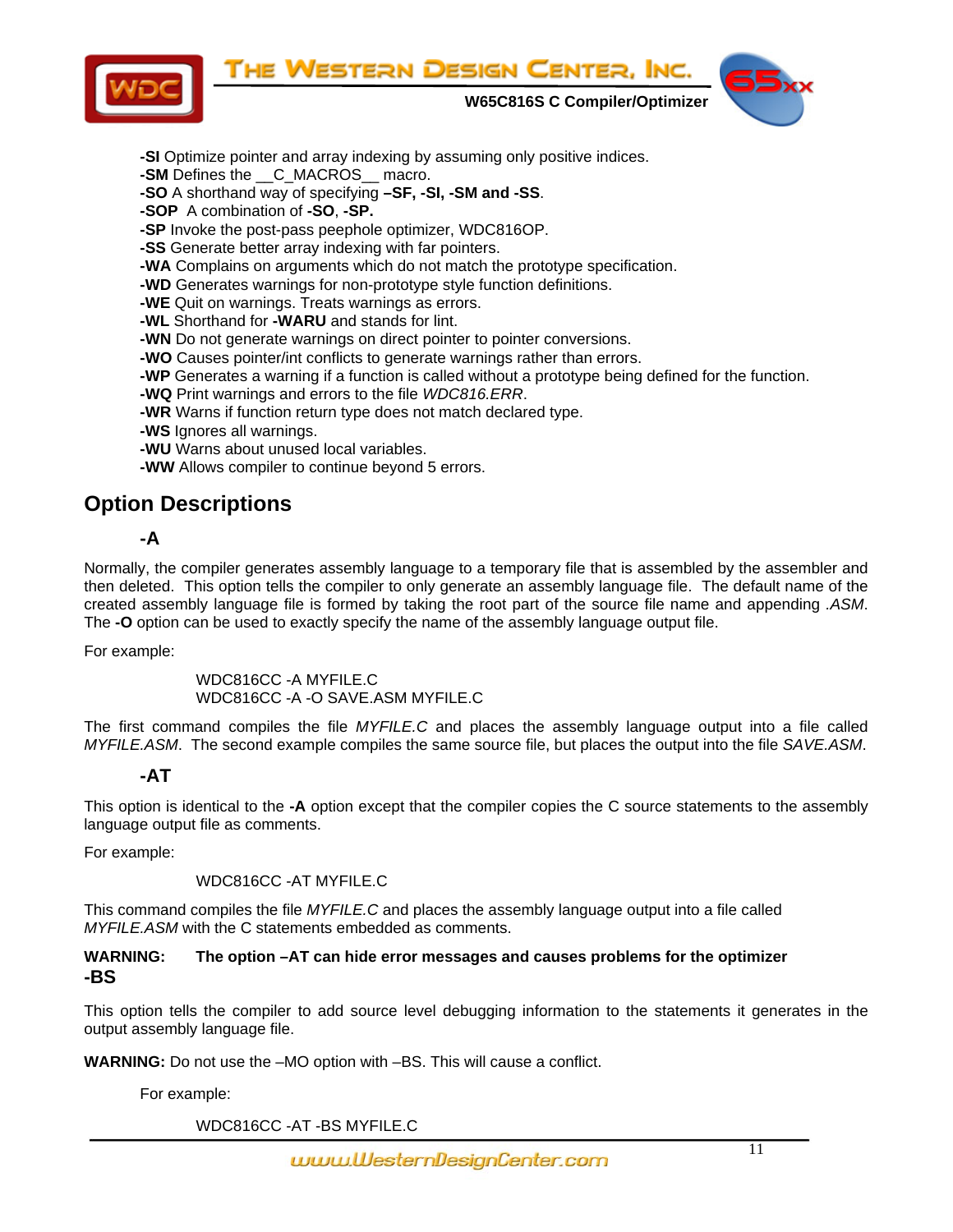

This command compiles the file *MYFILE.C* and places the assembly language output into a file called *MYFILE.ASM*. This file has the C statements embedded as comments and additional statements that specify line number and source level debugging information.

**-D** 

This option defines a symbol in the same way as the preprocessor directive, **#define**. Its usage is as follows:

-DMACRO[=TEXT]

For example,

-D MAXLEN=1000

is equivalent to inserting the following line at the beginning of the program:

#define MAXLEN 1000

The separating space following the **-D** is optional. The following formats are equivalent:

-D MAXLEN=1000 -DMAXLEN=1000

Since option **-D** causes a symbol to be defined for the preprocessor, it can be used in conjunction with the preprocessor directive, **#ifdef**, to selectively include code in a compilation. A common example is code such as the following:

#ifdef DEBUG printf("value: %d\n", i); #endif

This debugging code would be included in the compiled source by the following command:

WDC816CC -DDEBUG PROGRAM.C

When no substitution text is specified, the symbol is defined as the numerical value one.

#### **-HI**

This option specifies the name of an input file containing pre-compiled header file information. The input file is created using the **-HO** option. For example:

-HI MYPROG.DMP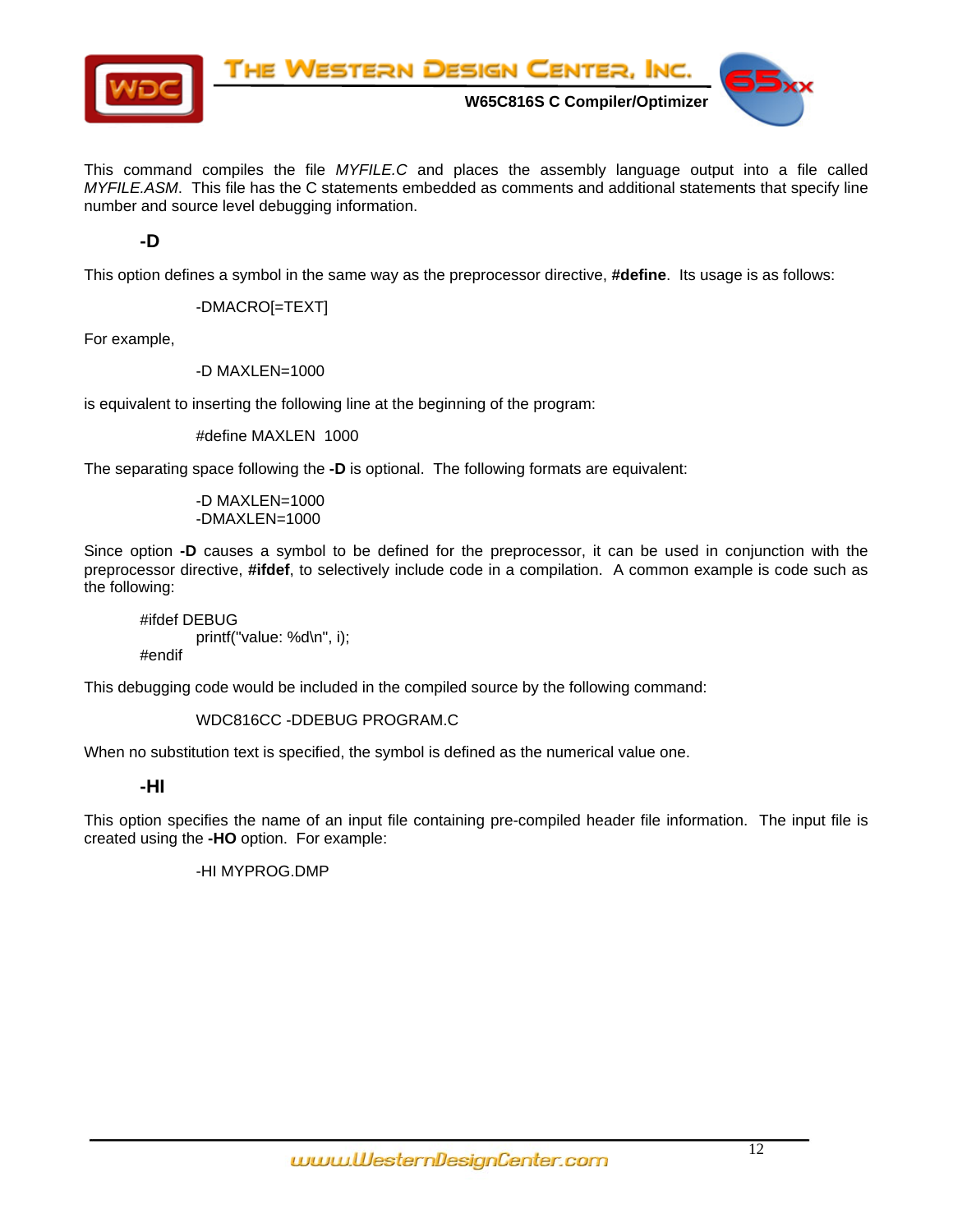

### **-HO**

This option specifies the name of an output file for pre-compiled header information. This information is later used with the **-HI** option to compile programs that use the same header files over and over again. The use of precompiled header files can significantly shorten compile times. Only one pre-compiled header file may be used per compilation, but it may contain information from numerous header files. For example, if the C source files for a program included the header files *STDIO.H*, *STDLIB.H* and *STRING.H*, you could speed up compilations by pre-compiling these files. To do that, create a dummy file named *X.C* that contained the following lines:

#include <stdio.h> #include <stdlib.h> #include <string.h>

Create the pre-compiled header file *X.DMP* using the following command line:

WDC816CC -HO X.DMP X.C

Then, when compiling a source file that includes these header files you can use a command like:

#### WDC816CC -HI X.DMP MYPROG.C

When the compiler encounters a **#include** that references one of the files in the pre-compiled header file, it just skips it.

#### **-I**

Compiler option **-I** defines a single directory to be searched for the file that was specified in a **#include** statement. The path descriptor follows option **-I**. A space between **-I** and the path descriptor is allowed but not required.

The command

#### WDC816CC -I C:\OTHER\INCLUDE

directs the compiler to search the *c: + + other + + include* area when looking for an include file. Multiple **-I** options can be specified when starting the compiler, if desired, thus defining multiple directories to be searched.

You can also specify where include files are kept using the **WDC\_INC\_65816** environment variable.

#### **-L**

This option creates a listing from the compiler output to be passed to the assembler output. The 'C' source code statements are added as comments to the assembly code listing.

### **-LT**

This option is used to generate a listing that contains embedded source statements.

#### **-LW**

This option modifies the –L option to set the listing to a wide format of 132 columns. This option is the same as the PW 132 option in the assembler.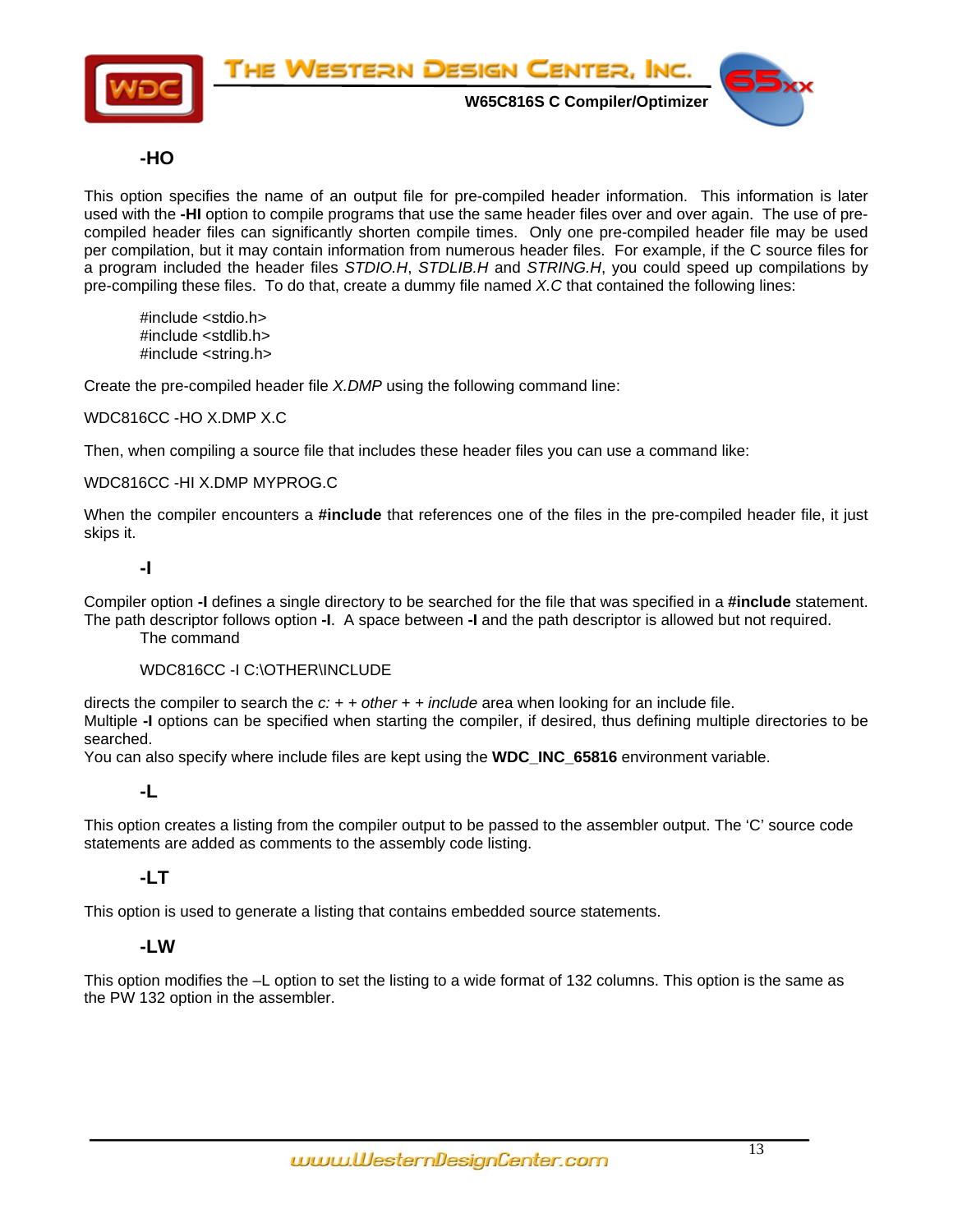

#### **-MC**

This option generates code for the COMPACT memory model which uses 16 bit pointers for code and 32 bit pointers for data. This restricts all code to one bank, stack in zero bank, global data in one bank and unlimited data allocations. See CHAPTER 3 for more information on memory models.

#### **-MD**

This option generates a special interrupt frame and can be used only with the –MI option. This option is for Micronas use only. Please refer to the Micronas CDC16xxF documentation for more information.

#### **-MH**

This option generates call to ~hwmul instead of ~mul for hardware multiply. This option is for Micronas' use only. Please refer to the Micronas CDC16xxF documentation for more information.

#### **-MI**

This option generates the special Micronas interrupt function code when returning from the reserved word "INTERRUPT" type function. Please refer to the Micronas CDC16xxF documentation for more information.

#### **-MK**

This option forces all references to const data to be far references. By default, const data references are near references. However, if const data is forced into a single section such as the KDATA section, it may be necessary to force references to that section to be far references. See the discussion of *it CONSTS AND STRINGS* in CHAPTER 3 for more details and an example.

#### **-ML**

This option generates code for the LARGE memory model which uses 32 bit pointers and allows unlimited code, unlimited data allocations, and up to 64k of global data. See CHAPTER 3 for more information on memory models.

#### **-MM**

This option generates code for the MEDIUM memory model which uses 16 bit pointers for data and 32 bit pointers for code. This restricts all data to zero bank. See CHAPTER 3 for more information on memory models.

#### **-MO**

This option causes the compiler to generate a module header and ending for each function and global variable in the source file. This allows each function to be loaded separately from a library of functions. This option is usually only used when compiling source files for inclusion in a library. (Must also specify the model used. i.e. – MOS, MOM, MOC, or MOL)

**WARNING:** Do not use the –BS option with –MO. This will cause a conflict.

#### **-MS**

This option generates code for the SMALL memory model which uses 16 bit pointers for code and data. This restricts all data to zero bank and only one 64K bank of code may be used. See CHAPTER 3 for more information on memory models.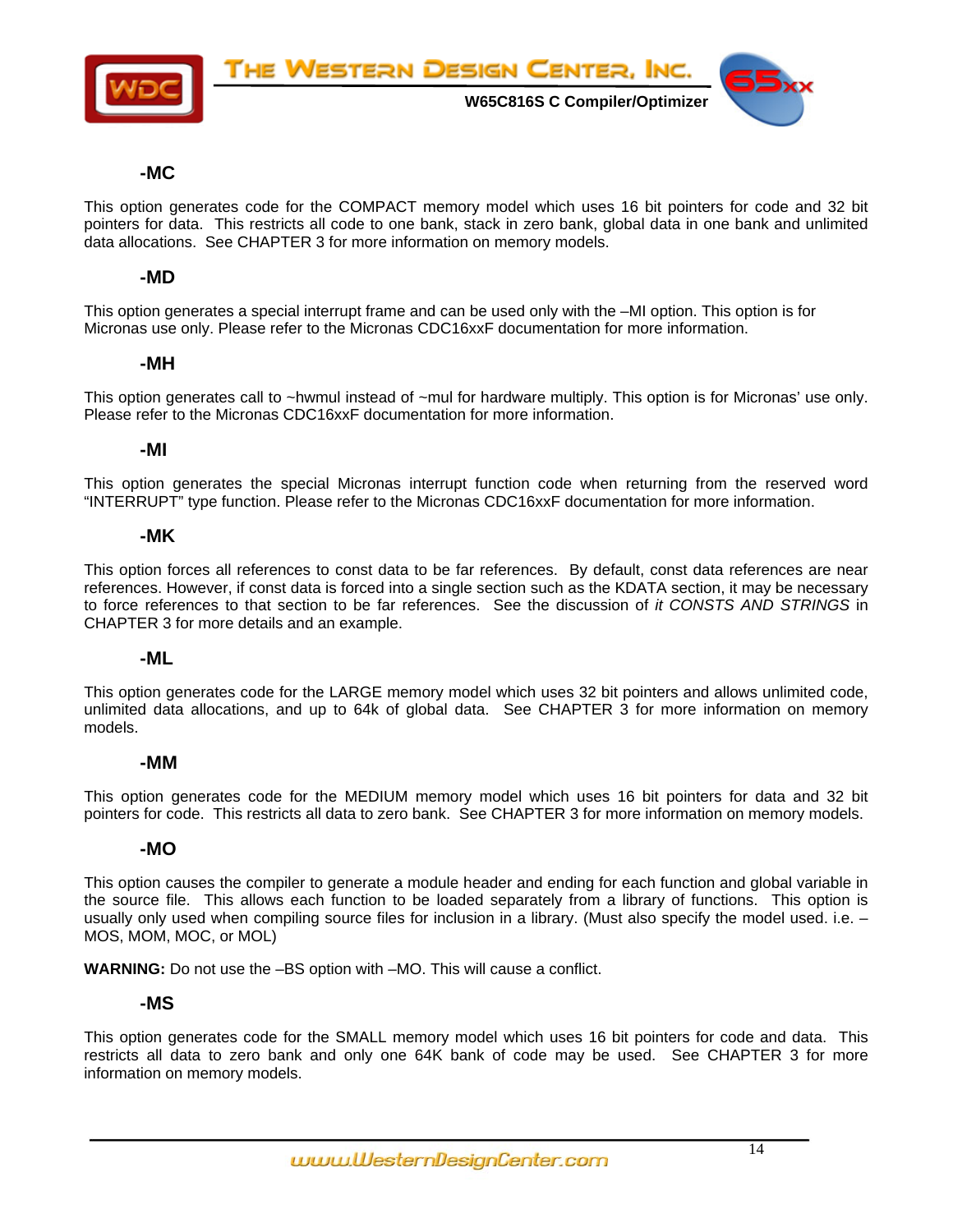

#### **-MT**

This option forces all references to string data to be far references. By default, string references are near references. However, if strings are forced into a single section such as the KDATA section, it may be necessary to force references to that section to be far references. See the discussion of *CONSTS AND STRINGS* in CHAPTER 3 for more details and an example.

#### **-MU**

This option forces initialized data declared using the *const* keyword to be placed in the compiler's CONST section which defaults to KDATA. See the discussion of *CONSTS AND STRINGS* in CHAPTER 3 for more details and an example.

#### **-MV**

This option forces string data to be placed in the compiler's STRING section which defaults to KDATA. See the discussion of *CONSTS AND STRINGS* in CHAPTER 3 for more details and an example.

#### **-O**

This option is used to override the default output filename. The separating space between the option **–O** and the filename is optional. A detailed discussion of compiler output files appears in Chapter 1.

#### **-PA**

This switch is used to turn on all the ANSI checking and turn off any special extensions. A program which compiles with the **-PA** flag should compile with any other ANSI standard C compiler.

#### **-PB**

This option causes bit fields to be treated as unsigned. The default is signed. For example,

#### int pFlags : 3;

by default defines a bit field whose value ranges from -4 to +3. If the **-PB** option is specified, the range is from 0 to 7.

#### **-PC**

This option allows extra characters to occur on the line following the pre-processor directives **#else** and **#endif**. This option is provided for compatibility with pre-ANSI compilers.

#### **-PE**

By default the size of enums is the same as that of an int. Currently, with the –PE option, enum can only be unsigned short/char values intended for compiler code generation performance. This option places them in the smallest space that will contain them. For example, the definition:

enum colors { blue, red, yellow, white};

would use a single byte to represent enums of this type if the **-PE** option was used. The definition:

enum countries { USA, England, France=500, Germany}; would use a two byte word to represent enums of this type when using the **-PE** option.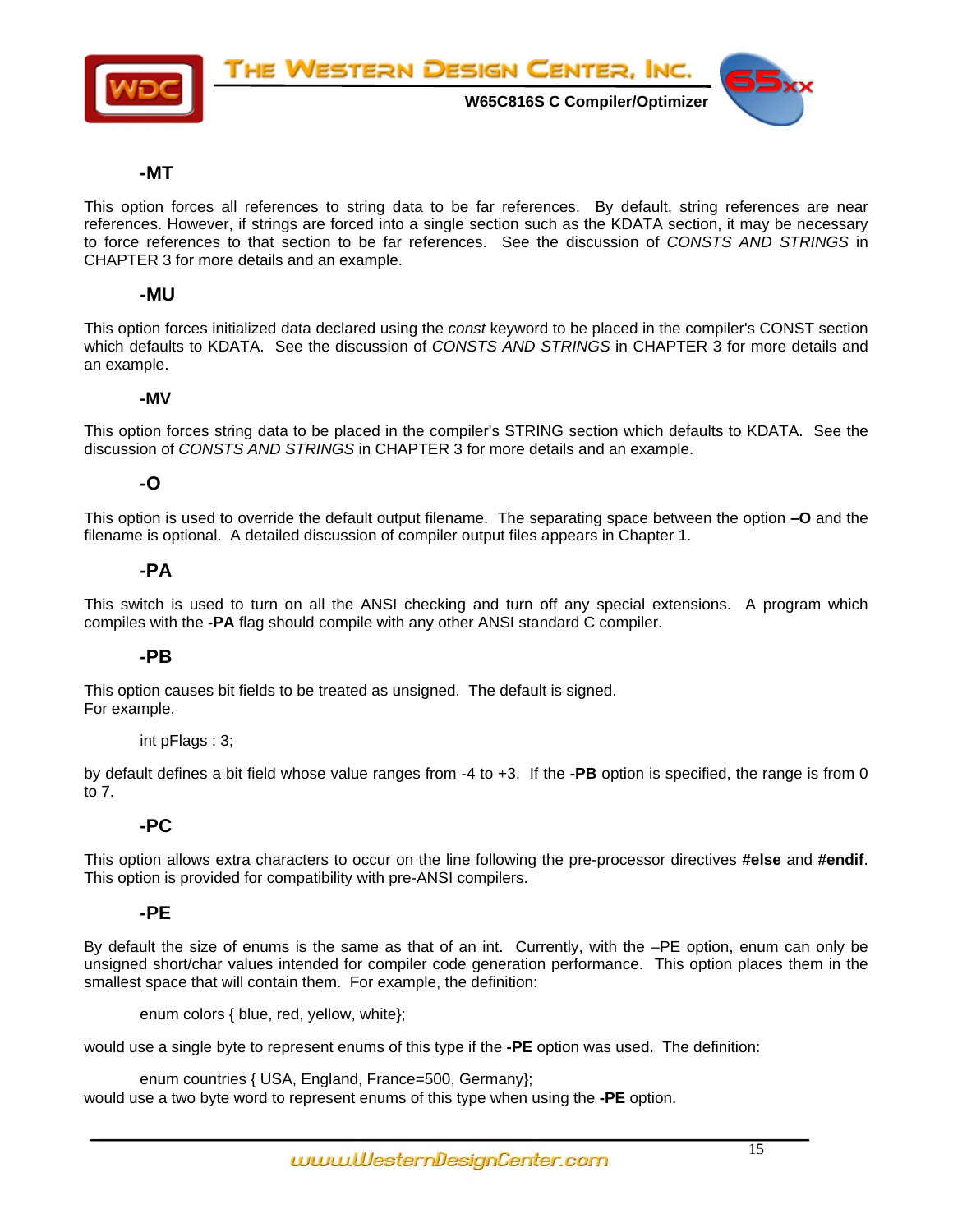

### **-PP**

The 65816 does not have an instruction which will sign extend an eight bit quantity to a sixteen bit one. Thus, unsigned character operations are much more efficient than signed character operations. The WDC C compiler chooses to treat *char* directives as specifying *unsigned char* quantities. The *signed char* directive may be used to declare characters that can be positive or negative. The **-PP** option changes the default *char* declaration to be *signed char*.

### **-PT**

Trigraphs are an attempt by the ANSI committee to support foreign keyboards and printers. Certain characters are represented as two question marks followed by another character which indicates the true character intended. For example,  $?$ ?= is equivalent to # and  $?$ ?( is equivalent to [. In most instances, this simply slows down the parser, but it must be supported for ANSI compliance. The option **-PA** turns on trigraph checking, but this option is included to turn off trigraphs while retaining the rest of the ANSI compliance.

### **-PX**

This option allows C++ style single line comments. When this option has been turned on, when the compiler preprocessor sees `//', it treats the two slash characters and the rest of the line as a comment.

### **-QA**

This option controls how prototypes are generated by the **-QP** and **-QS** options. If **-QA** is specified, then a typical prototype is generated as:

int func \_PARMS((int x, int y));

instead of the default:

int func(int x, int y);

The first form is used for maximum portability to pre-ANSI compilers. The following sequence is usually placed at the beginning of the header file containing the portable style prototypes:

```
#if STDC
#define PARMS(x) x
#else 
#define _PARMS(x) () 
#endif
```
Then, if **STDC** is defined, the macro will change the first prototype to:

int func (int x, int y);

Otherwise, if it not defined, the prototype becomes:

int func ();

which is the standard declaration of an external function defining the type returned by the function.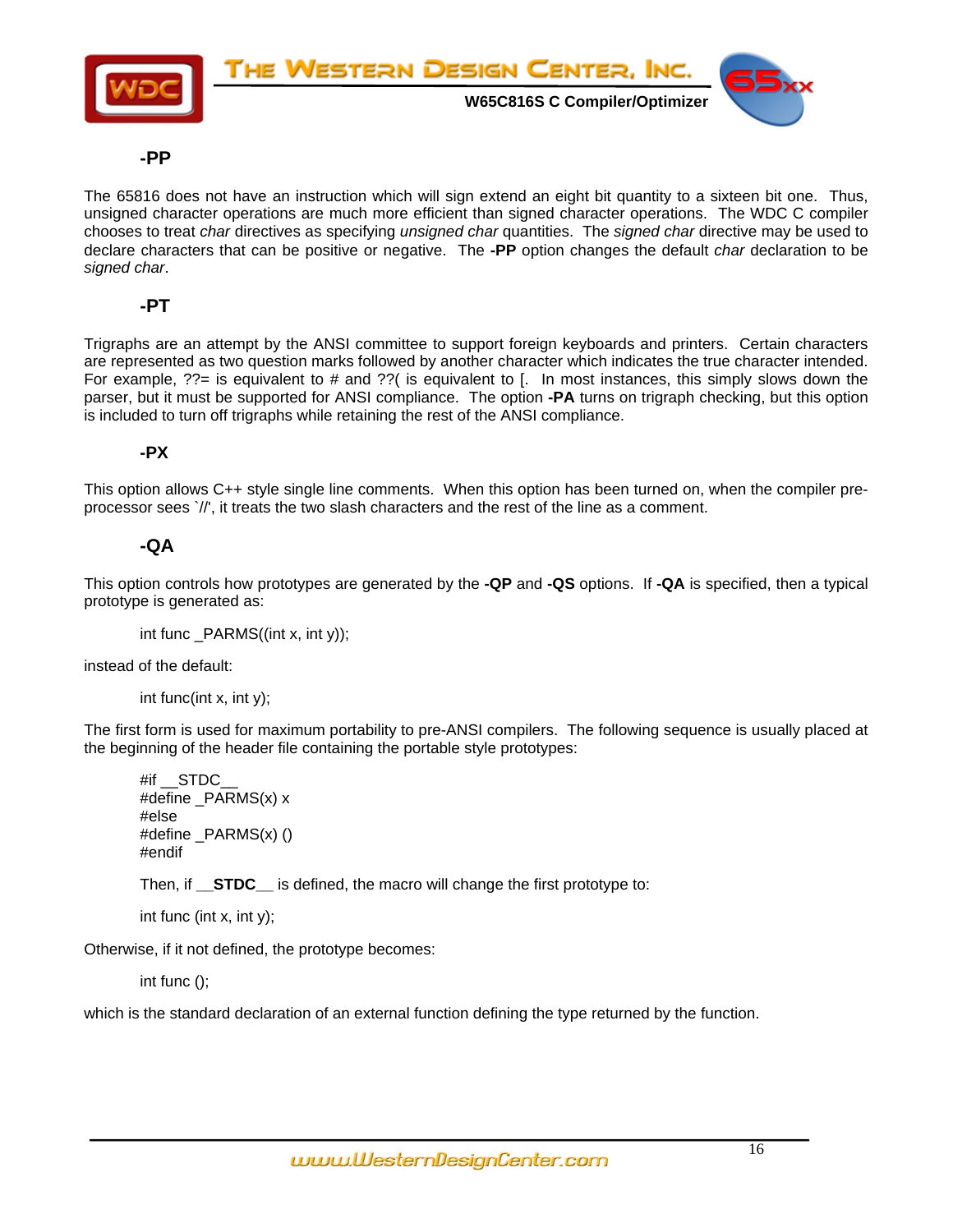

#### **-QP**

This option tells the compiler to generate a file with the extension *.PRO* that contains prototypes for all the nonstatic functions found in the current source file. The file is not compiled.

#### **-QQ**

This option prevents the compiler from displaying the startup message and the number of errors.

### **-QS**

This option is similar to the **-QP** option except that it causes the compiler to generate prototypes for static functions.

### **-QV**

This option causes the compiler to display information on memory usage.

### **-SF**

This option causes the compiler to generate more efficient **for** loops. This is an option since the less efficient loops are easier for source level debugging.

#### **-SI**

The W65C816 programming model includes two index registers. Efficient use of these registers can produce smaller and faster programs. However, one limitation of the index registers is that they can only contain unsigned offset values.

Thus, when compiling the C expression:

#### **x[i]**

the index registers cannot be loaded with the value of *i* since it is possible that *i* might contain a negative value. Instead, the value of *i* must be added to *x* to produce the desired address.

When the **-SI** option is used, the compiler assumes that all index values are non-negative and will generate the smaller, faster form of addressing. When using far pointer, you must use a positive index value. Note that negative *constants* will still be handled correctly.

#### **-SM**

This option defines the macro **\_\_C\_MACROS**\_\_. Some header files use this macro to redefine functions as macros that removes the function call overhead in favor of in-line code. See Wdc Sds\Include\ctype.h and Wdc\_Sds\Include\stdio.h.

#### **-SO**

This option is the general purpose optimization option that is the same as specifying **–SF, -SI, -SM and -SS**. (Efficient "FOR" loops, positive indexing only, macros, arrays <64K) Using this option automatically uses positive short indexing. Incrementing a pointer by one will assume that only the lower 16 bits are affected. To use far pointers, use –SO0S to disable short indexing.

#### **-SOP**

This option tells the compiler to use –SO and –SP. (Calls the post-pass peephole optimizer and all optimizations)

### **-SP**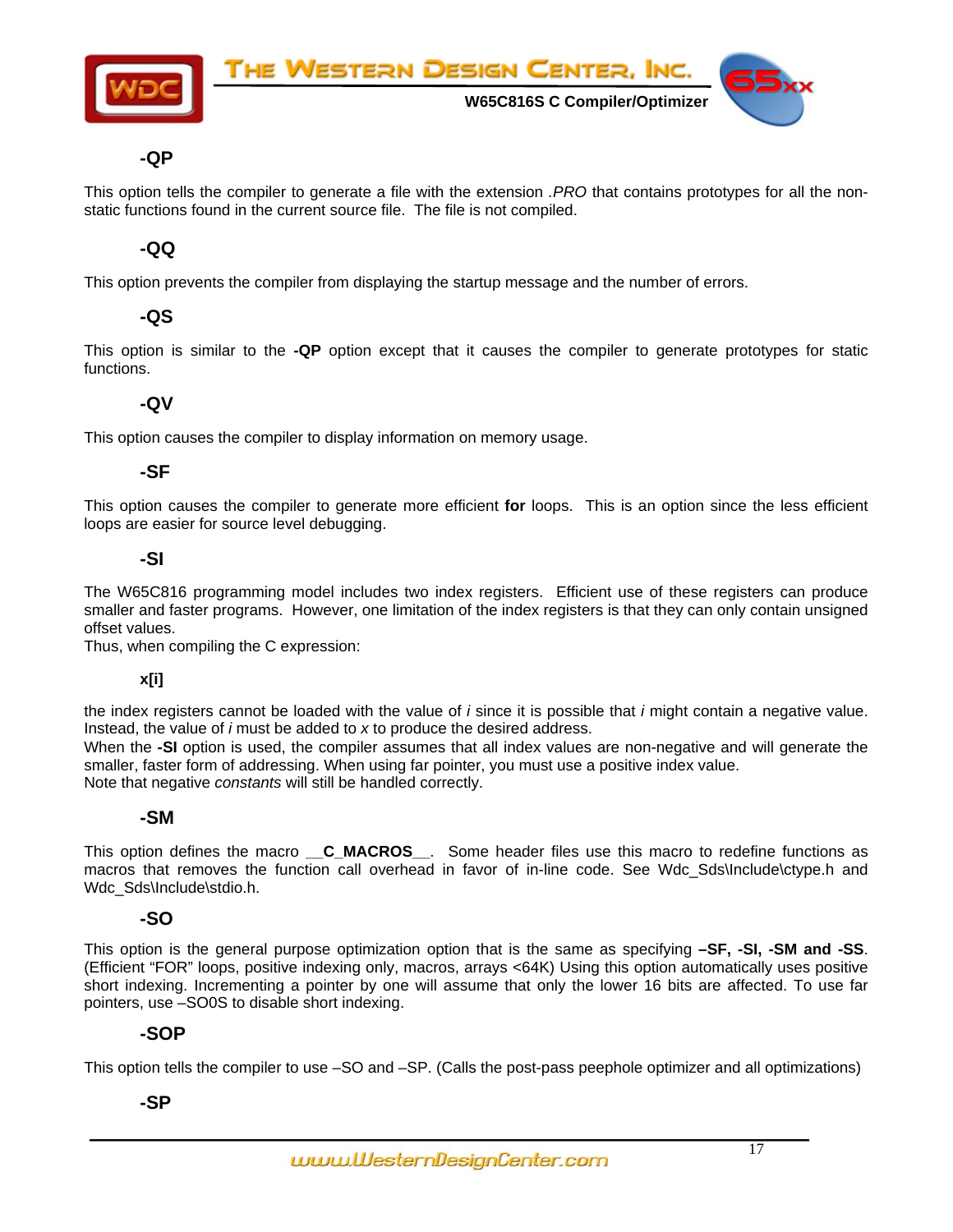

This options causes the post-pass peephole optimizer, WDC816OP, to be invoked on the assembly language output of the compiler. If the **-A** option has not been specified, then WDC816OP will invoke the assembler, WDC816AS on it's output.

### **-SS**

This option tells the compiler to assume that arrays are less than 64K in size and generates more efficient code based on this assumption. When using this option with far pointers, the compiler will only index the 64K array and will not generate the extra code needed to increment beyond this 16-bit memory space.

**NOTE: This option is automatically turned on when the -SO option is used. To use -SO without -SS, use - SO0S.** 

#### **-WA**

Normally, if you call a function in the presence of a prototype, and the type of a function parameter does not match the type specified in the prototype, the type is coerced as if by assignment. Thus if you pass an int to a function expecting a long, the int is quietly cast to a long. This option causes the compiler to generate a warning if a quiet cast is generated. This is useful, since it allows you to change the code to an explicit cast which is portable to pre-ANSI compilers.

#### **-WD**

This option generates a warning if a function is defined using the old pre-ANSI style definition of the form:

```
int function(a,b) 
int a, b; 
{ }
```
instead of:

int function(int a, int b) { }

This is a useful tool for ``ANSI-izing'' your programs.

#### **-WE**

Normally warnings and errors generated by the program are displayed on the screen of the computer. If errors occur, the compiler stops without producing an object file. If only warnings occur, an object file is produced. This option converts all warnings into errors.

#### **-WL (Currently not available)**

This option is a short-hand way of specifying the **-WA**, **-WR** and **-WU** options. It is used to force the compiler to do maximum type checking.

**-WN** 

This option suppresses warning messages for direct pointer to pointer conversions which do not contain an explicit cast, such as the following code fragment:

int \*iptr; char \*cptr;

 $cptr = iptr;$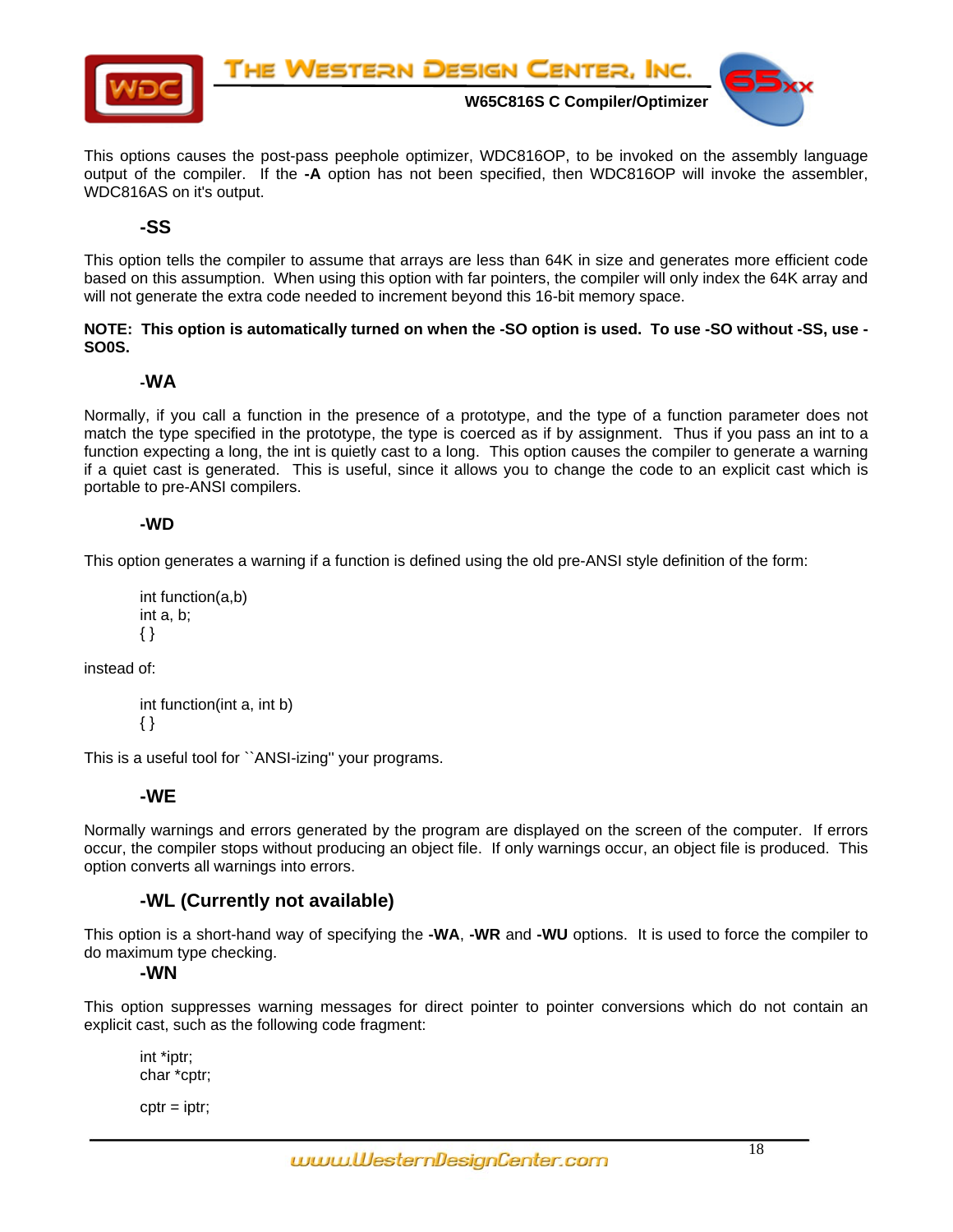

Because the ANSI standard defines that such direct conversions are illegal, the **-PA** (full ANSI) option will always generate an error for the above code. To eliminate the error when **-PA** is specified, the above could be changed to:

 $cptr = (char *)iptr$ ;

### **-WO**

Under ANSI C, pointer-integer conversions are illegal, and are usually a problem when 16 bit ints are used. This option changes pointer-integer conversion errors into warnings, and has been included for compatibility with non-ANSI compliant compilers.

### **-WP**

This is useful for determining if a header file is not being included. For example, if you use the *strlen()* function without including the file *string.h*, then **-WP** will generate a warning.

### **-WQ**

By default the compiler displays error messages on the screen. This option sends them in an abbreviated form to the file *WDC816.ERR* in the following format:

File>line:col:type:errnum:errstr:sym

file – name of file, line – line number, col – column error occurred, type – E for error or W for warning, errnum – the actual error number, errstr – the description of the error, sym – an optional name of the symbol or function in the error.

For example: j.c>14:5:E:157:incompatible function declarations:u08

### **-WR**

Normally, a function is declared without a type, which implies that it returns an int. However, if there are any return statements, explicit or implicit, that do not return a value or that return a value whose type disagrees with the type of the function, then a warning is generated for the return statements. Thus, the function:

foo() { printf("hello world\n"); }

would generate a warning since it should have been defined:

#### void foo ()

since there is no value returned. The warning would be on the } which is an implicit return statement.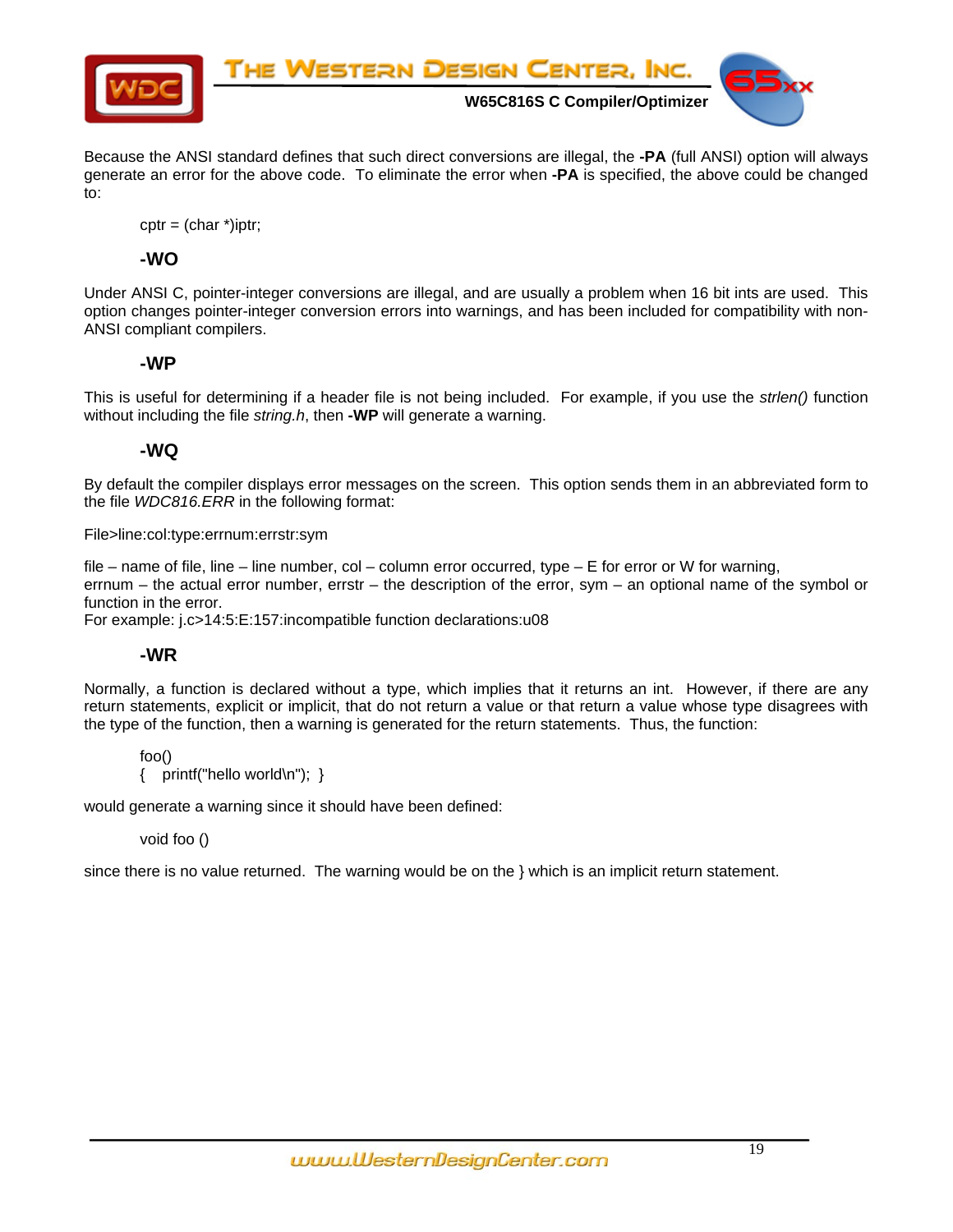

### **-WS**

This option causes all warning messages to be suppressed.

### **-WU**

Since the compiler has the entire tree of the function in memory, it can detect that a variable has been declared but has not been used. This option directs the compiler to check for such variables and generate a warning for each that is not used.

```
For example, the function: 
         void foo() 
         { 
                   int j; 
                   printf("hello world!\n"); 
         }
```
would generate a warning that *j* is not used in the function.

### **-WW**

Normally, the compiler will pause after encountering five errors and ask if compilation should continue. This option indicates that the compiler should not pause and should continue to the end of compilation.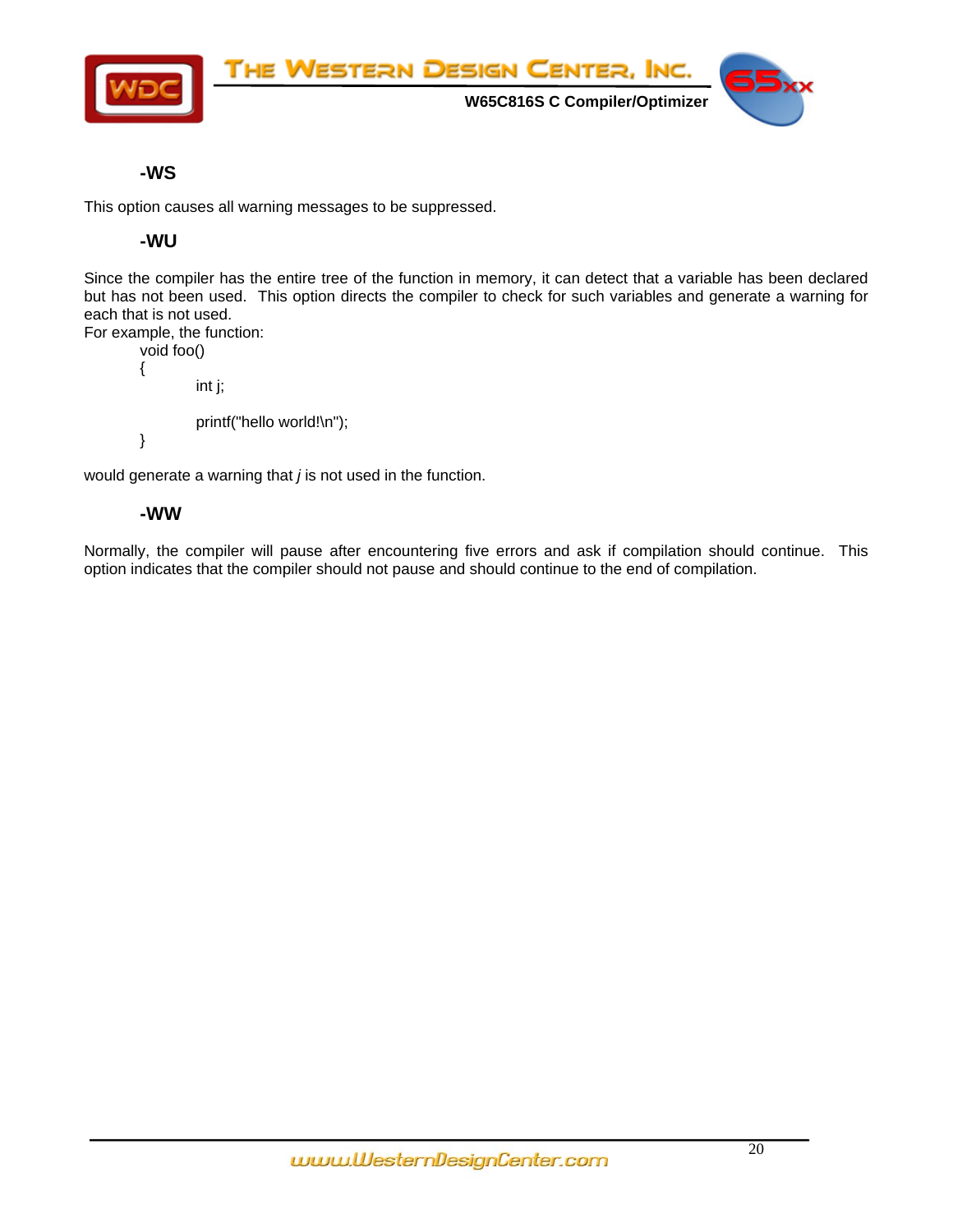<span id="page-20-0"></span>

# **CHAPTER 3 Technical Notes**

This section contains information about the implementation of the compiler for the W65C816 processor.

# **Path Size Limitation**

The maximum allowable length of the path that follows the command WDC816CC is 256 characters.

# **Function Calls and Argument Passing**

When a function is called with arguments, there are two different methods that can be used to restore the stack to its original condition. The more traditional C method is to have the calling function pop the arguments after the function call returns. A more efficient method is to have the function that is called pop the arguments before returning. This method is more efficient since the code to pop arguments occurs once, instead of each place that the function is called. There are two drawbacks to this approach. First, if a variable number of arguments are passed (printf() for example), there is no way for the called function to know how many arguments to pop since it may vary from call to call. Second, if the wrong number of arguments is passed, the stack pointer becomes inconsistent which almost always results in a program error. Both of these problems are completely avoided by the use of function prototypes. If a function prototype declares a function to have a variable number of arguments, the compiler automatically pushes an extra word on the stack which is the number of bytes of arguments to pop off the stack. The function itself must be declared with a variable number of arguments so that it knows to use extra word when popping arguments. The use of prototypes also avoids the second problem by always guaranteeing that the correct number and types of parameters are passed.

### **Function Arguments**

When calling a function the arguments are pushed onto the stack in reverse order, starting with the last argument. The last argument pushed is the first one listed in the function call. For example, when calling a function with two *int* arguments, the following shows the C version of the function call and the assembly language generated(Small memory model is assumed):

| func(a, b); |  |
|-------------|--|
|             |  |

| LDA | b    |
|-----|------|
| PHA |      |
| LDA | a    |
| PHA |      |
| JSR | func |

If there are a variable number of arguments, after the last argument is pushed, the total number of argument bytes plus two is pushed onto the stack. For example:

| func(a, b); |
|-------------|
|             |

| LDA                                | b    |
|------------------------------------|------|
| <b>PHA</b>                         |      |
| LDA                                | a    |
| <b>PHA</b>                         |      |
| PEA                                | #6   |
| <b>JSR</b>                         | func |
| $\sim$ $\sim$ $\sim$ $\sim$ $\sim$ |      |

Function Return Value

Functions called by a C function and C functions themselves return values in the X register and the Accumulator. The high word of the result, if any, is in the X register, while the low word is in the Accumulator.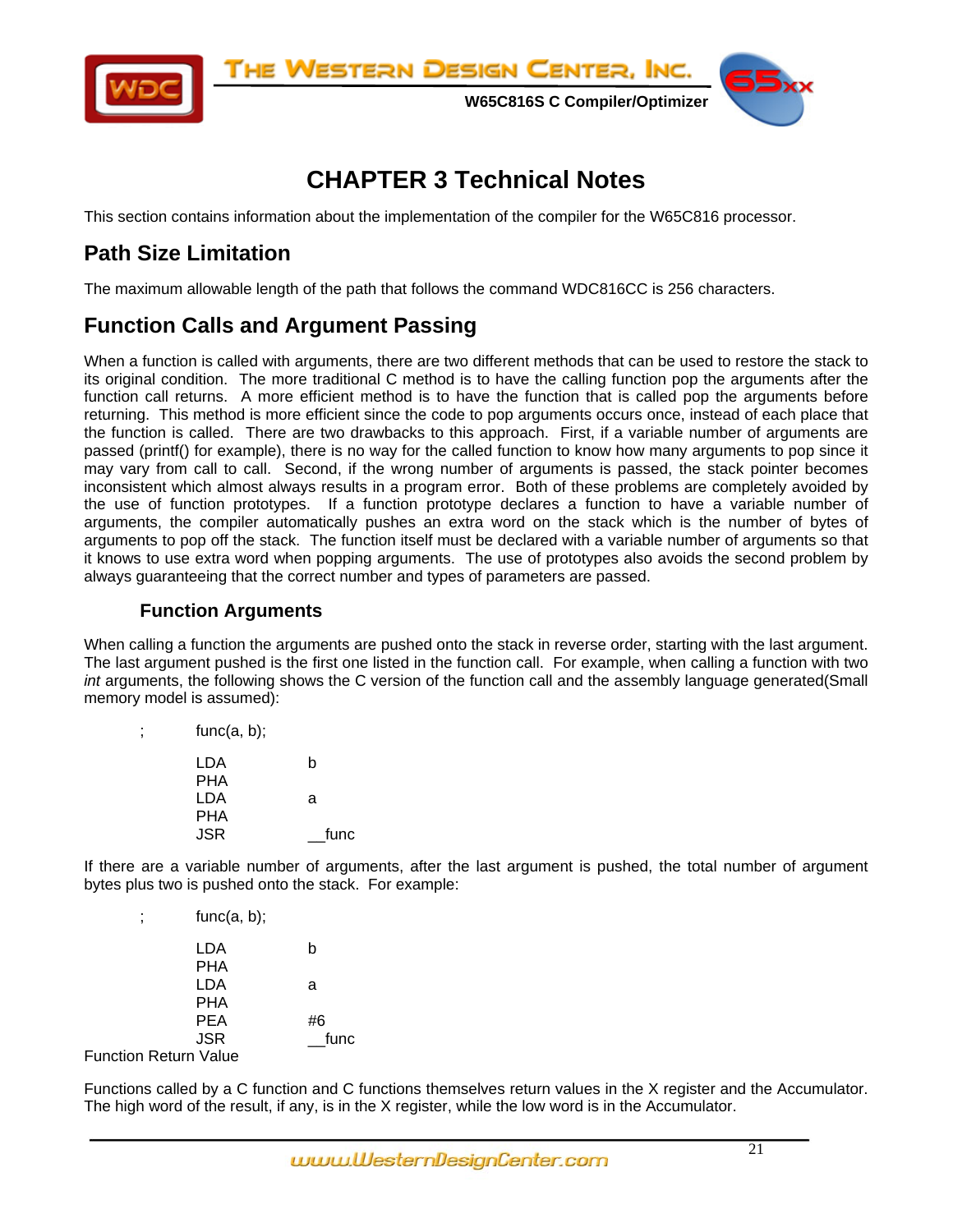<span id="page-21-0"></span>

### **Stack Frame and Local Variables**

When a C function is entered, space is allocated on the stack for as many local variables as have been declared in the function along with as many temporary variables as are needed. The direct page register is saved on the stack and then is modified to point at the beginning of the temporary and local variables. All references to arguments and local variables are made via the direct page addressing mode.

**Note:** As a result, the total size of the arguments, return address, local variables and temporary variables may not exceed **256 bytes**. This is partly done for speed. **NOTE:** If you require more variables in a function, you must put them is a global area.

# **Startup Code**

In the WDC SDS\LIBSRC\S65C816 directory, there are example assembly language startup files called *C0S.ASM*, *C0C.ASM*, *C0M.ASM* and *C0L.ASM*. These files are designed to be customized for the particular program being designed. They contain a set of interrupt and reset vectors, initialization code that disables emulation mode, sets the Data Bank Register, sets the stack pointer, copies any initialized data from ROM to RAM, clears any un-initialized data to zero and calls the *main()* routine. A detailed description of a similar routine called *STARTUP.ASM* can be found in the Assembly Language Development Manual.

**WARNING:** The function main() has different prefix characters for each main() function so there is no confusion when compiling for different models.

# **Memory Models**

There are four memory models currently supported. There are really two choices to be made, size of code and size of data. The 65816 architecture provides an efficient mechanism for dealing with a 64K chunk of code or data. If either code or data is no bigger than 64K, then 16 bit pointers may be used. This can have a big impact on program size and execution speed, since 16 bit pointers require less than half the number of operations that 32 bit pointers require to add, subtract and manipulate them. The memory model choices are summarized in the following table.

|           | <64K Code | >64K Code |
|-----------|-----------|-----------|
| <64K Data | Small     | Medium    |
| 64K Data  | Compact   | Large     |

#### **Small Memory Model**

The Small memory model uses 16 bit pointers for both code and data references. This provides the smallest and fastest programs possible. When this model is used, there can be up to 64K of combined stack and data space and an additional 64K of code space. The only restriction on this model is that all global and allocated data must reside in the zero bank.

**Note:** the main() function is called main.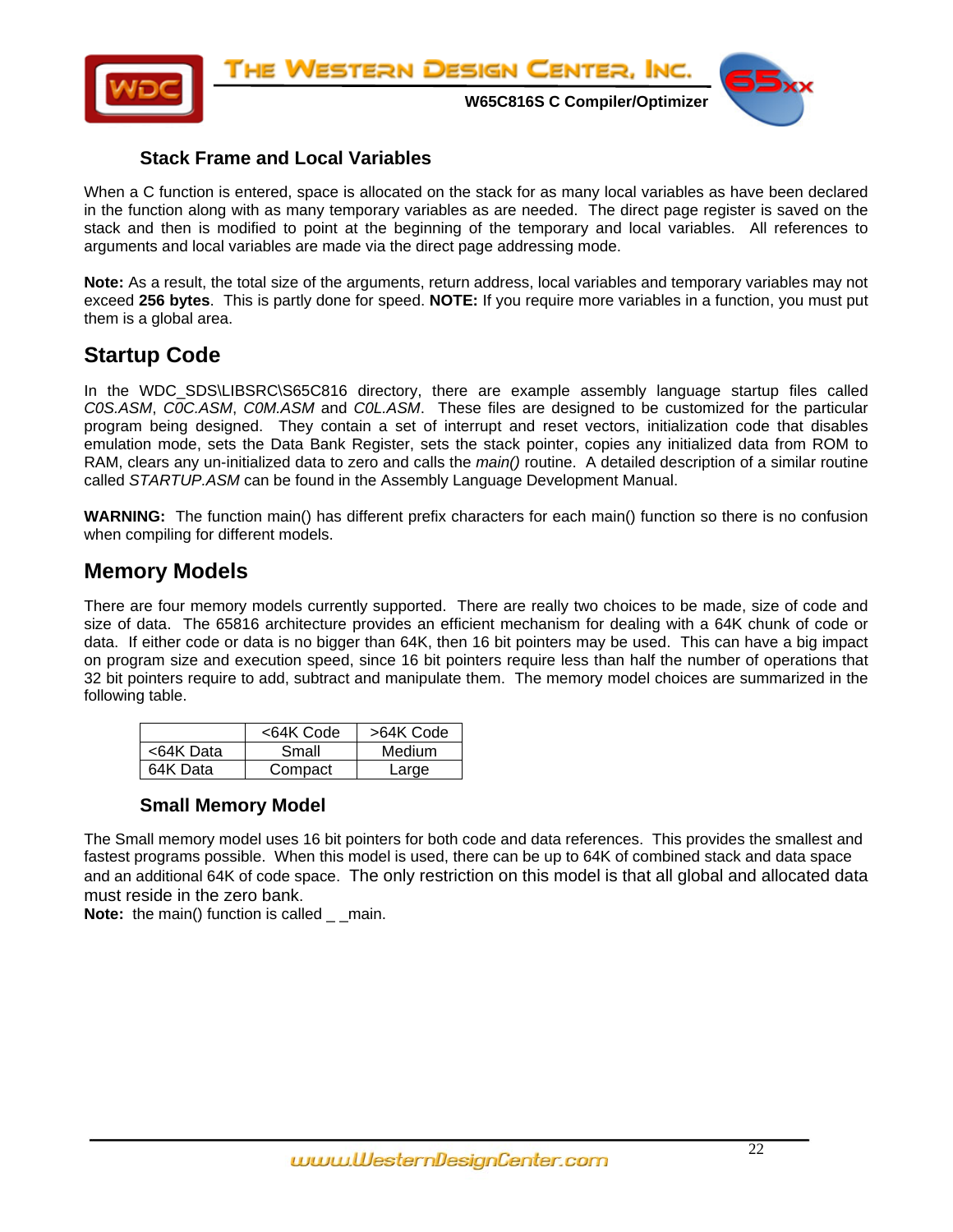<span id="page-22-0"></span>

### **Compact Memory Model**

The Compact memory model uses 16 bit pointers for code and 32 bit pointers for data. It is useful when your code size is less than 64K, and there is a lot of initialized and/or allocated data. All code must reside within a single bank of memory. Note: the main() function is called  $\sim$ main.

### **Medium Memory Model**

The Medium memory model is for large programs with a limited amount of data. Code can be larger than 64K, while the size of data plus stack plus heap must all fit in bank zero. Note: the main() function is called  $\sim$  main.

### **Large Memory Model**

The Large memory model uses 32 bit pointers for both code and data. This provides the most flexibility regarding program size and location while sacrificing some speed and size. When this model is used, there can be up to 64K of stack space in the zero bank, up to 64K of global data in a single bank (although memory allocations can be of any size), and as much code as is desired. Note: the main() function is called ~~main.

### **Identifier Name Prefixes**

The compiler automatically generates a prefix for all global symbols. This prefix differs for each of the different memory models. The following table lists the identifier prefixes for each of the memory models.

| Small   |  |
|---------|--|
| Medium  |  |
| Compact |  |
| Large   |  |

The first prefix character reflects the code size model. It will also be affected by any *near* or *far* qualifiers associated with the function.

# **Memory Management**

The 65816 memory is organized as a number of 64K banks. One bank is set as the program bank and one bank is set as the data bank. If a program only has 64K or less each of code and data, then there is no need to read the following discussion. On the other hand, if a program has large amounts of code and/or data, then the program must be broken into sections.

The problem with breaking a program and its data into sections is that there needs to be a way to indicate which functions and data are placed in which section. Currently, the compiler generates three sections, CODE, DATA, and UDATA, for program code, initialized data and un-initialized data. An additional section, KDATA, is generated for constant data and/or string data if the appropriate option is specified. Using #pragmas or compiler options, these can be changed to any section name desired. Then the location of the section in memory can be specified at link time or within the pragma or option itself. This provides total control over the location of each function and data item in memory. Examples will be provided in a later section. One also needs to be able to allow functions in different banks to call one another and for functions to reference data not in the current data bank. This is accomplished by using an extension to ANSI standard C. This extension is in the form of two new keywords, *near* and *far*. These keywords act as storage class modifiers within declarations. When *near* is applied to a function, then all references to the function are made using a 16-bit call and must be from the same bank. When *far* is applied, then all calls are 24-bit and can be made from any bank. When *near* is applied to data, then the data must be in the current data bank since a 16-bit reference is made to the data. When *far* is applied, then all references are 24-bits and the data can reside anywhere in memory. The compiler's four memory models that are controlled by the -mX switches can be explained in terms of the *near* and *far* keywords. In small model, all functions and data default to *near*. In medium model, all functions default to *far*, while data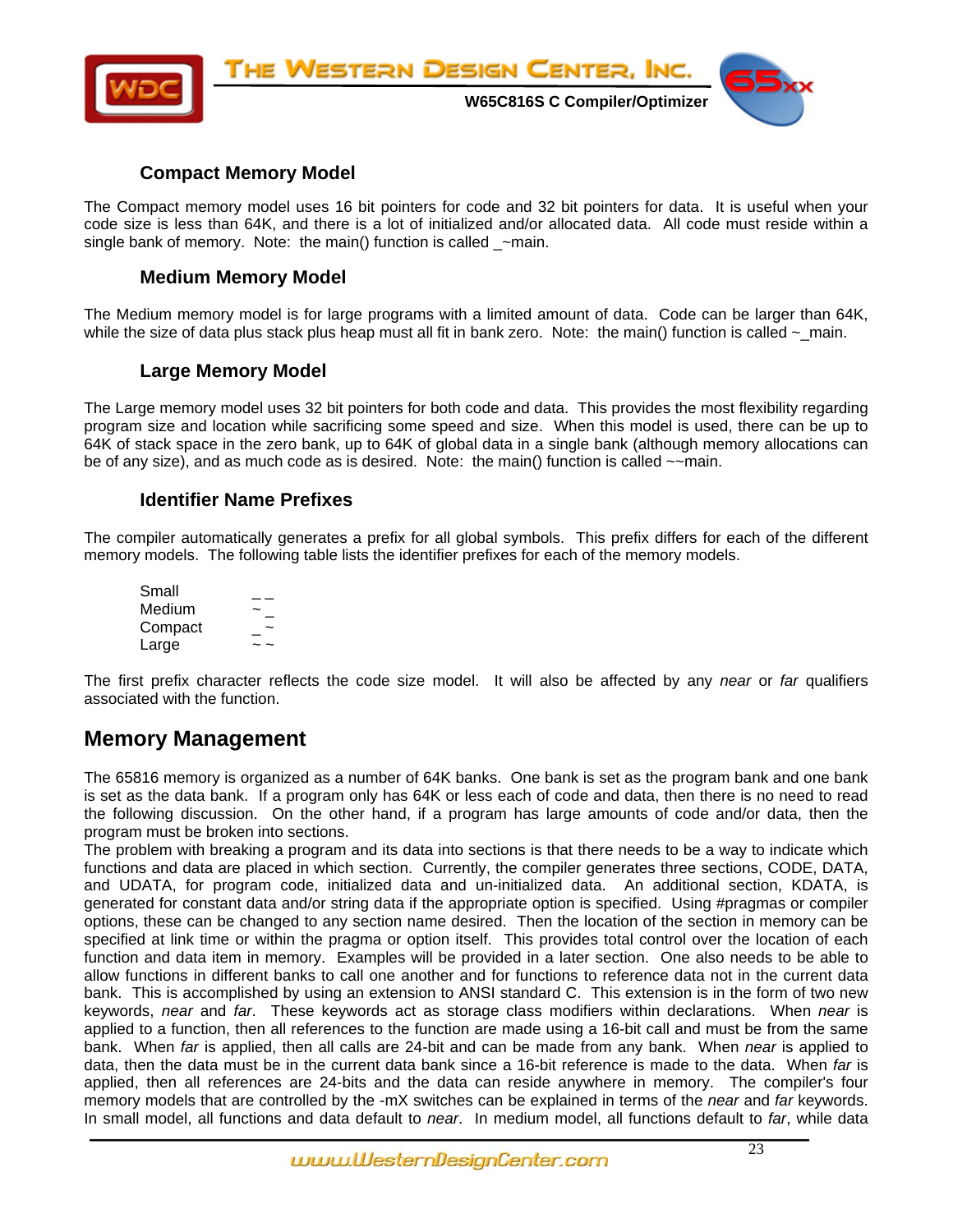

defaults to *near*. The large data models are a bit more complicated. By default, all pointers are considered *far* and can point anywhere in memory. However, all defined data is considered to be *near*. This means that all references directly to data are made using a 16-bit reference, but all addresses are 24-bits. This is for efficiency since few programs require more than 64K of initialized data.

In any model, the nature of a particular function or data item can be explicitly specified using the *near* and *far* keywords.

#### **Example 1**

The first example illustrates the case where a program is able to access data in a different bank regardless of the compiler memory model used.

File A:

```
extern char far bigArray[]; 
char myArray[10]; 
int 
func( void )
```

```
biqArray[0] = 0;
myArray[0] = 0;
```
}

File B:

#pragma section udata=bigudata,offset \$3:0000,ref\_only

```
char far bigarray[32768];
```
The reference to bigArray in file A will always use long absolute addressing mode since it has been declared *far*. The reference to myArray will always use absolute addressing mode since it will be *near* by default. The compiler model has no effect.

#### **Example 2**

This example illustrates the use of pointers when accessing *far* data.

File C:

```
extern char far bigArray[];
```
void func( void )

```
char far *fp; 
char *cp;
```

```
fp = bigArray;*fp = 0;cp = bigArray; 
^*cp = 0;
```
In this example, two pointers are declared. The first, fp, is considered a pointer to *far* char data. It will always work correctly since it will always contain the 24 address of the object being addressed. The second pointer, cp, takes the default class based on the memory model. If the memory model is small or medium, then it is considered a pointer to *near* char data. In this case, an error would be generated when bigArray is assigned to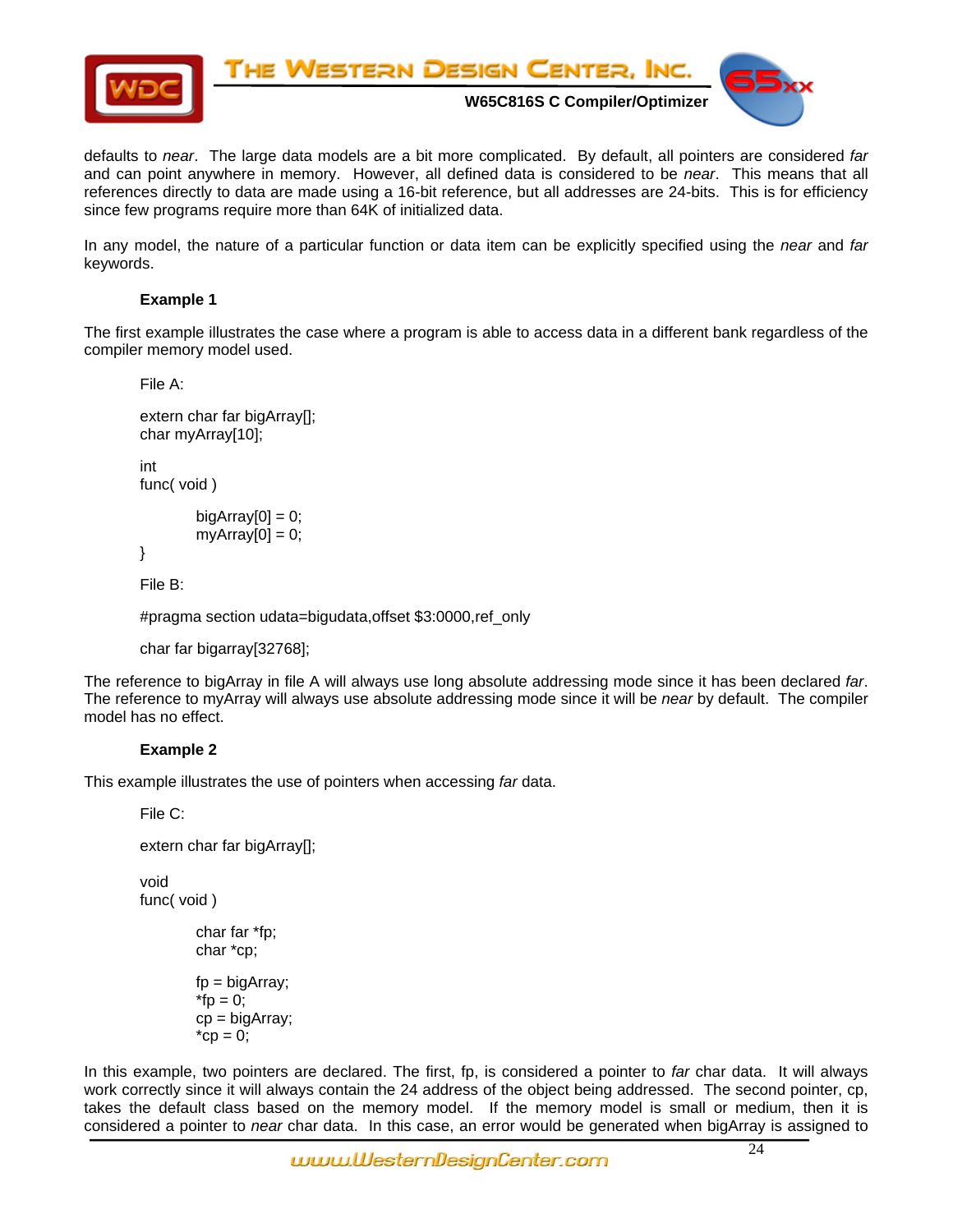

cp since bigArray generates a 24 bit address, but cp is only a 16 bit pointer. If the memory model is large or compact, then the default class is pointer to *far* char data and no error would be generated.

#### **Example 3**

This example attempts to put *far* pointers versus *far* data in perspective by using a confusion tactic.

File D:

char far \* far ffp; char near \* far nfp; char far \* near fnp; char near \* near nnp;

These statements involve four pointers. All pointers must be copied to direct page before they can be used to access the data that they point to.

char far \* far ffp;

This pointer is located in *far* memory as indicated by the *far* keyword immediately preceding the variable name. A long absolute (24-bit) addressing mode is used to load its value into the direct page. The object pointed to by this pointer is also in *far* memory as indicated by the keyword *far* immediately preceding the pointer character, `\*'. Thus, the value loaded into the direct page will be a 32 bit value.

char near \* far nfp;

This pointer is also located in *far* memory. However, it points to an object in *near* memory and thus only 16 bits will be loaded into direct page to access the value pointed at.

char far \* near fnp;

This pointer is located in *near* memory as indicated by the *near* keyword immediately preceding the variable name. A 16-bit absolute addressing mode is used to load its value into the direct page. The object pointed to by this pointer is in *far* memory as indicated by the *far* keyword immediately preceding the pointer character, `\*'. A 32 bit value will be loaded from the data bank segment and used to access *far* memory.

```
char near * near nnp;
```
This pointer is located in *near* memory and points to *near* data. A 16-bit reference to the current data bank will fetch a 16-bit pointer that will be used to access data also in the current data bank.

#### **Example 4**

This example shows how the *near* keyword is used with functions.

```
File E: 
           void near localfunc( void ) 
\left\{\begin{array}{ccc} \end{array}\right\} } 
           void globalfunc( void ) 
            { 
                       localfunc(); 
           }
```
This example is useful when compiling with the large or medium compiler models. In these models, all calls to functions use a JSL instruction to call and an RTL instruction to return. Functions can be located anywhere in memory without any difficulty.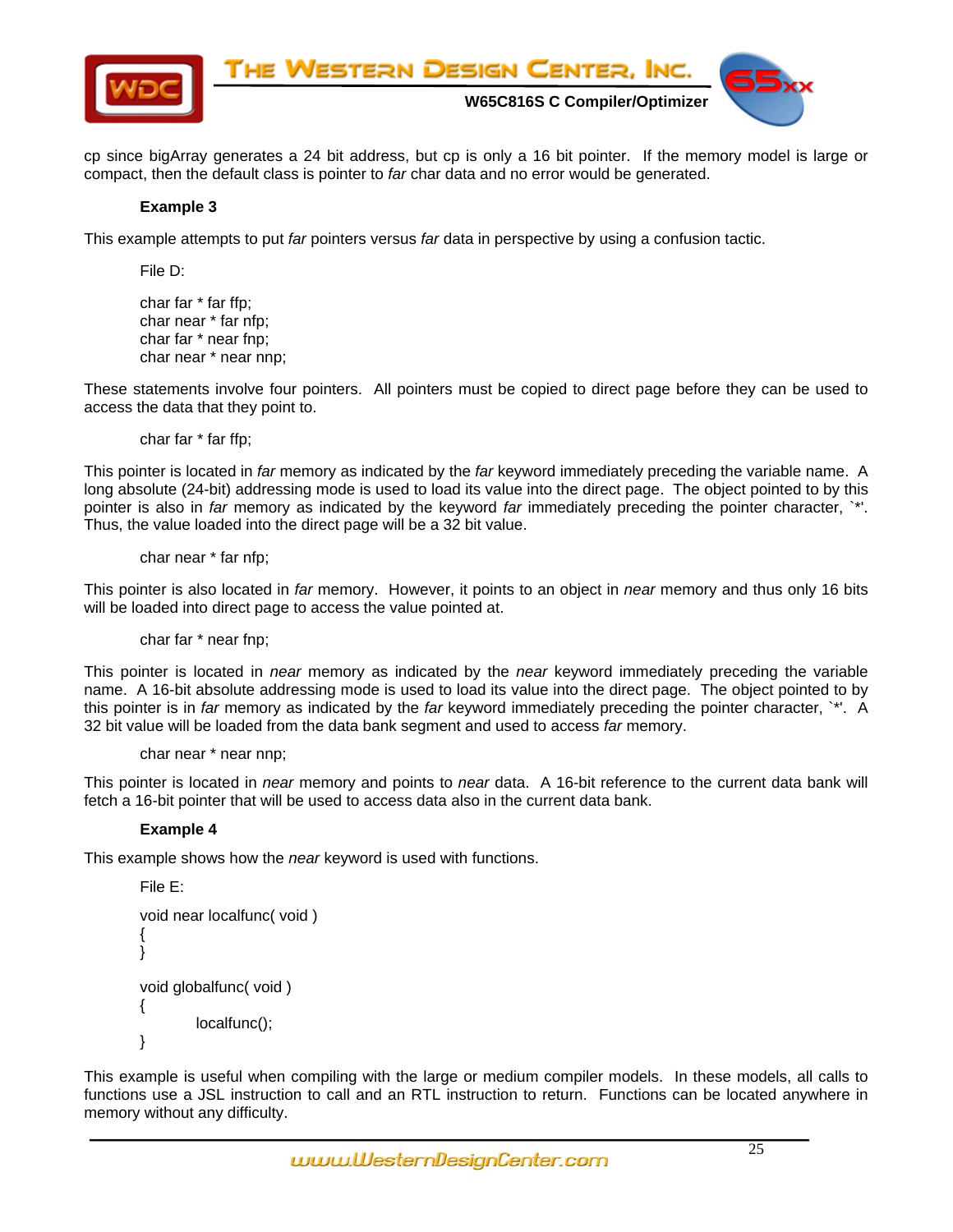

This example illustrates the case where a function will only be called from within the same bank of memory. In that case, only a JSR/RTS is needed to call and return from the function. Since the function localFunc has been declared to be *near*, all calls that use the declaration will use JSR to call the function. NOTE!!! If a function calls a routine without the proper prototype declaration within scope, then it could use the wrong calling sequence depending on the compiler mode used! The next example will clarify this.

#### **Example 5**

This example illustrates how *near* and *far* affect function pointers.

```
File F: 
void 
func( int (far *pFunc)( void ) ) 
 { 
          pFunc(); 
 }
```
Okay, the function, func, is called with a pointer, pFunc, to another function. Now, since pFunc is a *far* pointer, a JSL will be used to call the function. This is important since if the function has been declared *far* either explicitly or implicitly it will use an RTL to return.

Thus, YOU CAN NEVER ASSIGN A NEAR FUNCTION TO A FAR POINTER OR VICE VERSA.

#### **Example 6**

This example illustrates the use of *far* functions.

```
File G: 
extern void far func( void ); 
void myFunc( void ) 
 { 
         func();
```

```
 }
```
This example is useful if a program or part of a program fits mostly within a single bank. Then, to make the program smaller, it can be compiled with the small or compact memory model to generate shorter calls and function overhead. Then, other functions might be declared *far* and placed in a different bank. When these functions are called, a long absolute address is used.

NOTE!!! The *far* function may not call any functions that are outside of the its bank unless those functions have also been declared *far*.

When using far pointers, positive indexing must be used. Using the -SO option automatically tells the compiler to assume positive short indexing. Thus, incrementing a pointer by one assumes that it only affects the lower 16 bits. To disable the short indexing when using far pointers, compile with –SO0S.

#### Large Programs

If a program has more functions than will fit within a 64K bank of memory, then it's code must be split into different banks. When each file is compiled all program code is placed into the CODE segment by default. When the program is linked all CODE segment pieces are collected and adjusted to load into memory at the specified CODE segment start address. If the segment exceeds a 64K bank limit, the linker will produce an error message.

To split a program into different banks, some functions must be compiled into a segment with a different name. This is accomplished using the 'section' pragma in the compiler. The section pragma can occur anywhere within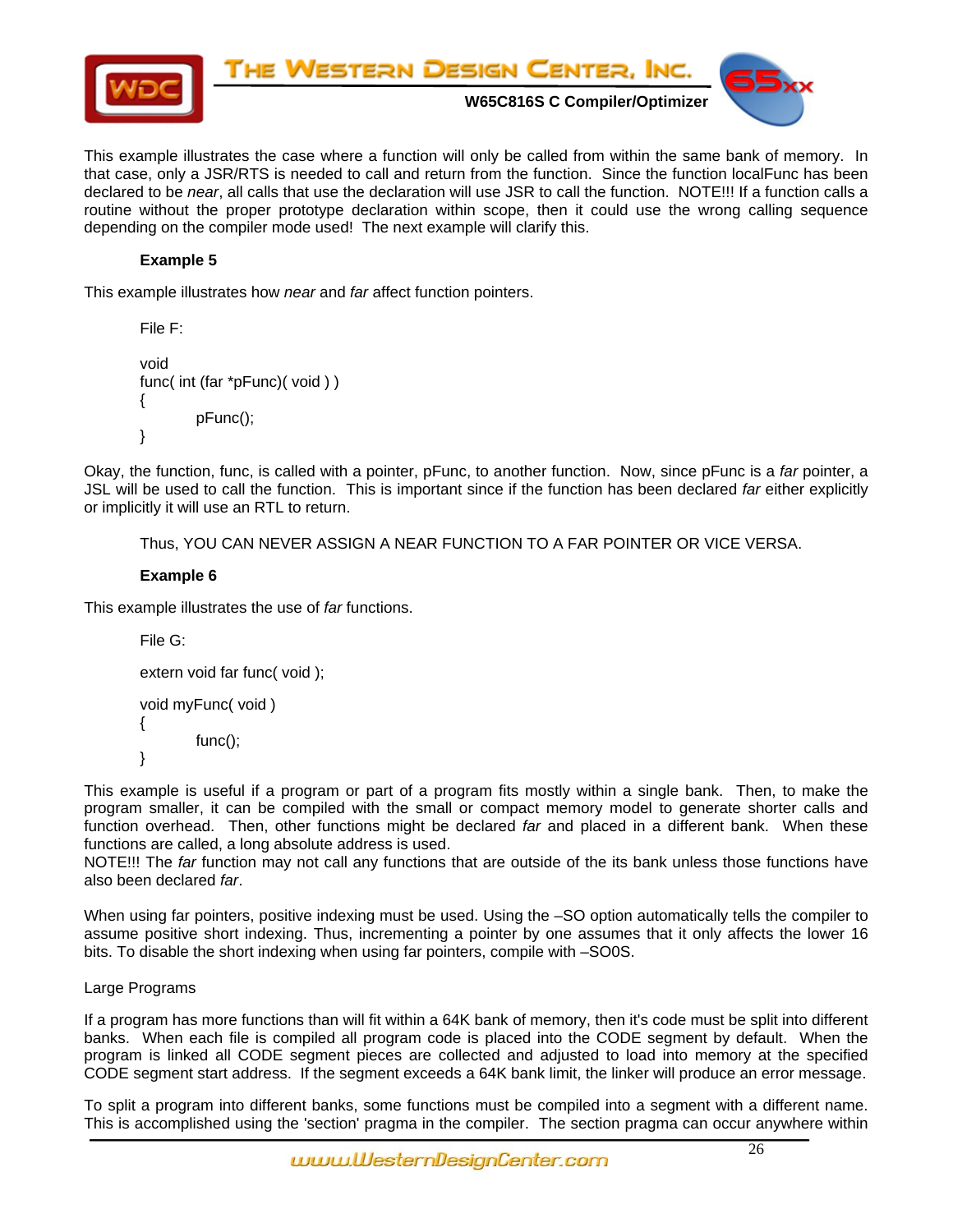<span id="page-26-0"></span>

a file outside of any function definition. The section pragma allows any of the compiler default section names to be changed.

For example:

#pragma section CODE=BANK3,offset \$3:0000

will cause the compiler to generate a section definition statement defining section `BANK3' which will start at location 0 in bank 3. Note that it is not required to specify a starting address for the section. The starting address can be specified at link time using a linker option Otherwise, it will simply follow the most recently defined section. Multiple section pragmas may occur in the same file. For example, this file places the first function in section BANK3, the second function back in the CODE and the third function in BANK3 as well.

#pragma section CODE=BANK3,offset \$3:0000 void func1( void ) {}

#pragma section CODE=CODE void func2( void ) {}

#pragma section CODE=BANK3 void func3( void ) {}

Note that any section modifiers such as **OFFSET** or **REF\_ONLY** only have an effect on the first section definition seen by the compiler. Thus, in:

#pragma section CODE=BANK3,offset \$3:0000

#pragma section CODE=CODE

#pragma section CODE=BANK3,offset \$3:1000

the third pragma produces an error by the compiler.

#pragma section CODE=BANK3,REF\_ONLY \$3:0000

**REF\_ONLY** builds a section that will not be initialized at startup time.

# **Caveats**

This section discusses some special cases regarding memory model management. Because of the way ANSI C defines the handling of un-initialized data, storage is not allocated until the end of the source file. This is necessary since the following program is quite legal:

int i;

int  $i = 1$ ;

The first declaration of i is called a tentative definition that is superceded by the later definition. This causes a problem with memory management only if attempts are made to place un-initialized data into two different sections within a single file. For example:

```
#pragma section UDATA=BANK1
```
int i;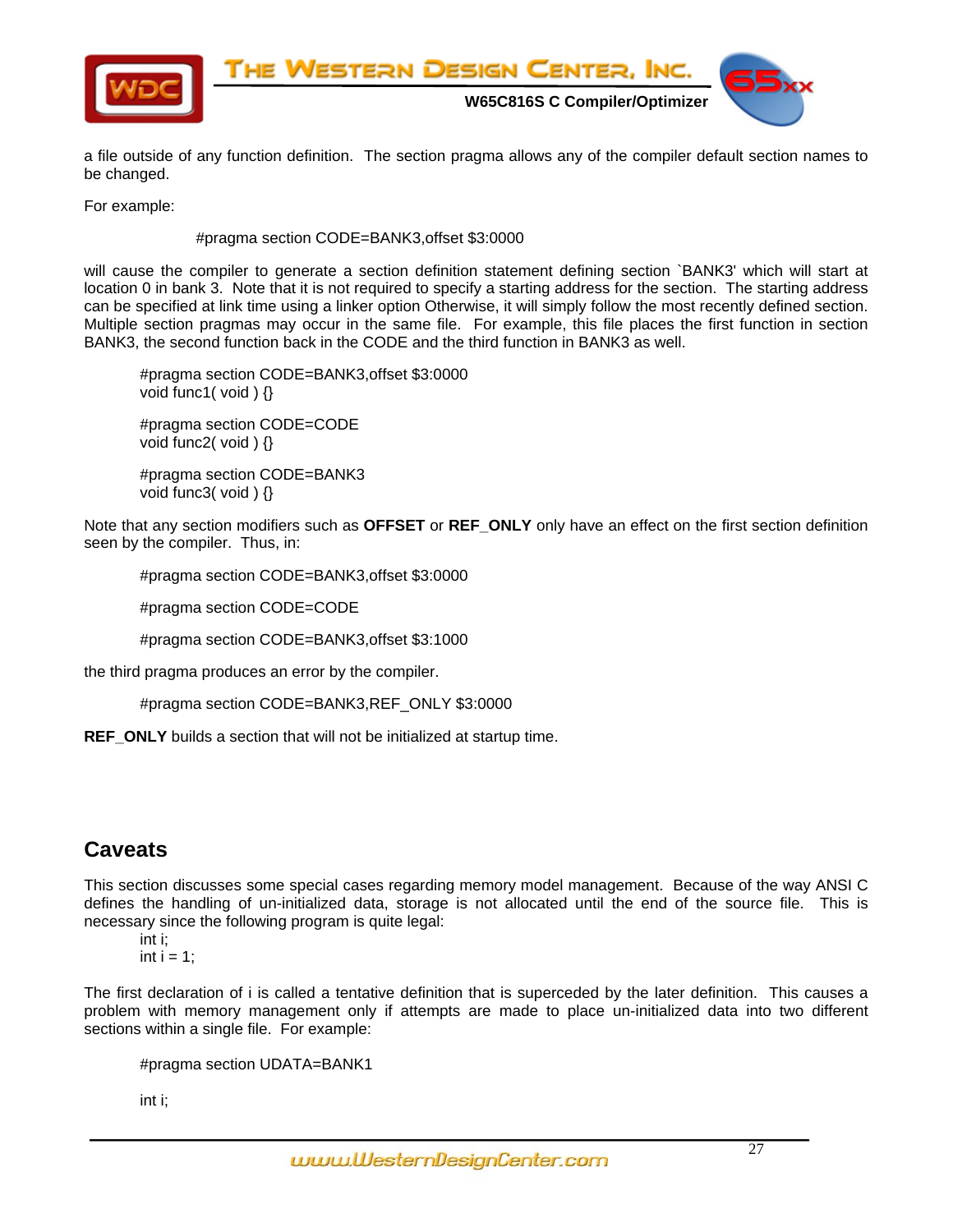<span id="page-27-0"></span>

#pragma section UDATA=BANK2

int j;

In this case, since both i and j are tentative definitions, the storage is not allocated until the end of the file. Therefore, both will be in the BANK2 section.

### **Floating Point Considerations**

#### **All operations are assumed to be "double".**

The compare, subtraction, multiplication, etc. are treated as "double" operations. The constants are converted to "doubles". If you follow the constants with an f, as in 0.0f, it will do a single precision compare or subtract. If the constant is a double, (which it is by default), then the operations used are promoted to double as well.

Manual optimization of double to float can be accomplished. The "f" modifier can be used to generate faster and perhaps smaller code. Be especially watchful for compound equivalencies, i.e. +=, -=, etc…

Example #1: (where x is a float) if  $(x<0.0)$  can also be written as: if  $(x<0.0f)$  or if  $(x<$  (float) $0.0)$ The addition of the "f" forces the compiler to stay in floating point mode.

The transcendental functions can also be rewritten to stay mostly in floating point, so as to be about three (3) times faster.

Example #2:

X += 0.1234567; should be written as x+= 0.1234567f;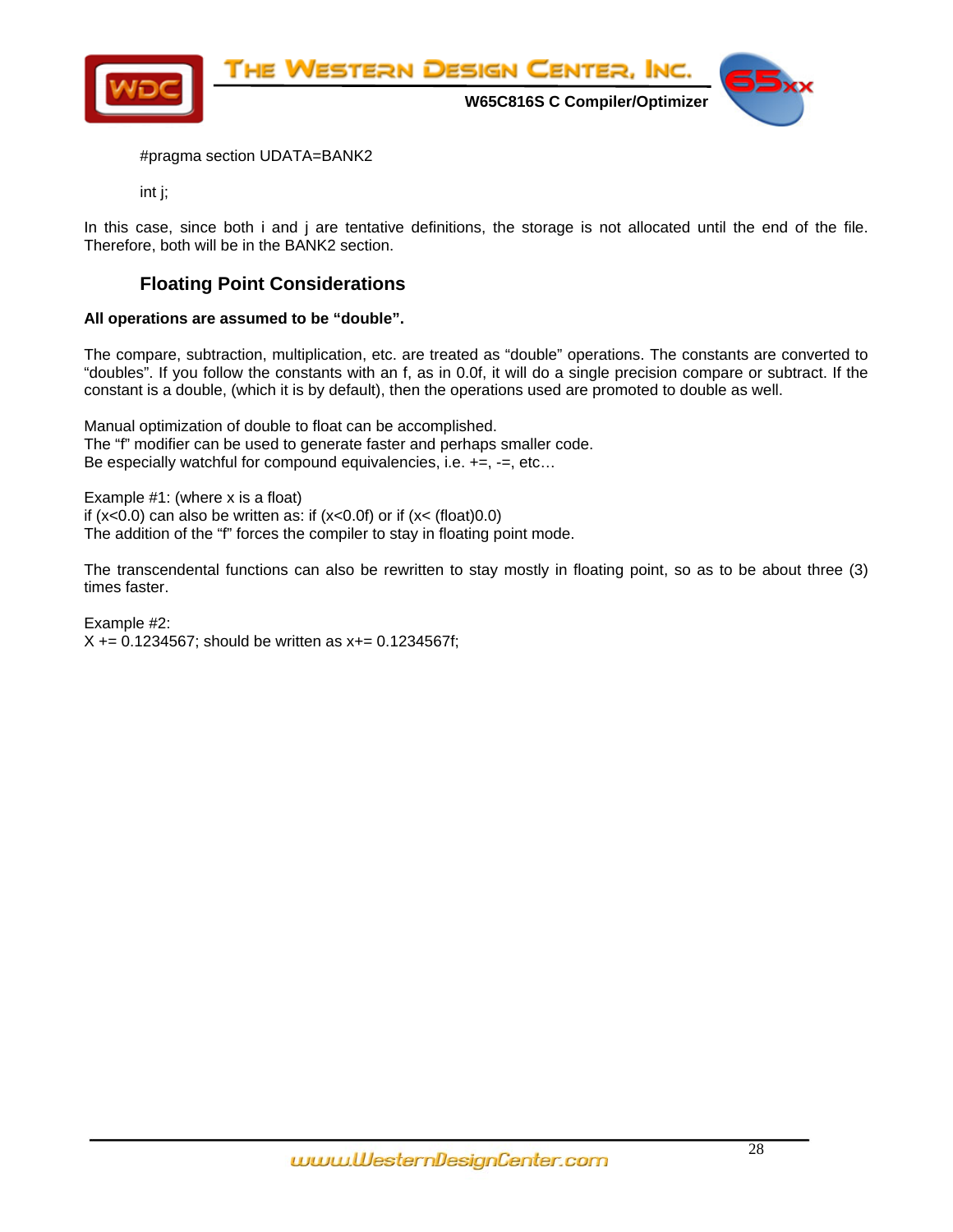<span id="page-28-0"></span>

THE WESTERN DESIGN CENTER, INC.

 **W65C816S C Compiler/Optimizer** 



# **Pragmas**

The pragma preprocessor directive allows control of the compiler operation in a portable manner. Pragma statement syntax is defined by the compiler creator and pragmas not recognized by a compiler are simply ignored. The following sections discuss the syntax and purpose of pragmas supported by the WDC C compiler.

### **Section Pragma**

The SECTION pragma is used to redefine one of the names of the predefined sections used by the compiler. The default section names and their use are:

CODE - all program code DATA - all initialized data UDATA - all un-initialized data KDATA - all initialized, non-modifiable data

By default, the compiler only uses the first three. Constant initialized data is treated as modifiable initialized data unless the **-MU** option has been specified. This option places all initialized data that has been qualified as not being modifiable in the CONST section which defaults to KDATA. Strings are handled separately and by default are placed in the DATA section. If the **-MV** option is specified, then strings are placed int the STRING section which also defaults to the KDATA section. The syntax of the SECTION pragma is:

#pragma SECTION TYPE=name[,qualifier[,...]]

The type names recognized by the pragma type and their default values are:

| <b>TYPE</b>   | <b>DEFAULT</b> | <b>QUALIFIER</b>        |
|---------------|----------------|-------------------------|
| <b>CODE</b>   | CODE           | <b>OFFSET</b>           |
| DATA          | DATA           | <b>REF ONLY</b>         |
| <b>UDATA</b>  | <b>UDATA</b>   |                         |
| <b>CONST</b>  | DATA           | unless `-MU' then KDATA |
| <b>STRING</b> | DATA           | unless `-MV' then KDATA |

To define a setaside un-initialized data area, use the following: #pragma SECTION DATA=BANK3,REF\_ONLY \$3:0000

The qualifiers are the same as those for the SECTION directive in the assembler. (See Chapter 12 of the Assembler Manual) The compiler will generate a SECTION directive the first time that a new section name is defined. Any extra qualifiers will be copied exactly to the SECTION directive in the assembly language output file. See the SECTION directive in the Assembly Language manual for more information.

# **Consts and Strings**

Four options are available for manipulating constant data and strings. Constant data is any initialized data declared using the *const* keyword. Normally both are just considered part of initialized data and are not handled any differently. By using the **-MU** option, constant data will be placed in what the compiler considers the CONST section. This section defaults to the KDATA section at the assembly level. To change the CONST section, use the *section* #pragma statement.

#pragma section CONST=yournamehere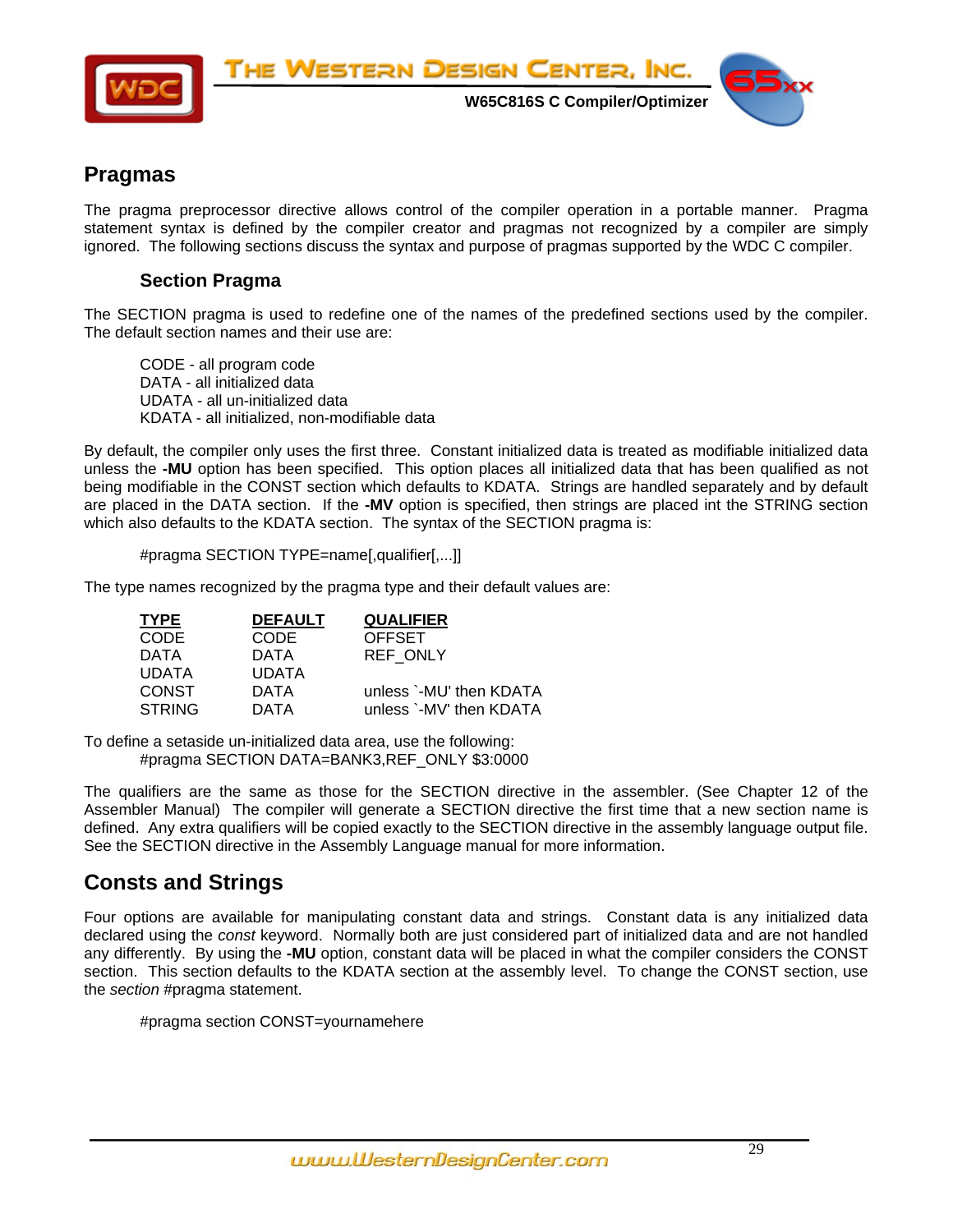<span id="page-29-0"></span>

Similarly, using the **-MV** compiler option will place strings in the compiler STRING section. This section also defaults to KDATA. Even though strings and/or constants are placed in the KDATA section, references to them are made using short absolute or 16-bit addresses. This means that the KDATA section or whatever section has been used must be located in the current data bank. For strings or constants that are to be placed in a different bank, the compiler supports two additional options that change all references to constant data or string data to *far* references. The **-MK** option changes all references to const data to be far references, while the **-MT** option does the same for strings.

#### **Example**

The following compiler command and linker command will place constants into the KDATA section, make all references to the const data use long absolute addressing and place the KDATA section into Bank 0. Program code is also in Bank 0 and initialized and un-initialized data is in Bank 1. This might occur if ROM was located in Bank 0 and scratch RAM was located in Bank 1. It would be a waste of RAM to copy constant data from ROM to RAM.

WDC816CC -mku program.c WDCLN -c8000 -d10000, program

The program CODE section is in ROM starting at \$8000 immediately followed by section KDATA followed by section DATA. Although the DATA section is in ROM, it is linked as though it will reside in RAM at \$1:0000. The program startup code will copy it from ROM to RAM. The const data will stay in ROM and will be accessed using far addressing.

# **Input/Output Port Addressing**

Even though the compiler supports four memory models, dealing with I/O ports at fixed addresses is a special issue. Fortunately it is very simple. All you need to do is to cast a constant address to be a pointer to the type of port being addressed. The compiler treats constant pointers special and always uses long absolute addressing mode. For example, if you have a byte sized port at location \$FF:F002, then the following line defines *PortA*:

```
#define PortA (*(unsigned char *)0xfff002)
```
Now, *PortA* can be used explicitly in assignments or expressions and the compiler will generate absolute long addressing regardless of memory model or where the DATA section has been located.

# **Referencing I/O**

Hardware addressing of I/O can be done from 'C' in many ways. The following examples we compiled as the Small Memory Model.

The #define has advantages that it can easily address across page boundaries. One of the fastest & least amount of code generated is:

For 8 bit I/O you can use #define comx ((volatile uchar \*)0x200003) // used for indexed addressing  $x = *comx;$ This produces the code: sep #\$20 lda >2097155 ;This is a long addressing mode (32 bit) sta  $\leq$ L3+x 1 rep #\$20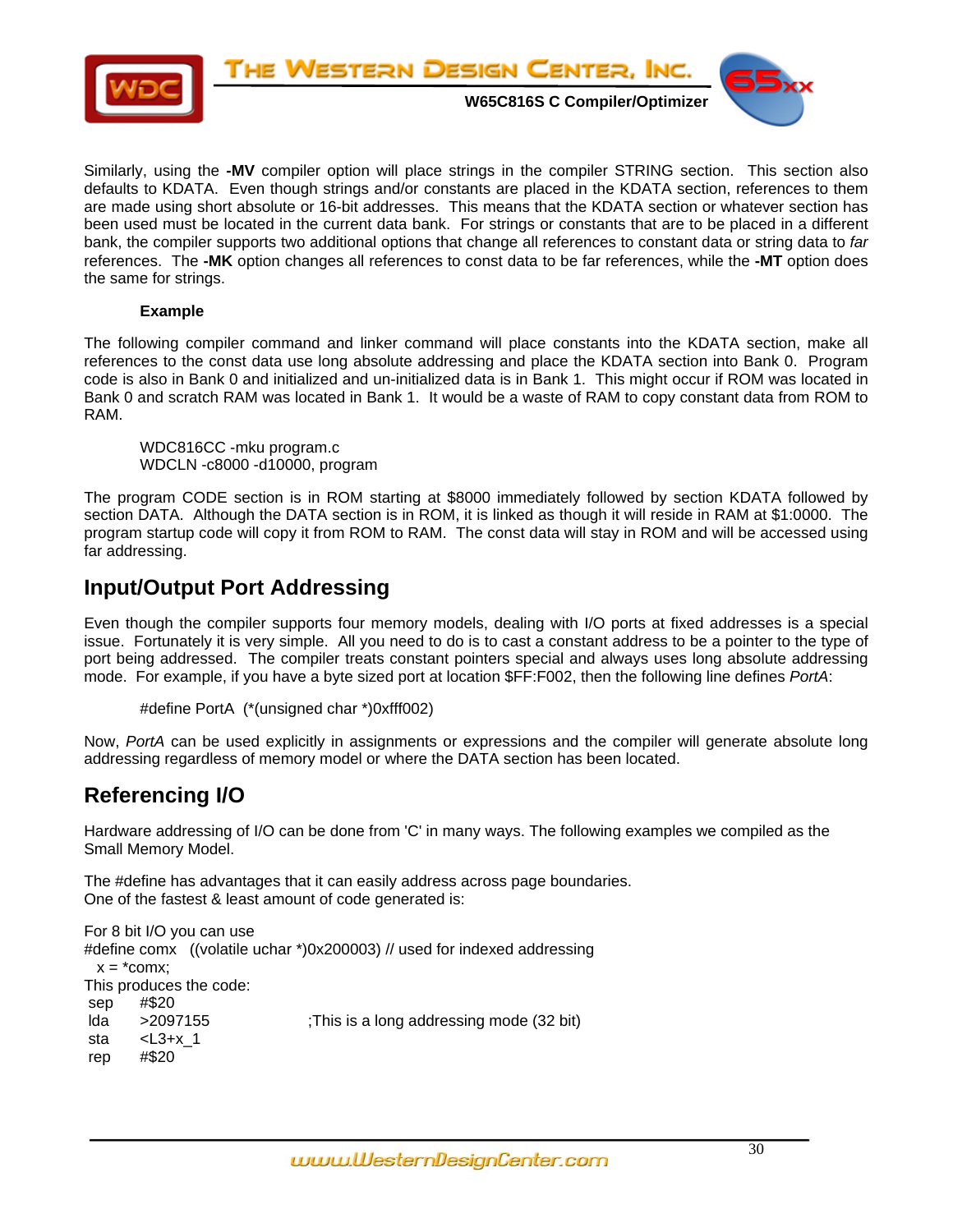

To index  $conv[2] = 0x02;$ This produces the code: longa off sep #\$20 lda #\$2 sta >2097157 comx[0] = 0x31; //Xmit char '1' This produces the code: lda #\$31 sta >2097155 longa on rep #\$20 Therefore to address a structure for a UART, one way could be to: #define comx ((volatile uchar \*)0x200003) // used for indexed addressing #define RECV 0 #define IER 1 //Interrupt Enable Register #define ISR 2 //Interrupt Status Register #define LCR 3 //Line Control Register #define MCR 4 //Modem Control Register #define LSR 5 //Line Status Register #define MSR 6 //Modem Status Register #define SPR 7 //Scratchpad Register to address the Scratchpad Register would be:  $conv[SPR] = 0x00;$ Standard Addressing modes for 'C' product larges & slower code because all references are indirect (i.e. pointers) For 8 bit I/O you can use volatile unsigned char \*rtc2 year = (unsigned char \*)0xA080; // x=\*rtc2\_year; //Read data from Address This produces the code: lda |\_\_rtc2\_year sta <R0 sep #\$20 lda (<R0) sta <L3+x\_1 rep #\$20 For 16 bit I/O you can use volatile int \*hw16\_multiplier = (int \*)0xA080;  $\frac{1}{2}$ \*hw16\_multiplier =  $y$ ; This produces the code: lda |\_\_hw16\_multiplier sta <R0 lda <L3+y\_1 sta (<R0)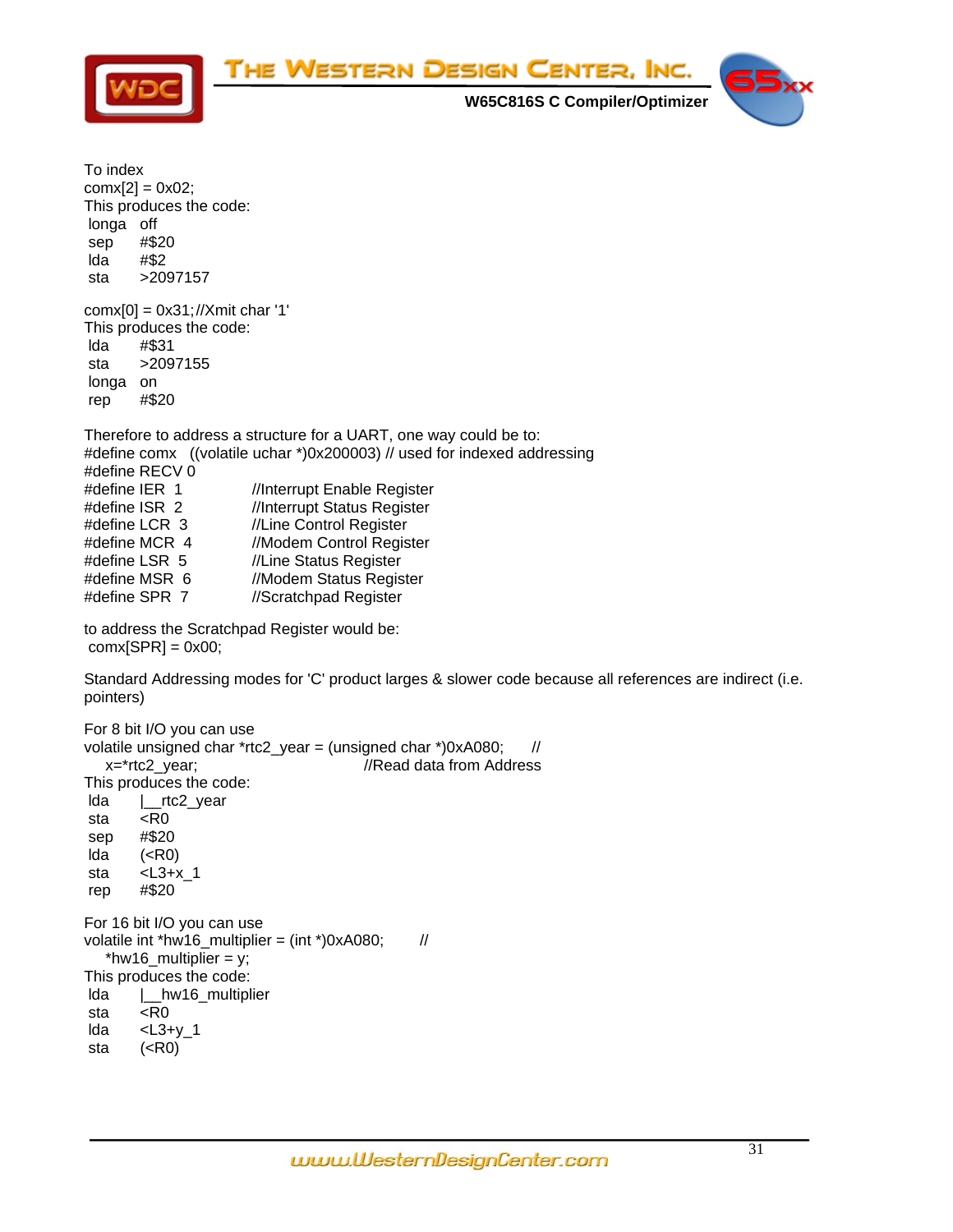<span id="page-31-0"></span>

For 32 bit I/O you can use volatile long \*hw32\_multiplier = (long \*)0xA080; // \*hw32 multiplier =  $z$ : This produces the code: lda |\_\_hw32\_multiplier sta <R0 lda <L3+z\_1 sta (<R0) lda <L3+z\_1+2 ldy #\$2

Another example of referencing I/O using the pre-processor:

#define VIA\_BASE F0H #define IO\_VIA\_DDRBNH (VIA\_BASE+2) #define io\_and\_port2(port, mask, twenty) asm{ php; longa off; sep twenty; lda port; and mask; sta port; plp;} io\_and\_port2(IO\_VIA\_DDRBNH, #\$72, #\$20)

# **In-Line Assembly Code**

Assembly language statements can be embedded within C source code by surrounding the assembly code with the statements **#asm** and **#endasm**.Embedded assembler code should make no assumptions about the contents of the registers.

 For example, int test(void) { int foo; #asm stz %%foo #endasm return(foo);

}

Since **#asm** and **#endasm** are pre-processor directives, the lines between would normally be considered white space by the compiler. To avoid this, a null statement is generated for the parser. Support is also provided to access predefined macros, function arguments, local variables, file scope static identifiers, and global variables. To access these from within a **#asm** block, precede the identifier name with % %. When passing output to the assembly language file, the compiler checks for the pattern *% % symbol*. When found, it checks to see if *symbol* matches any pre-defined macros and replaces it with the actual macro value. If a macro is not found, it next checks for variable name matches following the standard C scoping rules. If found, the proper stack offset or variable name is substituted. For global variables, the appropriate combination of the `\_' and `~' characters are prepended to the global symbol name.

The following directives can be used before and after in-line assembly statements:

#### **asmstart** and **asmend**

The Optimizer will treat any lines that are between these two directives as comments.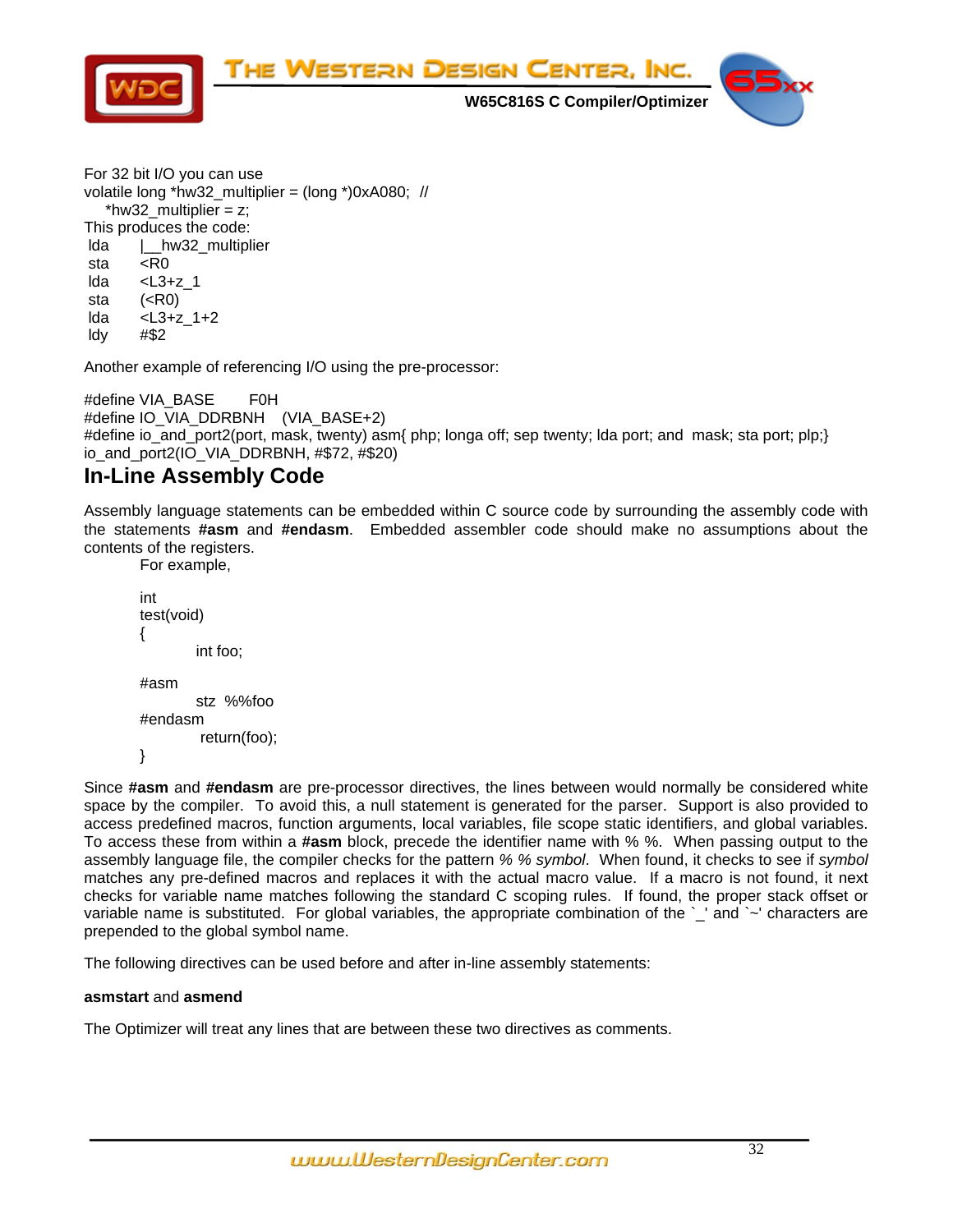<span id="page-32-0"></span>

# **ASM Keyword**

The compiler now supports an asm keyword. The statement following the keyword is passed to the output file directly and is not interpreted by the compiler except for macro substitution. The statement must be terminated by a `;'. Multiple statements, each terminated by a `;' may be enclosed within braces. Variables may be referenced by name using the `%%' convention discussed under the #asm preprocessor directive. Labels must be followed by a colon.

#### **Examples**

```
void test( int value, int count ) 
         asm cli; 
         asm lda %%value; ldx %%count; 
                 mylab: sta >$1:0000,X; dex; bne mylab; } 
         asm { lda %%value; sep #$20;} 
        #define clrmem asm { lda %%value; ldx %%count; \ 
                loop: sta >$1:0000,X; dex; bne loop; } 
         clrmem; 
 }
```
# **Producing Optimum Code**

There are two things that can greatly improve the quality of the code generated by the compiler. First, use unsigned ints and chars whenever possible. Signed chars and ints require many more instructions when sign extending or comparing. As a result chars are unsigned by default and you must use the `signed' keyword to get signed chars. Second, make sure all array and pointer indexes are non-negative and use the **-SI** option. The index registers X and Y are essentially unsigned indexes and can only be used if all indexes are positive.

# **Optimizer**

This version of the compiler comes with a post-pass-peephole optimizer called WDC816OP. This optimizer operates on the assembly language output of the compiler and performs a number of optimizations that generally save about 10 percent on code size depending on the program. To invoke the optimizer, use the **-SP** option. If **- SP** is used in conjunction with **-A**, the output file will contain the optimized assembly language. Note that the optimizer makes assumptions about the format of the assembly language output of the compiler and will not operate properly on hand-written assembly language programs.

The following optimizer options support the corresponding compiler options:

**-L** Call the assembler with the listing option.

**-LW** Call the assembler with the wide listing option.

**-K** Causes the path name specifying the name of the listing file to be place in the reserved word \_\_FILE\_\_.

# **Floating Point**

The compiler supports IEEE-754 1985 single and double precision floating point variables and arithmetic. No option is necessary to access the floating point feature. All floating point operations with the exception of assignment are performed by pushing the operands on the stack and calling assembly language routines. These assembly language routines are located in a special floating point library along with the standard mathematical library routines. Please see the library CHAPTER for the names and linking conventions. The floating point library also contains versions of **printf** and **scanf** that work with floating point values.

# **Interrupt Routines**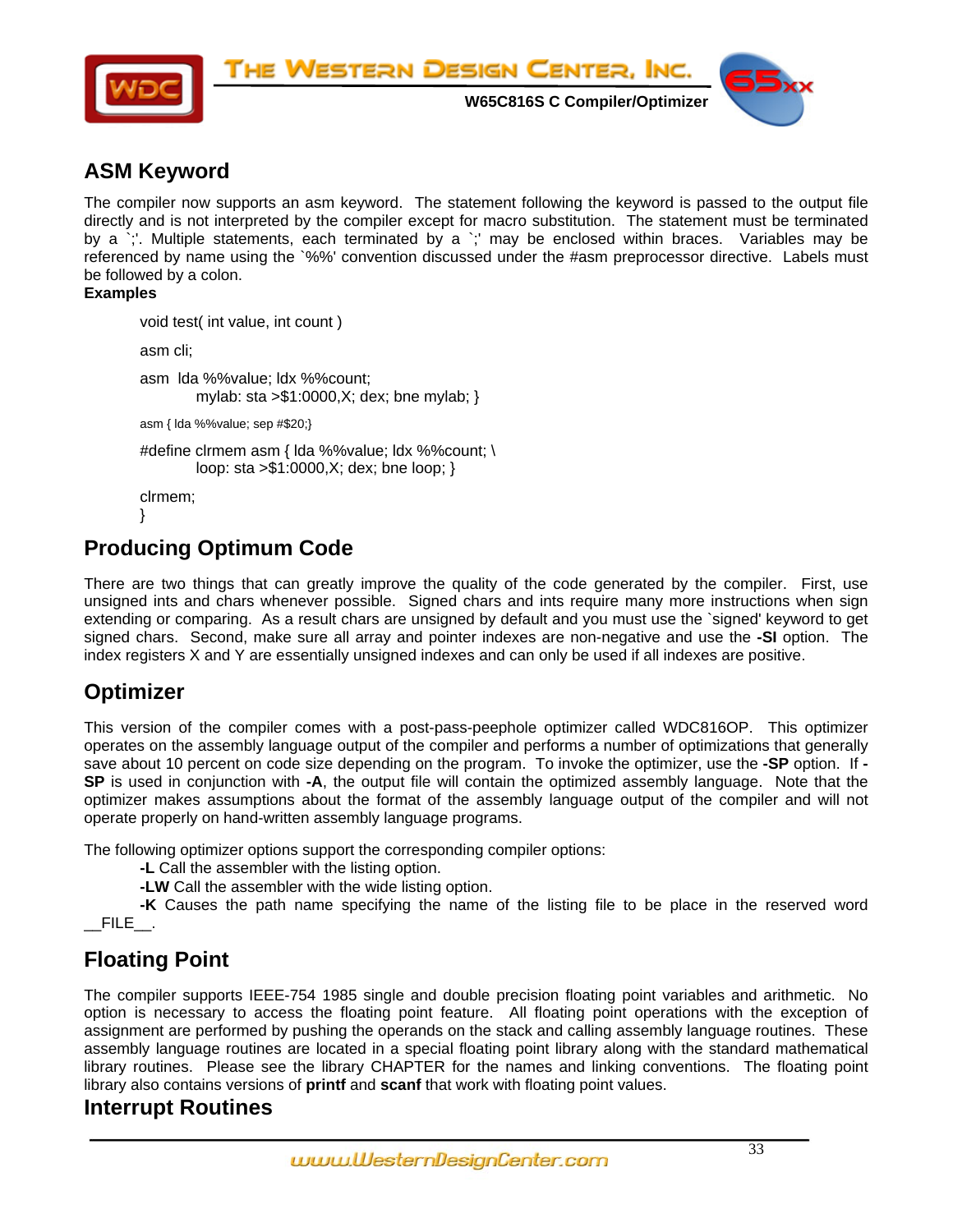<span id="page-33-0"></span>

The compiler supports a function qualifier `interrupt'. Functions declared with this qualifier will save and restore registers and will return with an `rti' instruction. These functions can be called directly from the interrupt vector table as long as the functions are located in Bank 0.

```
 For example, 
interrupt void 
test(void) 
 { 
 extern int Int_happened; 
        Int\_happed = 1; } 
#asm 
 org $ffee ; 65816 IRQ vector 
dw<sub>_test</sub>
#endasm
```
On an interrupt, this function would be called from the vector. The function would save all registers, execute the code of the function and the return from the interrupt using the `rti' instruction.

# **Prototyping Functions**

The W65C816 C Compiler supports the new definitions of declaring parameters. If the old style declaration is used, an error will occur. For Example;

```
OLD STYLE: 
//Prototype 
VOID foo (float f); 
. 
. 
VOID foo (f) 
float f; 
{ 
. 
} 
The above will produce an error and needs to be replaced by the newer style, as shown below. 
//Prototype 
VOID foo (float f); 
. 
. 
VOID foo (float f) 
{ 
. 
}
```
# **Variable Name Length**

The maximum number of characters used in a variable name is 64 characters. After the first 64 characters, the internal variable name is truncated.

# **Debugging**

The linker does not generate any information of static variables declared inside a function. This is because a static variable defined may be declared in more than one function. Thus, the compiler simply generates an internal label for it and allocates space for it.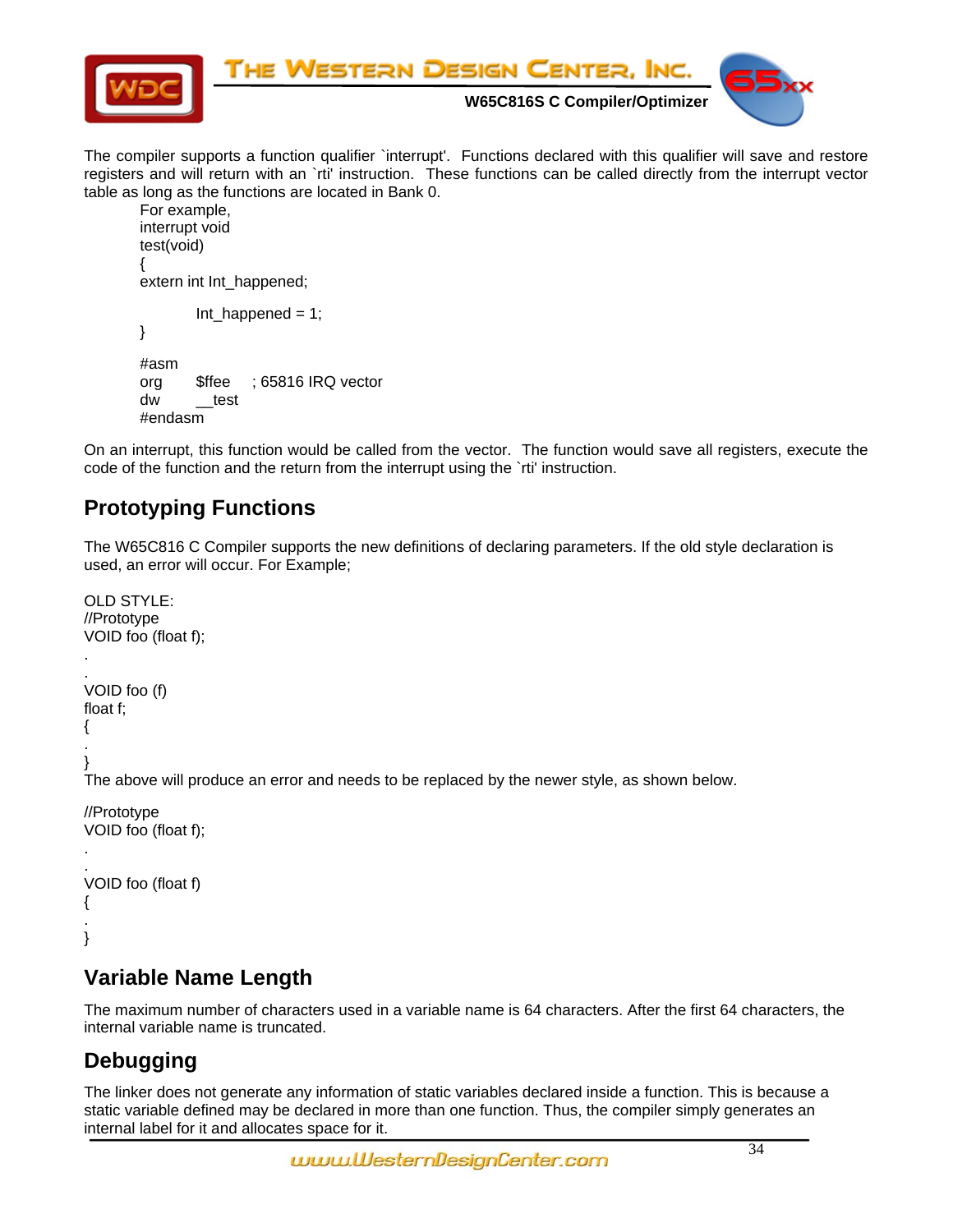<span id="page-34-0"></span>

# **Assembling Compiler Output Considerations**

**DO NOT** use the -g option when assembling the output from the compiler. The -g option is only to be used when you want debug information from an assembly language file. Using the –g option to assemble the output from the compiler will cause an error in the symbol file.

The following example will generate an *error* in the generated symbol file:

WDC816CC.EXE –at –ms –mu –mv –bs –sop –wl –wr –wd WDC816AS.EXE -g -l -DDEBUG

# **Volatile Qualifiers**

Please note that local variables CANNOT be declared as volatile inside a function body. To declare a variable as volatile inside a function body, it must be static. This is a limitation of the compiler.

Declaring a variable as volatile OUTSIDE a function body, (global scope): volatile unsigned char char\_volatile;

Declaring a variable as volatile INSIDE a function body, (static local variable); static volatile unsigned char char volatile

The following WILL NOT work when declared INSIDE a function body, (local variable): volatile unsigned char char\_volatile

# **Negative Array Indexes**

The compiler cannot detect at compile time that the variable index in an array will at some point contain a negative value. Therefore, the user should make use of the –SI option. With this option, the compiler assumes that all index values are non-negative and will generate the smaller, faster form of addressing. Please see page 22 for more information on the –SI option.

# **Global Variable and Function Declarations**

The C standard states that you cannot have a global variable and a function declared with the same name. If you do this, you will get the following error: Error 90: Symbol redeclared. The following is invalid code: Unsigned char error; Void error()

{

}

# **CHAPTER 4 Libraries**

This CHAPTER describes the standard library functions provided with the WDC C Development System.

# **Library Names (WDC\_SDS\LIBSRC)**

There are two main libraries provided with the WDC C Development System. The Cx.LIB contains all the standard C functions and some special functions need by compiler generated code for operations like multiply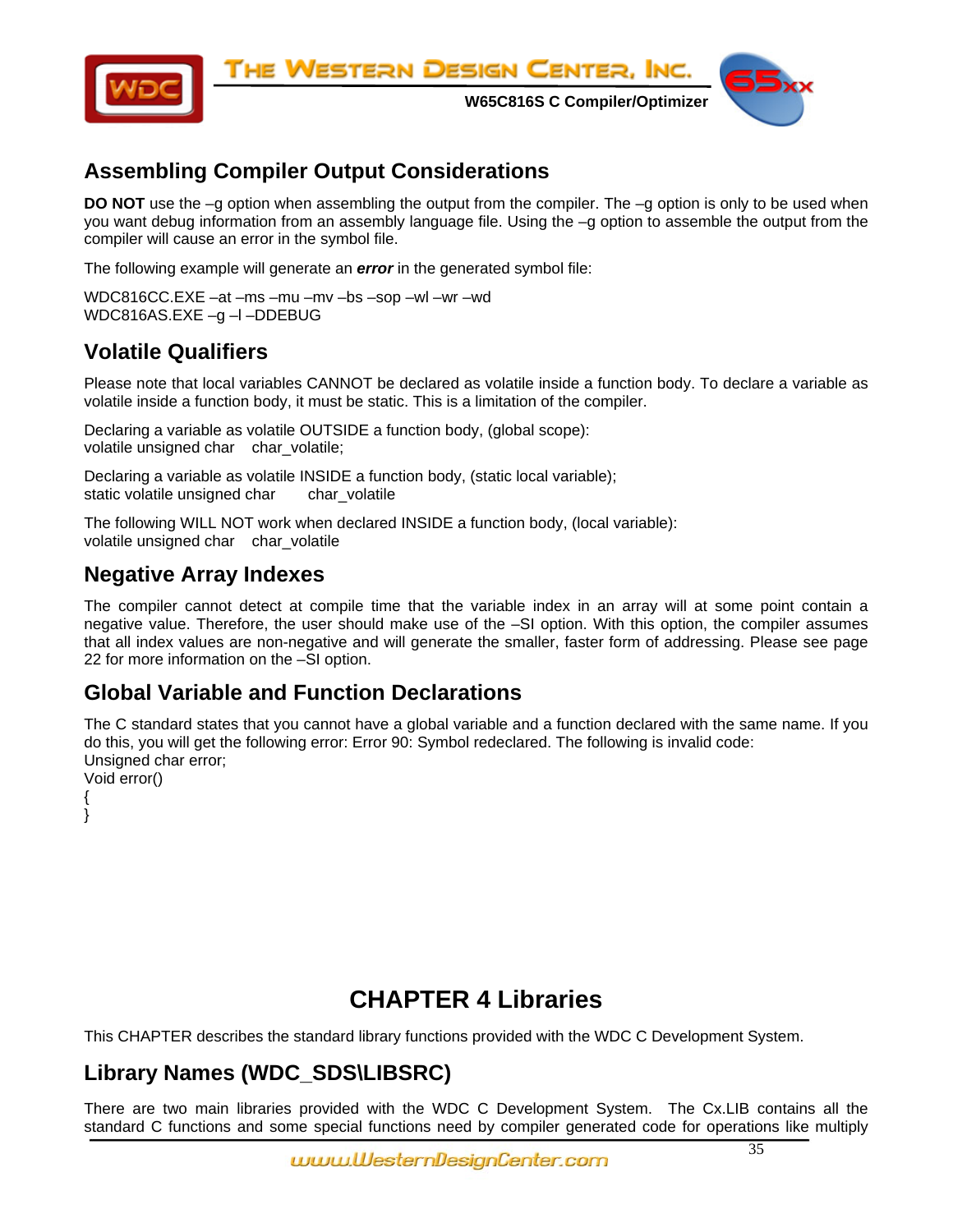<span id="page-35-0"></span>

and divide. The Mx.LIB contains the standard floating point math functions and floating point emulation routines. There is one version of the library for each of the four memory models. The libraries and their memory models are:

Standard Internal 'C' Functions

| CS.LIB | SMALL model   |
|--------|---------------|
| CC.LIB | COMPACT model |
| CM.LIB | MEDIUM model  |
| CL.LIB | LARGE model   |

Floating Point Special Functions

MS.LIB SMALL model MC.LIB COMPACT model MM.LIB MEDIUM model ML.LIB LARGE model

If the **WDC\_LIB** environment variable has been set to point to the directory containing the library files, then the **-L** option can be used to access the libraries when linking. For example, the command:

WDCLN PROG.OBJ -LCL

will look for functions in the LARGE model library *CL.LIB*.

When linking with the floating point library, be sure to specify it before the standard library in the linker command line. This will insure that the proper version of printf and scanf are used. If floating point numbers do not print out at all, check to see if the libraries are in the proper order.

Example:

WDCLN PROG.OBJ -LMM -LCM

will look for functions in the MEDIUM model libraries *MM.LIB* and *CM.LIB*.

**NOTE:** If the floating point library is not needed, do not link it as this will result in larger code size!

# **ANSI Functions**

For a list of the standard ANSI functions, in the form of function prototypes, that are supported by the W65cSDS, please refer to Appendix A.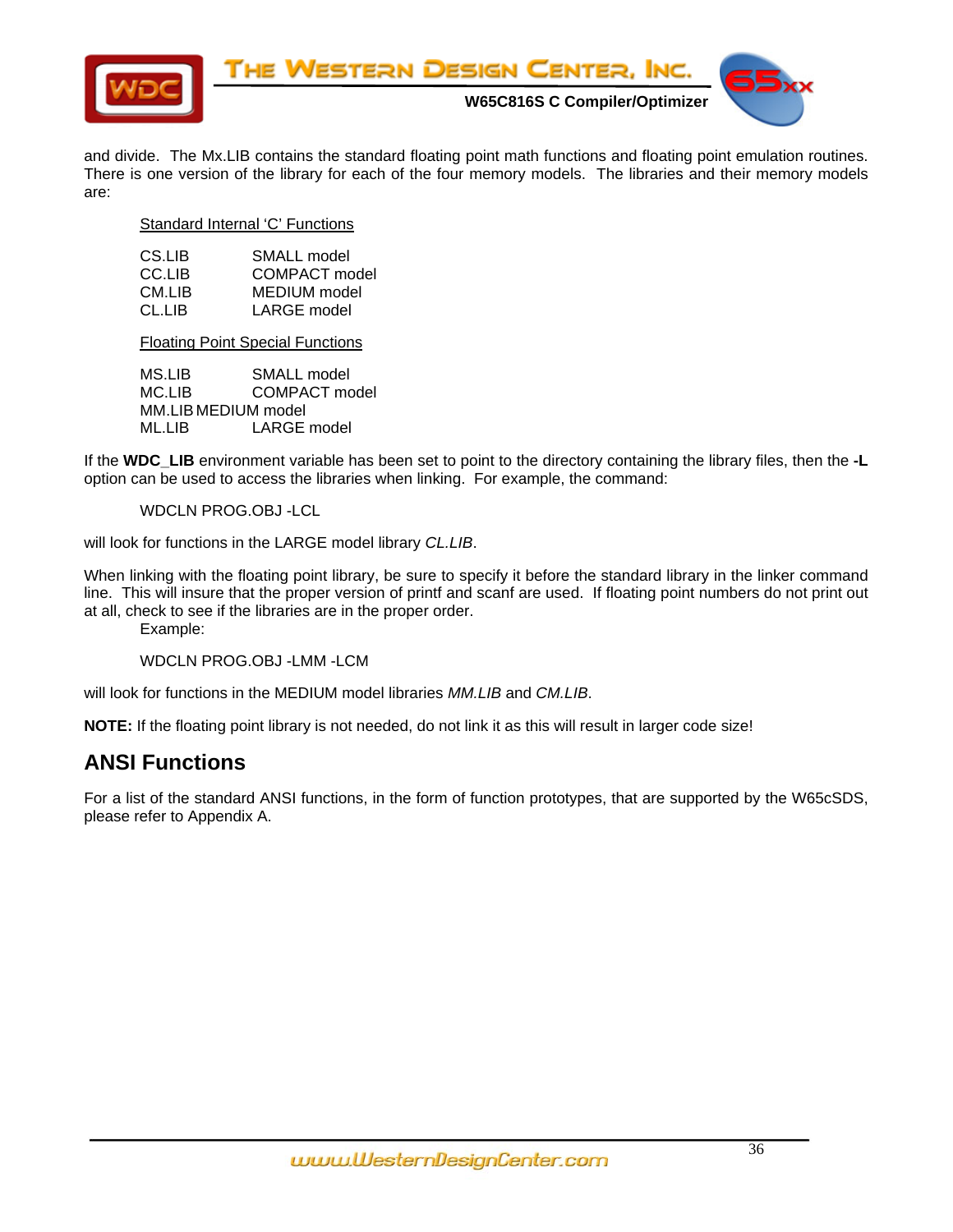<span id="page-36-0"></span>

# **Heap Functions**

The ANSI standard library includes functions for allocating, freeing and reallocating memory from a memory heap. The WDC C Development System supports a heap built on top of the *sbrk()* function. This function allocates memory from a heap area that is specified by the programmer. The beginning of the heap is specified by *declaring* and initializing the two variables, *heap\_start* and *heap\_end*. The *sbrk()* function begins by allocating memory starting at *heap\_start* and will continue to allocate until *heap\_end* is reached. For the **small** and **medium** models, the heap must be in bank zero, while for the **compact** and **large** models, the heap may be anywhere in memory and of any size.

For example:

void \*heap start =  $($  void \*  $)0xa000$ , \*heap end =  $(void * )0xd000$ ;

void \*heap\_start = (void \* )0x28000, \*heap\_end = (void \* )0x48000;

The first example allocates 0x3000 bytes of space in the zero bank. The second example allocates 128K of space in banks 2, 3 and 4. The ANSI functions that use the heap are *malloc*, *calloc*, *realloc*, and *free*. The *sbrk* function is not an ANSI function. The small and medium model libraries also contain the functions *farsbrk*, *farmalloc*, *farfree*, *farrealloc*, and *farcalloc*. These functions use full 32 bit pointers which must be declared as far in these models.

To have the heap start at the end of the "Unitialized Data" area, use the following statements:

extern char \_\_END\_UDATA: void \*heap\_start =  $(void * )$ &\_END\_UDATA, \*heap\_end =  $(void * )$  $($  &\_END\_UDATA + nnn  $);$ 

# **Making 'C' Callable Assembly Language Functions**

For example, please see: C:\Wdc\_Sds\Application\_C\_Function\_Library\W65C816\_C\_Applications\65C22\_10msec\_Timer\_Function

|                          |      | module init_timer_ms     |                                                 |
|--------------------------|------|--------------------------|-------------------------------------------------|
|                          | xdef | init timer ms            | :Timer Stuff - Small Model Function Calls       |
|                          | xdef | $\sim$ init timer ms     | Timer Stuff - Medium Model Function Calls       |
| $\overline{\phantom{a}}$ | xdef | $\sim$ init timer ms     | ; Timer Stuff - Large Model Function Calls      |
|                          | xdef | ~init timer ms           | ;Timer Stuff - Compact Model Function Calls     |
|                          | xref | VIA T1CLO                |                                                 |
|                          | xref | VIA T1CHI                |                                                 |
|                          | xref | VIA T1LLO                |                                                 |
|                          | xref | VIA T1LHI                |                                                 |
|                          | xref | h1000hz                  | ;Global Var - Small Model Variable References   |
| $\overline{\phantom{a}}$ | xref | $\sim$ h1000hz           | ;Global Var - Medium Model Variable References  |
| $\overline{\phantom{a}}$ | xref | $\sim$ h1000 $\hbox{hz}$ | ;Global Var - Large Model Variable References   |
|                          | xref | ~h1000hz                 | ;Global Var - Compact Model Variable References |
|                          | xref | T1CONT                   |                                                 |
|                          | xref | VIA_ACR                  |                                                 |
|                          | xref | IFR TMR1                 |                                                 |
|                          | xref | IFR_IRQ                  |                                                 |
|                          | xref | VIA IER                  |                                                 |
|                          |      |                          |                                                 |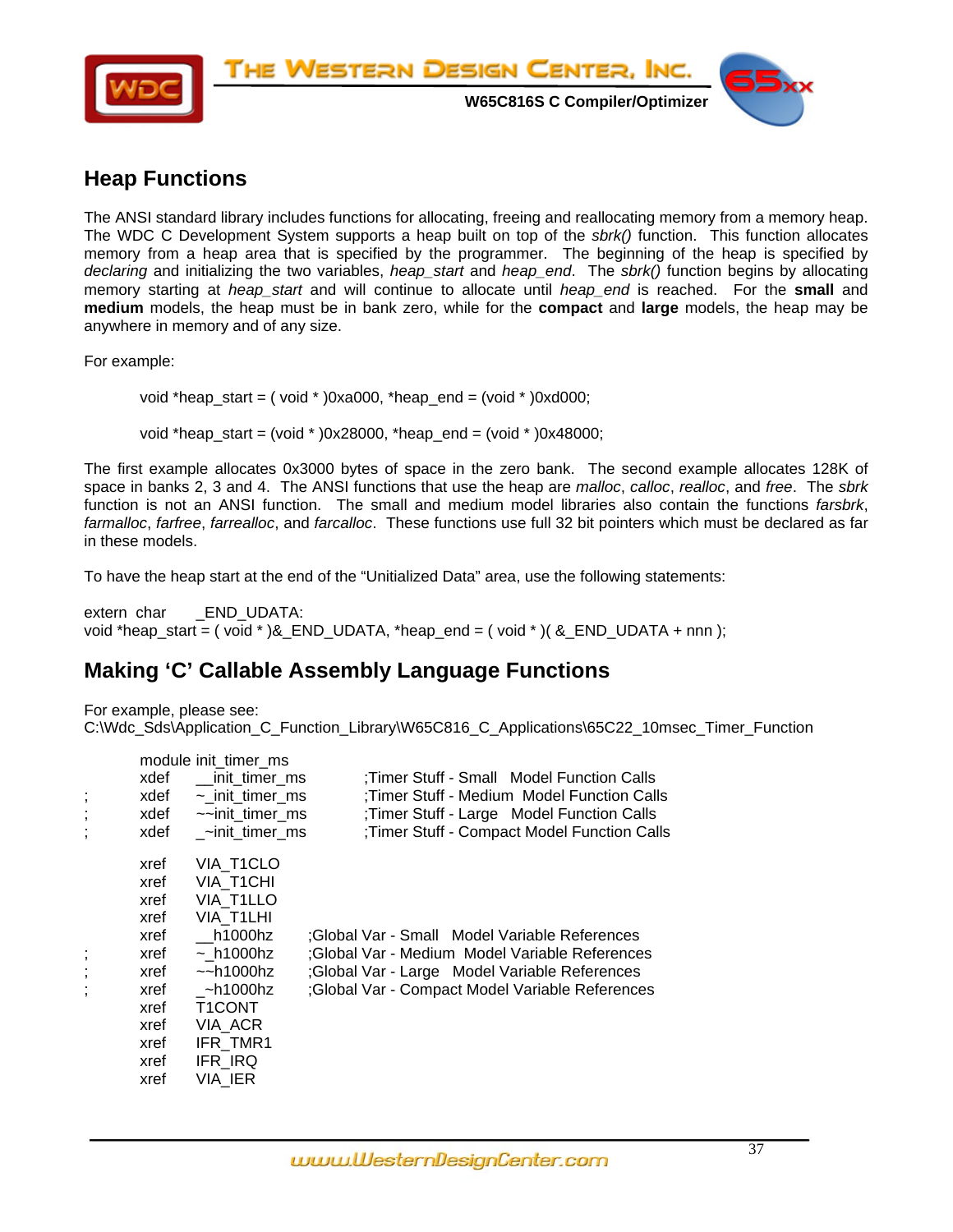

THE WESTERN DESIGN CENTER, INC.

 **W65C816S C Compiler/Optimizer** 



TIMER\_COUNT equ 3 ;Passed Parameter to go in Timer #1 Latches - Variable \_\_timer\_count (2 bytes)

| __init_timer_ms:              | : Timer Stuff - Small Model Function Calls   |
|-------------------------------|----------------------------------------------|
| $\sim$ init timer ms:         | Timer Stuff - Medium Model Function Calls    |
| $\sim$ init timer ms:         | ; Timer Stuff - Large Model Function Calls   |
| $\frac{1}{2}$ -init_timer_ms: | ; Timer Stuff - Compact Model Function Calls |

 SEP #\$20 ;SET Acc SHORT LONGA OFF

; SEI : SEI ; Disable IRQ's (Usually not needed, because they aren't enabled yet)

 LDA TIMER\_COUNT,s STA VIA\_T1CLO STA VIA T1LLO LDA TIMER\_COUNT+1,s STA VIA T1CHI STA VIA\_T1LHI STZ \_\_h1000hz ;Zero Timer count LDA #T1CONT ;Set TIMER #1 "Continuous" mode

...Rest of code Here

| <b>REP #\$20</b><br><b>LONGA</b> | ;SET Acc Long<br>OΝ        |
|----------------------------------|----------------------------|
| PI Y<br>PI Y<br><b>RTS</b>       | :Restore stack             |
| endmod                           | :End of module ~init timer |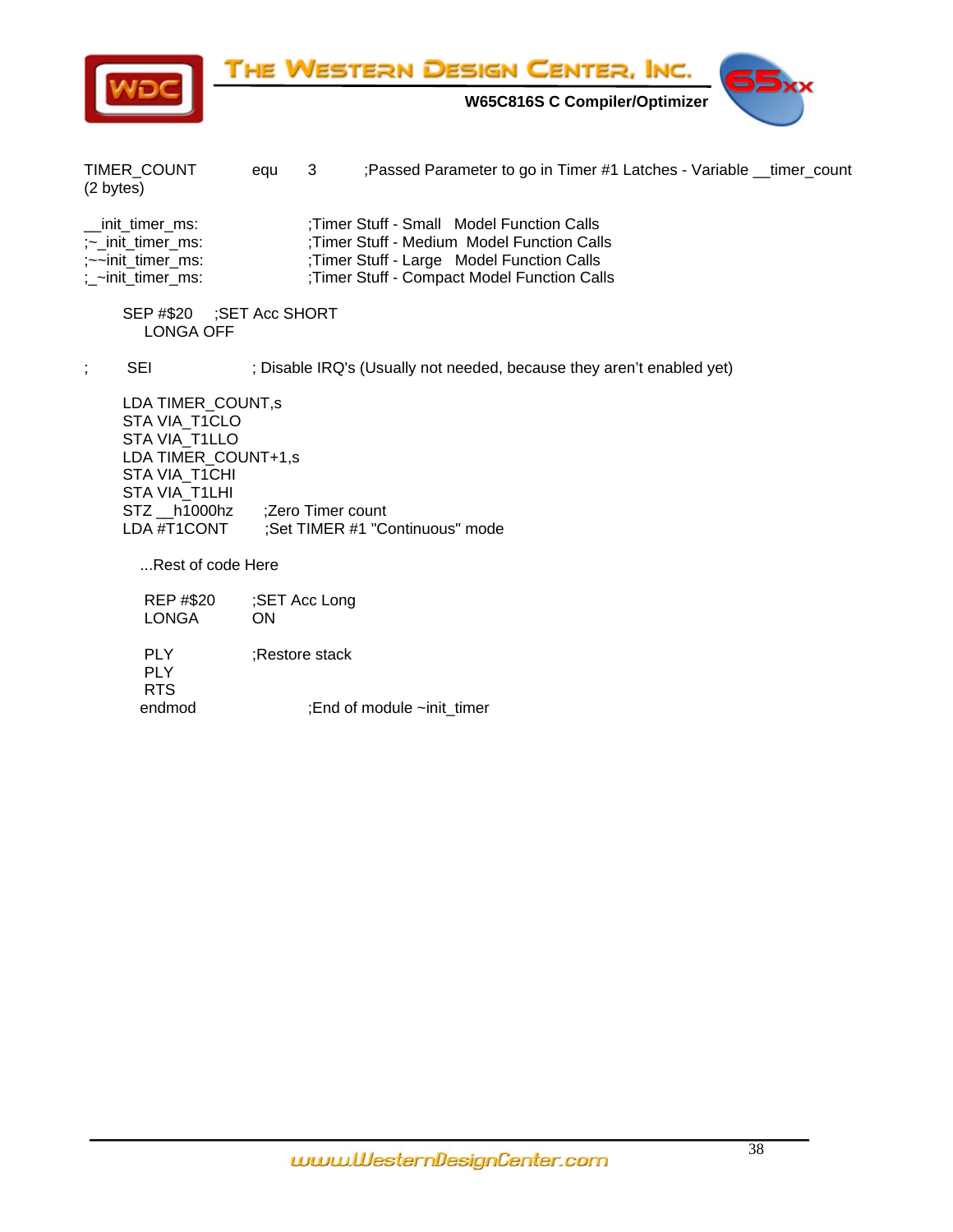<span id="page-38-0"></span>

# **APPENDIX A WDC Supported C Functions**

The following is a list of the standard ANSI functions in the form of function prototypes. These functions are listed by the header file in which they are defined.

# **Assert.h**

 assert - Debugging macro void \_assert(char \*, char \*, unsigned int);

# **Ctype.h**

Character tests and conversions, some are also macros

 int isalnum(int \_c); - test for letter or digit int isalpha(int \_c); - test for alphabetic int isascii(int  $_c$ ); - test for < 0x80 int iscntrl(int \_c); - test for control character int isdigit(int \_c); - test for digit int isgraph(int \_c); - test for non-printable chars int islower(int \_c); - test for lower case letter int isprint(int \_c); - test for printable chars  $int$  int ispunct(int  $c$ ); - test for punctuation character int isspace(int \_c); - test for space (0x09 to 0x0d or 0x20) int isupper(int \_c); - test for upper case letter int isxdigit(int  $\lfloor c \rfloor$ ; - test for hex digit (0..9 or a..f or A..F) int toupper(int \_c); - convert to upper case (if a letter) int tolower(int  $\,$  c); - convert to upper case (if a letter)  $int$  toascii(int  $c$ ); - convert to ascii (remove sign)

# **Errno.h**

Error code definitions and table returned by the errno() function.

 extern char \*sys\_errlist[ ]; - pointer to system standard error list extern int sys\_nerr; - variable of system standard errors

# **Fcntl.h Low Level I/O**

int creat(const char \*\_name, int \_mode); int open(const char \* \_name, int \_mode); int close(int); size\_t read(int, void \*, size\_t); size t write(int, void \*, size t); long lseek(int, long, int); int unlink(const char \*); void \_exit(int \_code); void \_abort(void);

# **Float.h**

Floating point definitions for values of constants. (Ranges of max/min & standard floating point values for math symbols.)

# **Io.h**

Not Defined by WDC.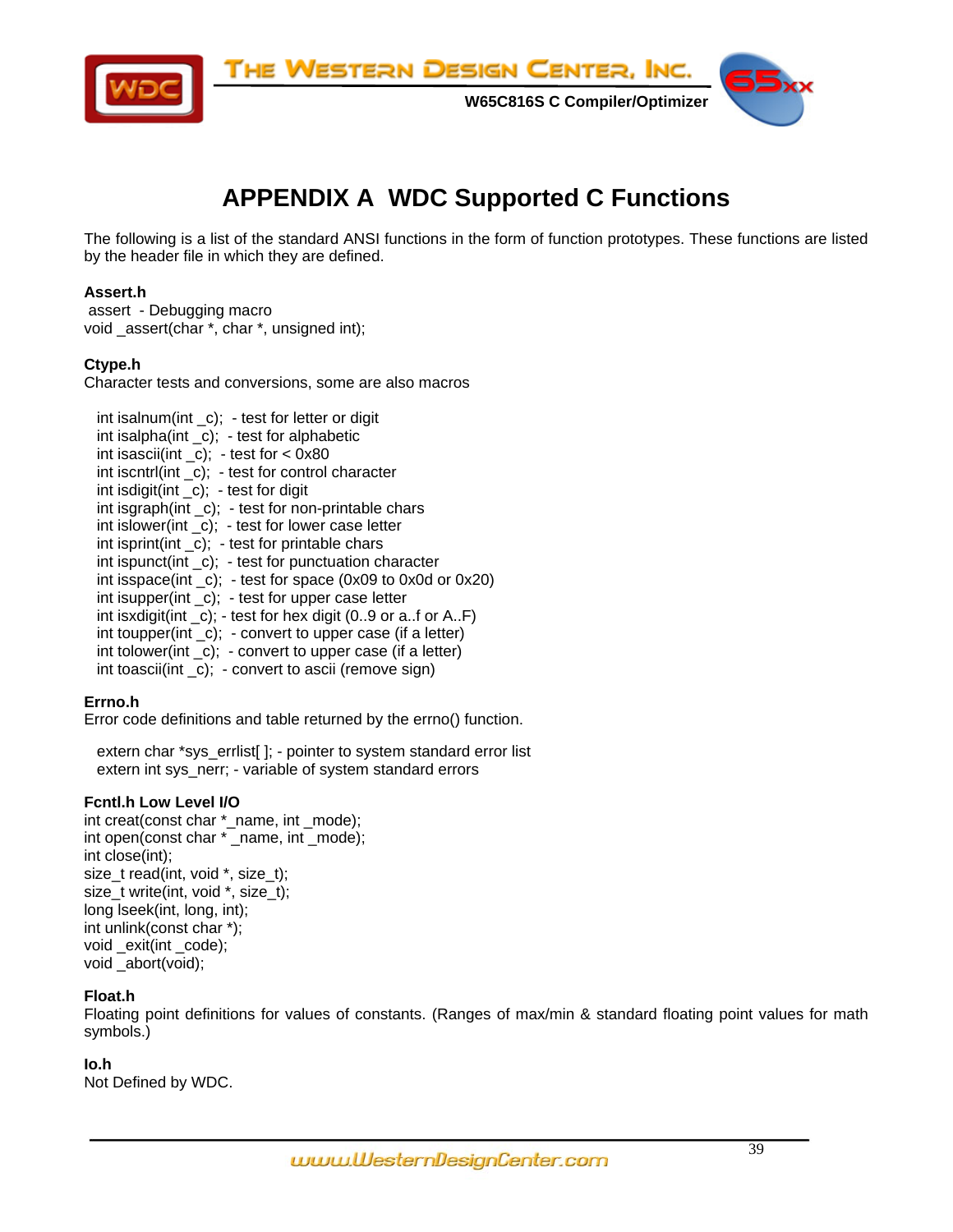

# **Limits.h**

I

Limits that apply to variable "types". i.e. unsigned short variable value range.

# **Locale.h**

How Time,Date and Currency are formatted in other countries

Setlocale - selects the appropriate programs locale LC\_ALL, etc. char \*setlocale(int \_category, const char \*\_locale);

# **NON-ANSI**

struct lconv \*localeconv(void); - sets the components of an object with type struct lconv with values appropriate for the formatting of numeric quantities (monetary and otherwise) according to the rules of the current locale.

# **Math.h**

Math Functions

 double acos(double); - inverse cosine double asin(double); - inverse sine double atan2(double, double); - inverse tangent of y/x double atan(double); - inverse tangent double atof(const char \*); - ASCII to binary Floating point equivalent double ceil(double); - smallest integer >= argument (as double) double cos(double); - cosine double cosh(double); - hyperbolic cosine double cotan(double); - cotangent double exp(double); - exponential double fabs(double); - double floating point to absolute (Assembly Language) double floor(double); - largest integer <= argument double fmod(double, double); - floating modulus double frexp(double, int \*); - returns mantissa of floating point number as a normalized fraction in the range [0.5,1.0] (Assembly Language) double ldexp(double, int); - calculates X times 2 raised to the exp power double log10(double); - base ten logarithm double log(double); - natural logarithm double modf(double, double \*); - return integer and fractional parts of number double pow(double, double); - x raised to the power of y power - See pow. (These are equated, therefore they are interchangeable) double sin(double); - sine double sinh(double); - hyperbolic sine double sqrt(double); - square root double tan(double); - tangent double tanh(double); - hyperbolic tangent

# **NON-ANSI**

 double ran( void ); - REAL pseudo-random number generation uniformly distributed on (0.0 to 1.0) [This program was written by W. J. Cody, Jr., as part of the ELEFUNT test package.]

 double randl( double ); - REAL pseudo-random number logarithmically distributed on (1,exp(x)). [This program was written by W. J. Cody, Jr., as part of the ELEFUNT test package.] void sran(long ); - seed for ran and randl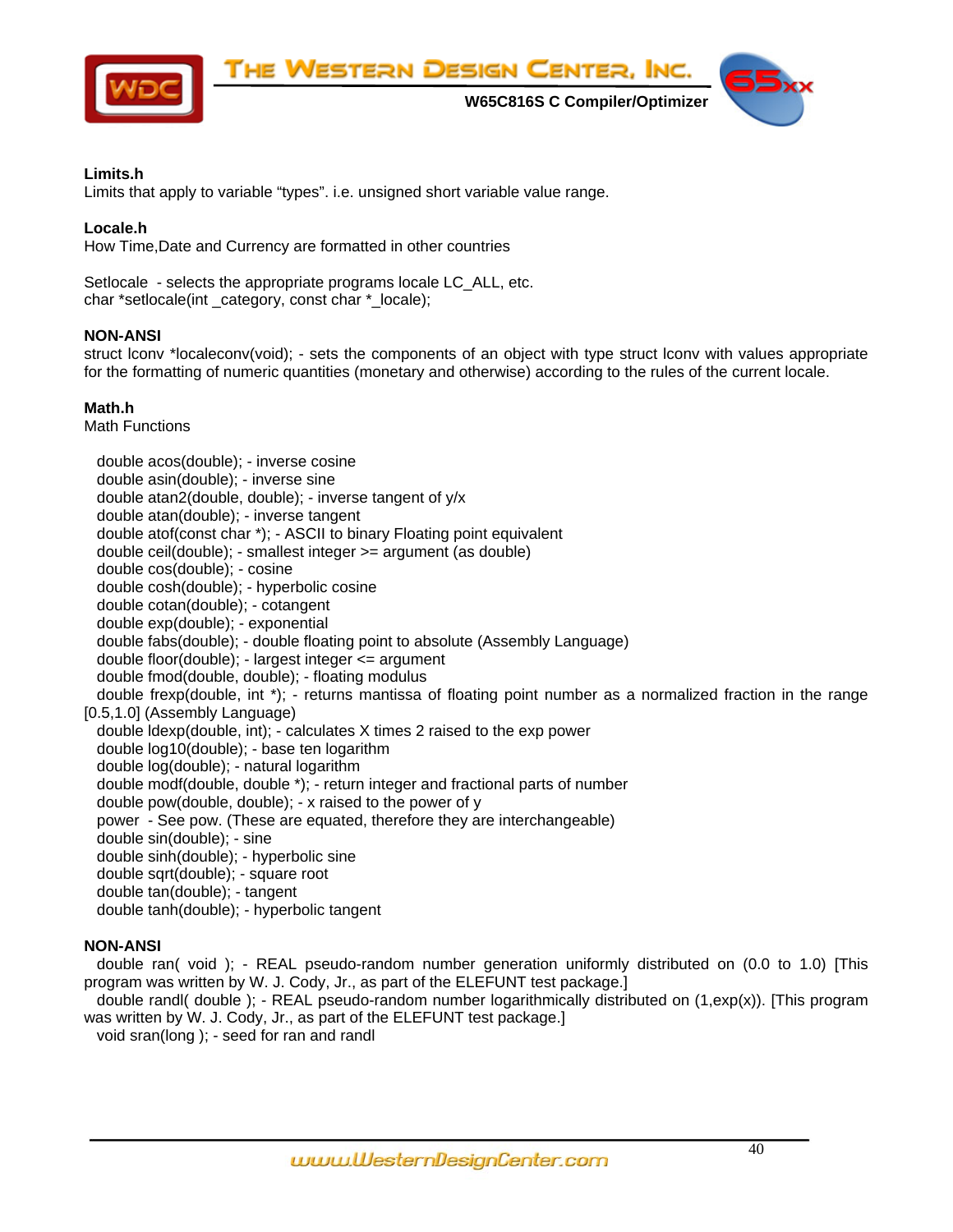

# **Setjmp.h (Not Yet Implemented)**

Jump functions

 int setjmp(jmp\_buf \_env); - save context void longimp(imp\_buf \_env, int \_val); - jump to location saved in setimp

# **Signal.h (Not Yet Implemented)**

Defines the conditions for error traps.

 void (\*signal(int \_sig, void (\*\_func)(int)))(int); - make function a signal handler int raise(int sig); - generate signal

# **Stdarg.h**

Defines for using variable number of arguments for functions

va\_arg(char \*ap,type) where type is int,char,long,float,etc... - Variable number of Arguments va\_end(char \*ap) - Variable number of Arguments End va\_start(char \*ap, char \*parmN) - Variable number of Arguments Start of Definitions

# **Stddef.h**

Many common constants, identifiers, typedefs, and variables.

# **Stdio.h**

Higher level I/O Functions.

void clearerr(FILE \* stream); - reset error conditions on a file int fclose(FILE \*\_stream); - close a file (file pointer) int feof(FILE \* stream); - check for end of file (file pointer) int ferror(FILE \* stream); - return error status for a file int fflush(FILE \*\_stream); - write file buffers to a file int fgetc(FILE \*\_stream); - read a single character from a file int fgetpos(FILE \*\_stream, fpos\_t \*\_pos); - return current file position char \*fgets(char \*\_s, int \_n, FILE \*\_stream); - read string from selected file FILE \*fopen(const char \* filename, const char \* mode); - open a file int fprintf(FILE \*\_stream, const char \*\_format, ...); - write a formatted line to a file int fputc(int \_c, FILE \*\_stream); - write a single character to a file int fputs(const char \*\_s, FILE \*\_stream); - write string to selected file size\_t fread(void \*\_ptr, size\_t \_size, size\_t \_nmemb, FILE \*\_stream); - read from file using file pointer FILE \*freopen(const char \*\_filename, const char \*\_mode, FILE \*\_stream); - reopen a file int fscanf(FILE  $*$  stream, const char  $*$  format, ...); - get a formatted line from a file int fseek(FILE \*\_stream, long int \_offset, int \_whence); - seek to position using file pointer int fsetpos(FILE \*\_stream, const fpos\_t \*\_pos); - position file to a location previously returned by fgetpos long int ftell(FILE \*\_stream); - return current file position size\_t fwrite(const void \*\_ptr, size\_t \_size, size\_t \_nmemb, FILE \*\_stream); - write to a file with item size & item count int getc(FILE  $*$  stream); - get character from a file int getchar(void); - get character from stdin (also a macro in stdio.h) char \*gets(char \*\_s); - read string from stdin void perror(const char \*\_s); - maps the error number in the integer expression errno to an error message int printf(const char \* format, ...); - write a formatted line to a stream int putc(int  $c$ , FILE  $*$  stream); - write a character to a file int putchar(int \_c); - write a character to stdout (also a macro in stdio.h) int puts(const char \*\_s); - write string to stdin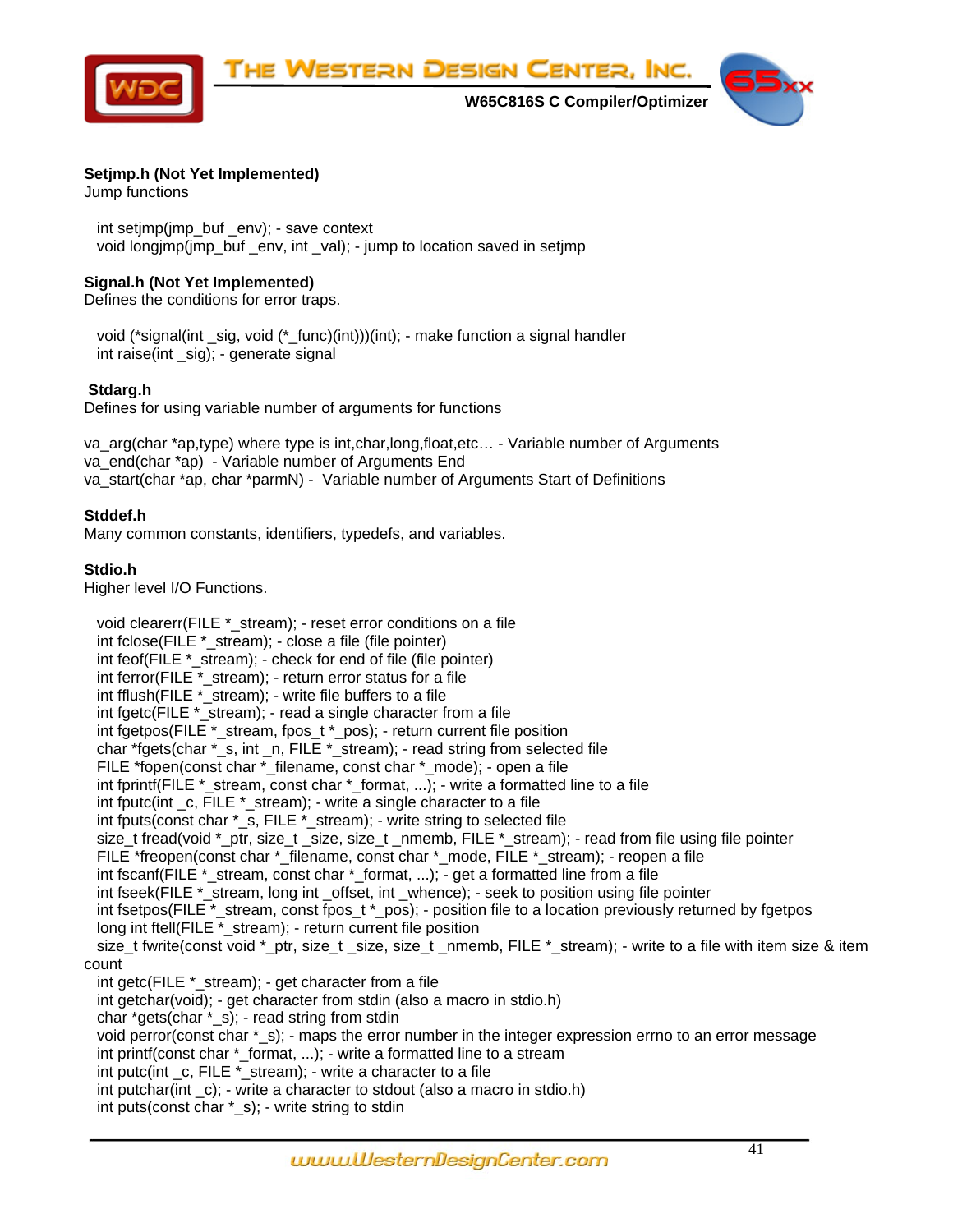

int remove(const char \* filename); - causes the file whose name is the string pointed to by filename to be no longer accessible by that name

int rename(const char \* old, const char \* new); - causes the file whose name is the string pointed to by old to be henceforth known by the name given by the string pointed to by new

void rewind(FILE \* stream); - position a file to the beginning

int scanf(const char \*\_format, ...); - get a formatted line from a stream

void setbuf(FILE \*\_stream, char \*\_buf); - set the address of the buffer for a file

 int setvbuf(FILE \*\_stream, char \*\_buf, int \_mode, size\_t \_size); - set the address and size of the buffer for a file int sprintf(char \*\_s, const char \*\_format, ...); - equivalent to fprintf, except that the arguments specifies an array into which the generated output is to be written

 int sscanf(const char \*\_s, const char \*\_format, ...); - equivalent to fscanf, except that the argument specifies a string from which the input is to be obtained, rather than from a stream

 FILE \*tmpfile(void); - creates a temporary binary file that will automatically be removed when it is closed or at program termination

char \*tmpnam(char \* s); generates a string that is a valid file name and is not the same as the name of an existing file

int ungetc(int \_c, FILE \*\_stream); - reverse of getc

int vfprintf(FILE \*\_stream, const char \*\_format, char \*\_arg); - equivalent to fprintf, with the variable argument list replaced by arg, which has been initialized by the va\_start macro

int vprintf(const char \*\_format, char \*\_arg); - equivalent to fprintf, with the variable argument list replaced by arg int vsprintf(char \*\_s, const char \*\_format, char \*\_arg); vsprintf - equivalent to sprintf, with the variable argument list replaced by arg, which has been initialized by the va\_start macro

# **NON-ANSI**

I

int  $filbut(FILE^*)$ ; - internal function

int \_flsbuf(FILE \*, int); - internal function flushes the specified stream

# **Stdlib.h**

Commonly used Library Functions.

void abort(void); - abnormal termination

int abs(int \_j); - absolute value of integer

int atexit(void (\*\_func)(void)); - set function to call during exit

double atof(const char \*\_nptr); - convert ascii to floating point

int atoi(const char \*\_nptr); - convert a string to an integer

long int atol(const char \*\_nptr); - convert a string to a long integer

 void \*bsearch(const void \*\_key,const void \*\_base,size\_t \_nmemb,size\_t \_size,int (\*\_compar)(const void \*,const void \*)); - performs a binary search on the elements of a sorted array in order to locate an element that contains a specific value

void \*calloc(size\_t \_nmemb, size\_t \_size); - allocate with size, count

div\_t div(int \_numer, int \_denom); - Divide and return both quotient and remainder

void exit(int \_status); - normal exit & close files

void free(void \* ptr); - causes the space pointed to by ptr to be deallocated, that is, made available for further allocation

void ftoa(double \_val, char \*\_buf, int, int); - convert floating point to ascii

long int labs(long int \_j); - long absolute value

ldiv\_t ldiv(long int \_numer, long int \_denom); - long divide and return both quotient and remainder

void \*malloc(size\_t\_size); - allocate with block size

int mblen(const char  $*_s$ , size\_t \_n); - determines the number of bytes comprising the multibyte character pointed to by s

 size\_t mbstowcs(wchar\_t \*\_pwcs, const char \*\_s, size\_t \_n); - converts a sequence of multibyte characters that begins in the initial shift state from the array pointed to by s into a sequence of corresponding codes and stores not more than n codes into the array pointed to by pwcs

int mbtowc(wchar\_t \*\_pwc, const char \*\_s, size\_t \_n); - stores the code in the object pointed to by pwc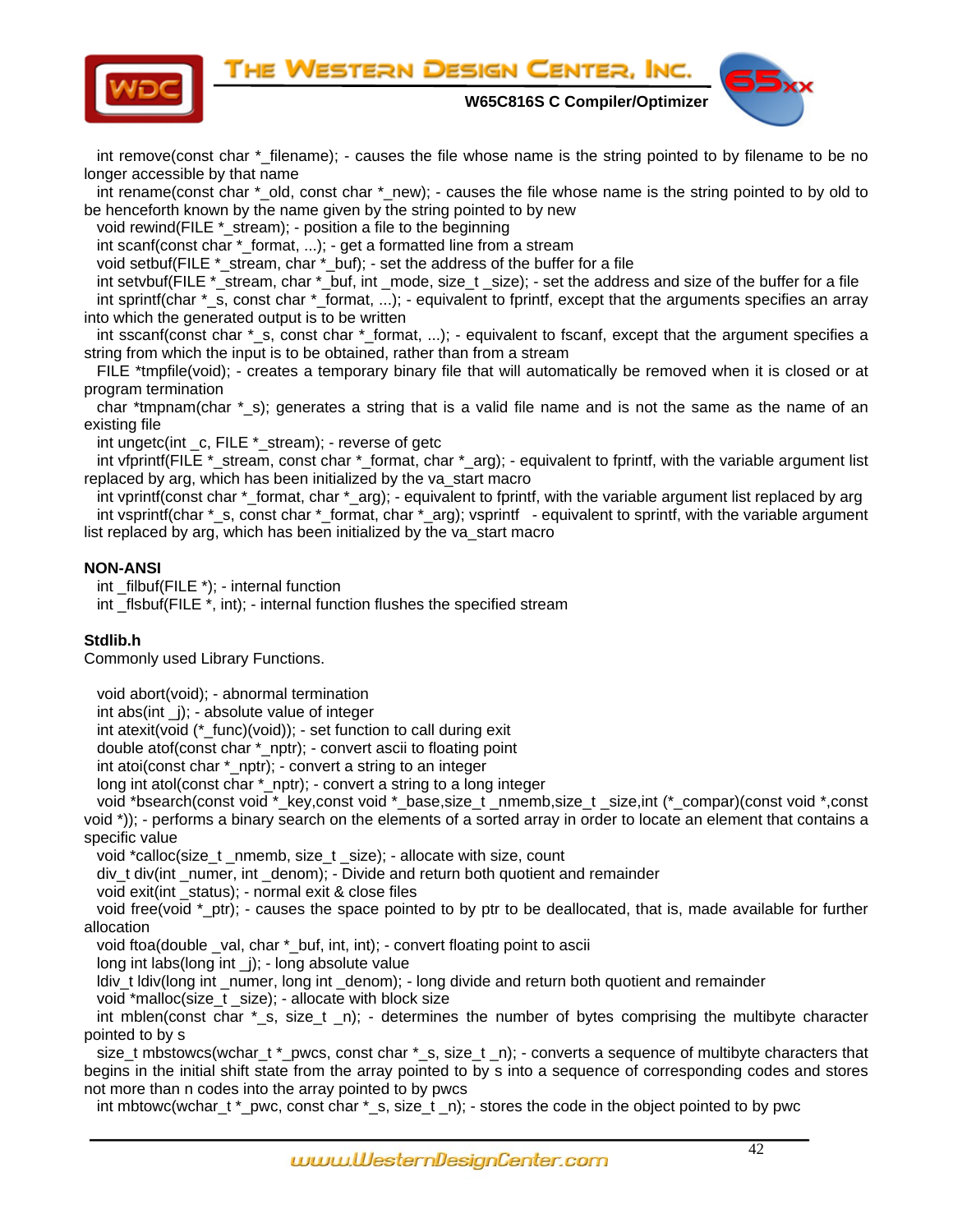THE WESTERN DESIGN CENTER, INC.



 **W65C816S C Compiler/Optimizer** 



void qsort(void \*\_base, size\_t \_nmemb, size\_t \_size, int (\*\_compar)(const void \*, const void \*)); - sorts an array of nmemb objects, the initial member of which is pointed to by base

int rand(void); - integer random numbers  $(0 - 32565)$ 

void \*realloc(void \*\_ptr, size\_t \_size); - expand memory block

void srand(unsigned int \_seed); - seed integer random number generator

long int strtol(const char \*\_nptr, char \*\*\_endptr, int \_base); - convert a string to a long integer

 unsigned long int strtoul(const char \*\_nptr, char \*\*\_endptr, int \_base); - convert a string to an unsigned long integer

double strtod(const char \*\_nptr, char \*\*\_endptr); - convert a string to a double

 int system(const char \*\_string); - passes the string pointed to by string to the host environment to be executed by a "command processor" in an implementation- defined manner

 size\_t wcstombs(char \*\_s, const wchar\_t \*\_pwcs, size\_t \_n); - converts a sequence of codes that correspond to multibyte characters from the array pointed to by pwcs into a sequence of multibyte characters that begins in the initial shift state and stores these multibyte characters into the array pointed to by s

int wctomb(char \* s, wchar t wchar); - determines the number of bytes needed to represent the multibyte character corresponding to the code whose value is wchar

# **NON-ANSI**

void far \*farcalloc(unsigned long \_nmemb, unsigned long \_size); function allocates space for an array of nmemb objects, each of whose size is size. The space is initialized to all bits zero

void farfree(void far \*\_ptr); - space pointed to by ptr to be deallocated

 void far \*farmalloc(unsigned long \_size); - allocates space for an object whose size is specified by size and whose value is indeterminate.

void far \*farrealloc(void far \* ptr, unsigned long size); - changes the size of the object pointed to by ptr to the size specified by size

long double strtold(const char \*\_nptr, char \*\*\_endptr); - converts ASCII string to Long Double representation

# **String.h**

String conversion Functions and Memory Functions

void \*memchr(const void \*\_s, int \_c, size\_t \_n); - search memory for character int memcmp(const void \*\_s1, const void \*\_s2, size\_t \_n); - compare memory void \*memcpy(void \*\_dst, const void \*\_src, size\_t \_n); - copy memory, byte access, allows overlap void \*memmove(void \*\_dst,const void \*\_src, size\_t \_n); - move memory, byte access, allows overlap void \*memset(void \*\_s, int \_c, size\_t \_n); - fill a block of memory with a character char \*strcat(char \*\_dst, const char \*\_src); - string concatenate strchr - search string for character int strcmp(const char \*\_s1, const char \*\_s2); - compare strings char \*strcpy(char \*\_dst, const char \*\_src); - copy string size\_t strcspn(const char \*\_s1, const char \*\_s2); - search for character not in set char \*strerror(int \_errnum); - maps the error number in errnum to an error message string size t strlen(const char \* s); - return length of a string char \*strncat(char \*\_dst, const char \*\_src, size\_t \_n); - string concatenate, check for length limit char \*strchr(const char \*\_s, int \_c); - search string for last occurance of character int strncmp(const char \*\_s1, const char \*\_s2, size\_t \_n); - compare strings for limited length char \*strncpy(char \*\_dst, const char \*\_src, size\_t \_n); - copy string, limited length char \*strpbrk(const char \*\_s1, const char \*\_s2); - search for character in set char \*strrchr(const char \*\_s, int \_c); - locate the last occurrence of a character in a string size\_t strspn(const char \*\_s1, const char \*\_s2); - search for character not in set char \*strstr(const char \*\_s1, const char \*\_s2); - search for one string in another char \*strtok(char \*\_s1, const char \*\_s2); - split string into tokens

# **NON-ANSI**

 char \*index(char \*\_s, int \_c); - search string for character void \*memccpy(void \*\_dst, const void \*\_src, int \_c, size\_t \_n); - copy memory & stop on character match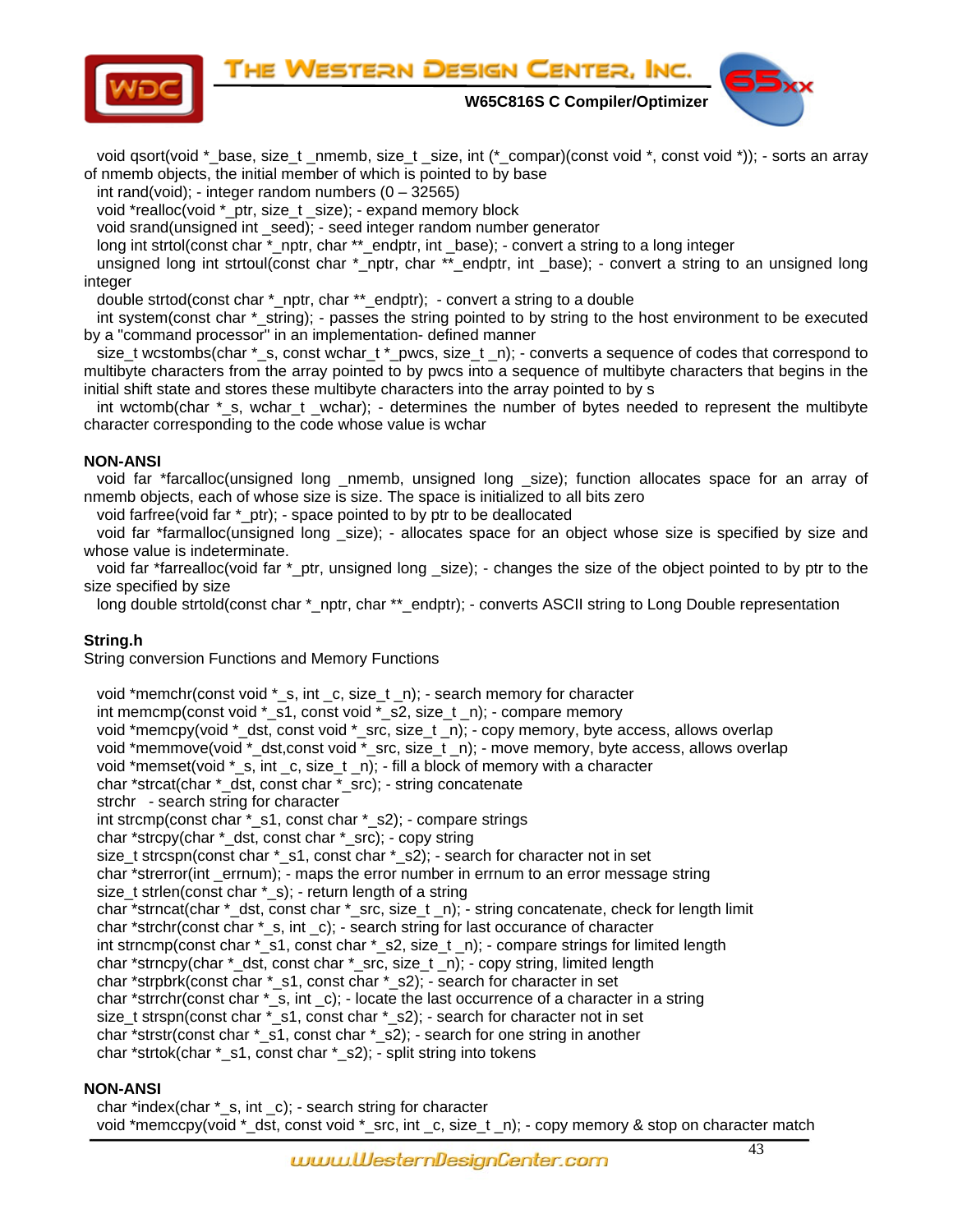

 char \*rindex(char \*\_s, int \_c); - search string for last occurance of character int strcoll(const char \*\_s1, const char \*\_s2); - string collation – See Locale char \*strdup(char \* s); - make copy of a string in the heap size\_t strxfrm(char \*\_s1, const char \*\_s2, size\_t \_n); - string transformation – See Locale void swapmem(void \*\_s1, void \*\_s2, size\_t \_n); - Swap the blocks of memory addressed by s1 and s2.

# **Time.h**

Time and date conversion functions

 clock\_t clock(void); - return execution time for current task time\_t mktime(struct tm \*\_timeptr); - convert time as a structure to seconds time\_t time(time\_t \*\_timer); - get current time in seconds char \*asctime(const struct tm \*\_timeptr); - convert binary time to a character string char \*ctime(const time\_t \*\_timer); - current time and date as a character string struct tm \*gmtime(const time\_t \*\_timer); - convert time in seconds to structure (Greenwich) struct tm \*localtime(const time\_t \*\_timer); - convert time in seconds to structure (local time zone) size\_t strftime(char \*\_s, size\_t \_maxsize, const char \*\_format, const struct tm \*\_timeptr); - ascii time/date according to format string double difftime(time\_t \_time1, time\_t \_time2); - difference between to times

# **Zpage.inc**

Page Zero temporary memory allocation for Functions and Floating point variables for the W65c02 and W65c134.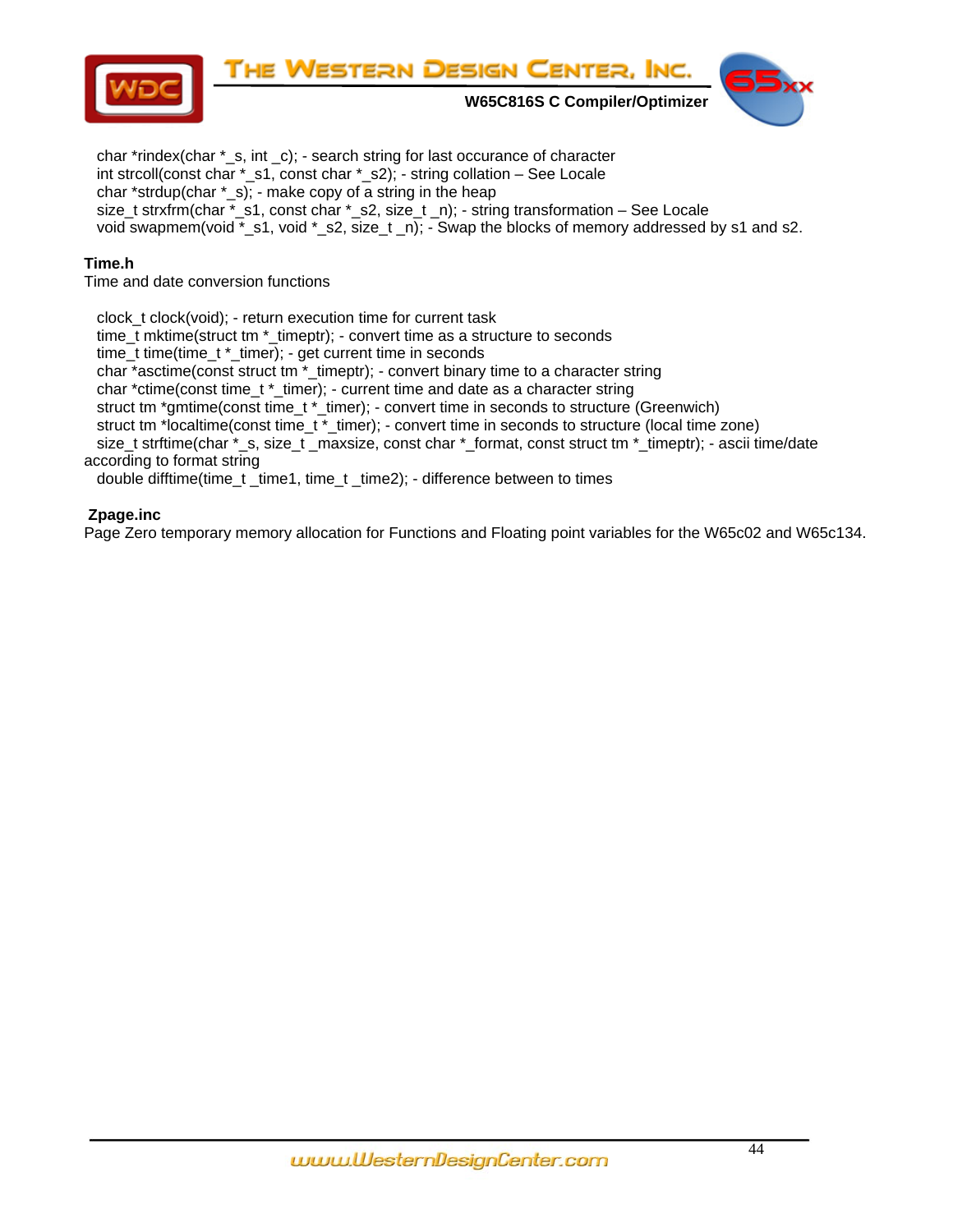<span id="page-44-0"></span>

# **APPENDIX B Description of Compiler Error Messages**

# 1: bad digit in octal constant

The only numerals permitted in the base 8 ( octal ) counting system are zero through seven. In order to distinguish between octal, hexadecimal, and decimal constants, octal constants are preceded by a zero. Any number beginning with a zero must not contain a digit greater than seven. Octal constants look like this: 01, 027, 003. Hexadecimal constants begin with 0x (e.g., 0x1, 0xAA0, 0xFFF).

# 2: obsolete

Error codes interpreted as obsolete do not occur in the current version of the compiler. Some simply no longer apply due to the increased adaptability of the compiler. Other error codes have been translated into full messages sent directly to the screen.

# 3: unterminated string

All strings must begin and end with double quotes ("). This message indicates that a double quote has remained unpaired.

# 4: argument type mismatch

This warning is given if the argument specified in a function call does not match that of the function's prototype. Although the warning is given, the argument will be converted to the appropriate type before being passed. To avoid the warning, the argument can be preceded by a type cast to the appropriate type.

# 5: invalid type for function

Functions may be declared to return any scalar type as well as certain aggregate types such as structures. Functions are not allowed to return arrays. All definitions or declarations of a function or a function pointer that return an array will generate this error message. For example:

# **char ( \*f )()[];**

# 6: inappropriate arguments

The declaration list for the formal parameters of a function stands immediately before the left brace of the function body, as shown below. Undeclared arguments default to **int**, though it is usually better practice to declare everything. Naturally, this declaration list may be empty, whether or not the function takes any arguments at all. No other inappropriate symbols should appear before the left ( open ) brace.

```
badfunction( arg1, arg2 ) 
shrt arg1; // misspelled or invalid keyword 
double arg2; 
{ // function body 
} 
goodfunction( arg1, arg2 ) 
float arg1; 
int arg2; // this line is not required 
{ // function body 
}
```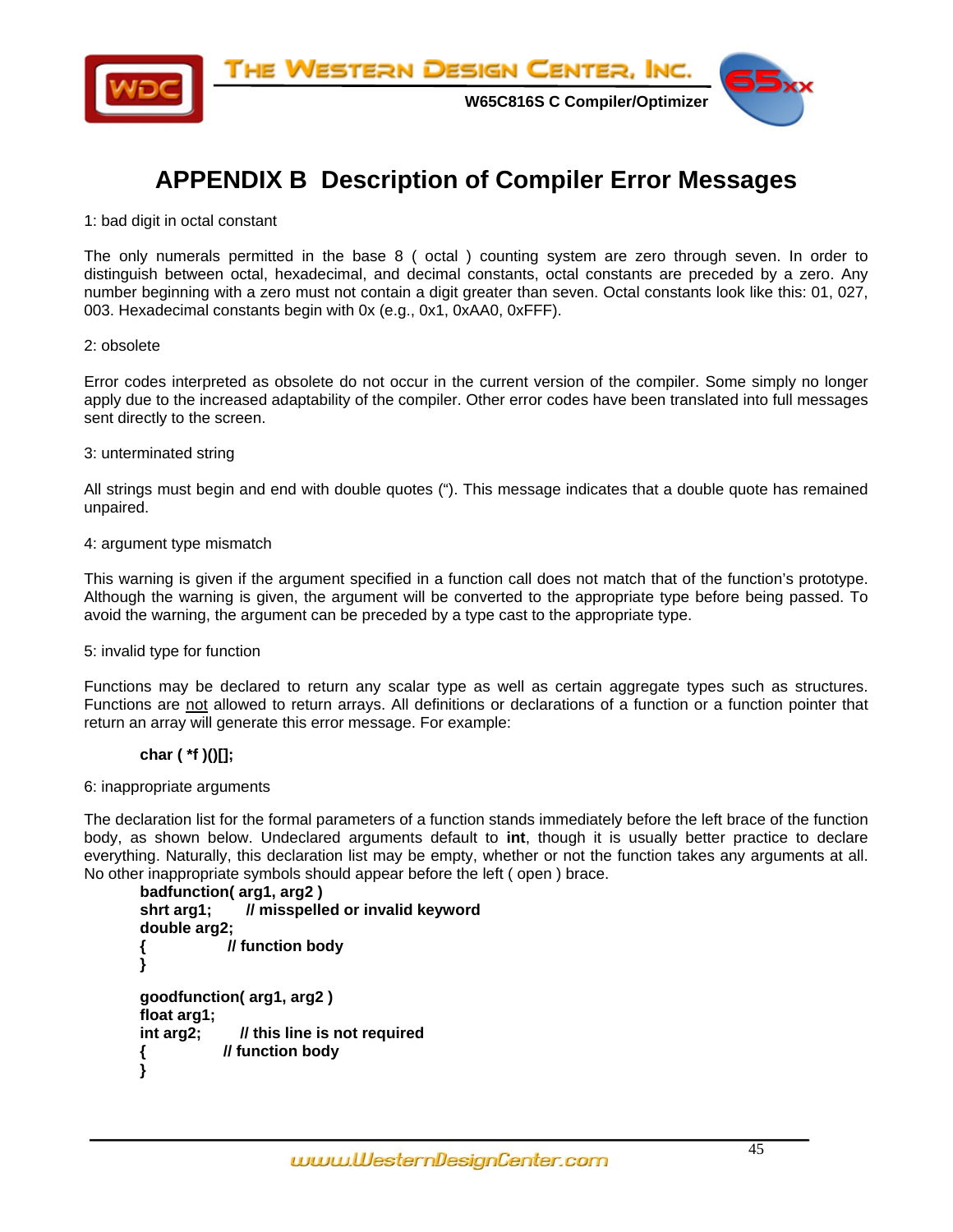

# 7: bad declaration syntax

A common cause of this error is the absence of a semicolon at the end of a declaration. The compiler expects a semicolon to follow a variable declaration unless commas appear between variable names in multiple declarations.

| int i, j; | // correct        |
|-----------|-------------------|
| char c d; | <i>Il</i> error 7 |
|           |                   |
| float k;  |                   |

Sometimes the compiler may not detect the error until the next program line. A missing semicolon at the end of a **#include**'d file will be detected back in the file being compiled or in another **#include** file. This is a good example of why it is important to examine the context of the error rather than to rely solely on the information provided by the compiler error message(s).

# 8: syntax error in typecast

The syntax of the cast operator must be carefully observed. A common error is to omit a parenthesis:

# **i = 3 \* ( int number ); // incorrect usage i = 3 \* (( int )number ); // correct usage**

9: invalid operand of & ( address of )

This error is given if the program attempts to take the address of something that does not have an address associated with it.

```
 #define FOUR 4 
 char *addr; 
 addr = &FOUR; // error 9, can't take address of a constant
```
10: array size must be positive integer

The dimension of an array must be greater than zero. A dimension less than or equal to zero becomes 1 by default. As can be seen from the following example, a dimension of zero is not the same as leaving the brackets empty.

| char badarray[0];        | // meaningless |
|--------------------------|----------------|
| extern char goodarray[]; | // good        |

Empty brackets are used when declaring an array that has been defined ( given a size and storage in memory ) somewhere else ( that is, outside the current function or file). In the above example, **goodarray** is external. Function arguments should be declared with a null dimension:

```
 func( s1, s2 ) 
        char s1[], s2[]; 
         { 
 … 
11: obsolete
```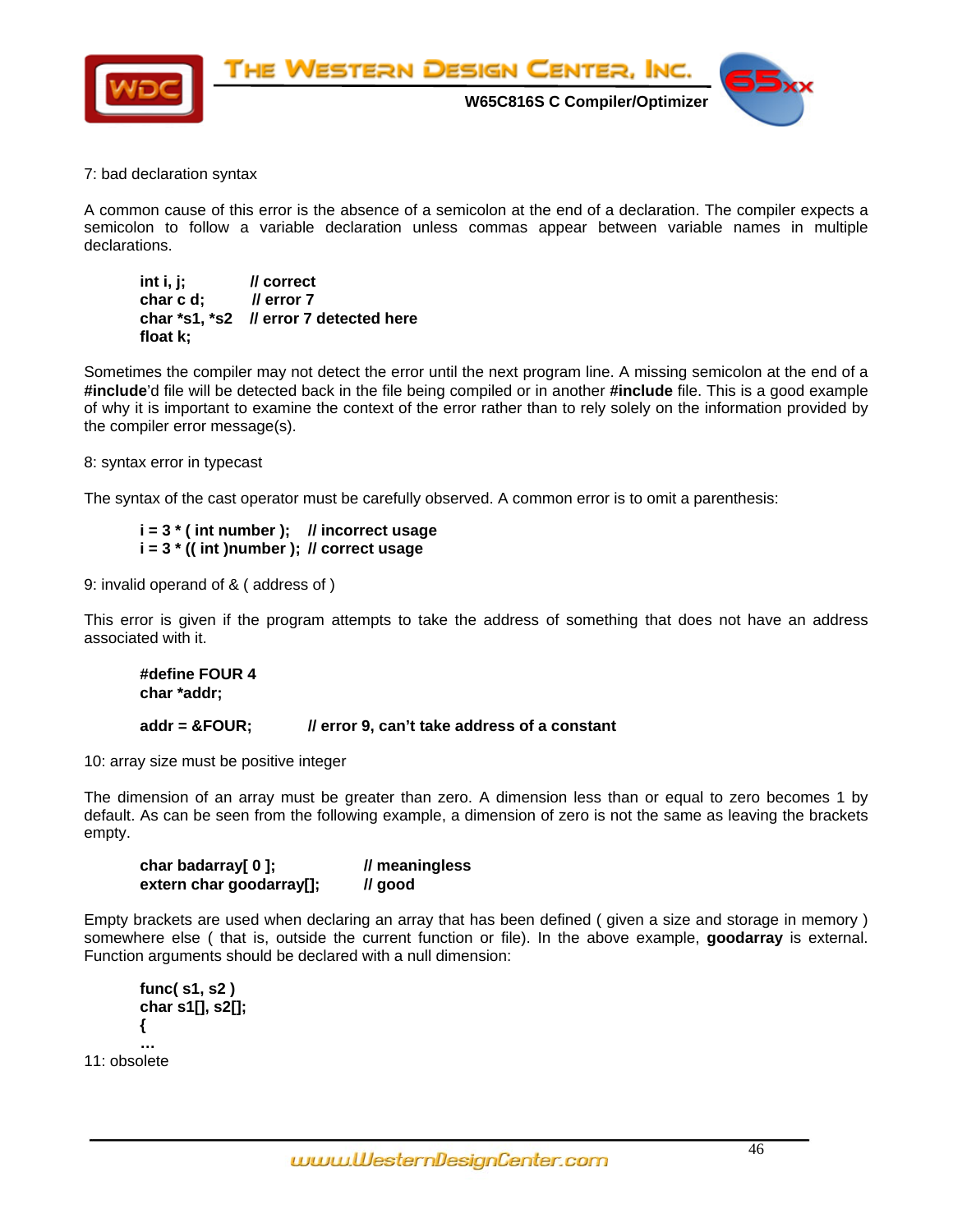

# 12: invalid pointer reference

This error message will occur if pointer indirection is attempted on a type which cannot physically represent a pointer value. The only types, other than pointers themselves, which can hold pointer values, are **int**, **short**, and **long** ( as well as their unsigned counterparts). All other C types will generate this error. For example,

 **char c;** 

 $*c = 5;$ 

will generate this error.

13: obsolete

14: obsolete

15: storage class conflict

Only automatic variables and function parameters can be specified as **register**.

This error can be caused by declaring a **static register** variable. While structure members cannot be given a storage class at all, function arguments can be specified only as **register**.

A **register int** *i* declaration is not allowed outside a function – it will generate error 89 (see below).

16: data type conflict

The basic data types are not numerous, and there are not many ways to use them in declarations. The possibilities are listed below.

This error code indicates that two incompatible data types were used in conjunction with one another. For example, while it is valid to say **long int I**, and **unsigned int j**, it is meaningless to use **double int k** or **float char c**. In this respect, the compiler checks to make sure that **int**, **char**, **float** and **double** are used correctly.

| data type                       | interpretation         | size(bytes) |  |
|---------------------------------|------------------------|-------------|--|
| char                            | character              |             |  |
| int                             | integer                | 2           |  |
| unsigned/unsigned int           | unsigned integer       | 2           |  |
| short                           | integer                | 2           |  |
| unsigned short                  | unsigned integer       | 2           |  |
| long/long int                   | long integer           | 4           |  |
| unsigned long/unsigned long int | unsigned long integer  | 4           |  |
| float                           | floating point number  | 4           |  |
| long float/double               | double precision float | 8           |  |

17: internal

This error message should not occur. It is a check on the internal workings of the compiler and is not known to be caused by any particular piece of code.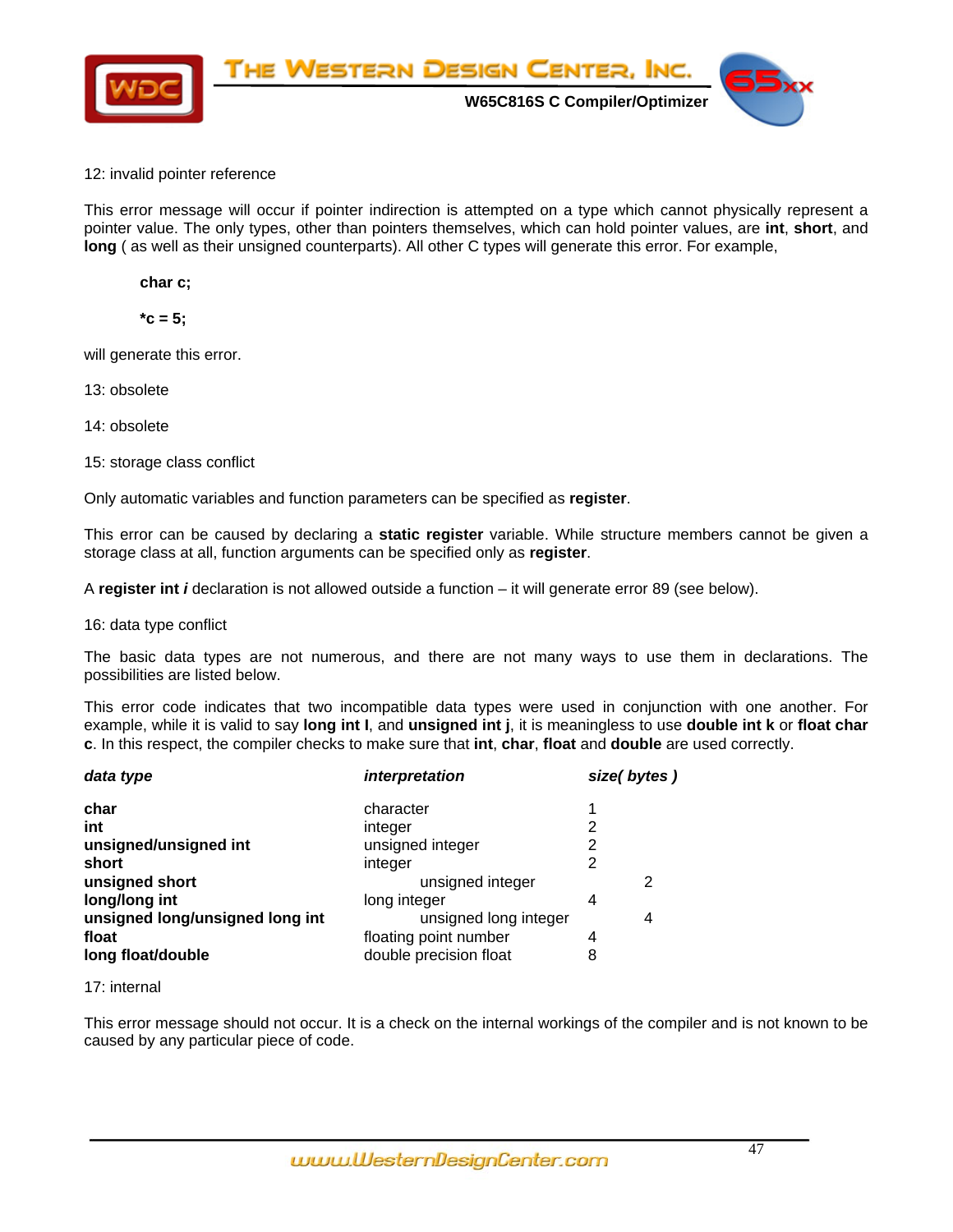

# 18: data type conflict

This message indicates an error in the use of the **long** or **unsigned** data type. **long** can be applied as a qualifier to **int** and **float**. **unsigned** can be used with **char**, **short**, **int** and **long**.

| long i;           | $\mathcal{U}$ a long int |
|-------------------|--------------------------|
| long float d;     | // a double              |
| unsigned u;       | // an unsigned int       |
| unsigned char c;  |                          |
| unsigned long I;  |                          |
| unsigned float f; | // error 18              |

19: bad syntax

This error occurs if the **#line** preprocessor directive is followed by something other than a numeric constant or macro that expands to one.

 **#line 100 "filename" // correct #line "filename" // error 19** 

20: structure redeclaration

This message informs you that you have tried to redefine a **structure**.

21: missing }

The compiler requires a comma after each member in the list of fields for a structure initialization. After the last field, it expects a right (close) brace.

For example, this program fragment will generate error 21, since the initialization of the structure named **emily** does not have a closing brace:

```
struct john { 
               int bone; 
               char license[ 10 ]; 
        } emily = { 
1,
               "23-4-1984";
```
22: syntax error in structure declaration

This error occurs in a structure declaration that is missing the opening curly brace or when the left curly brace is followed by a right curly brace with nothing but white space.

 **struct // error 22, missing left curly brace int a; long b; }**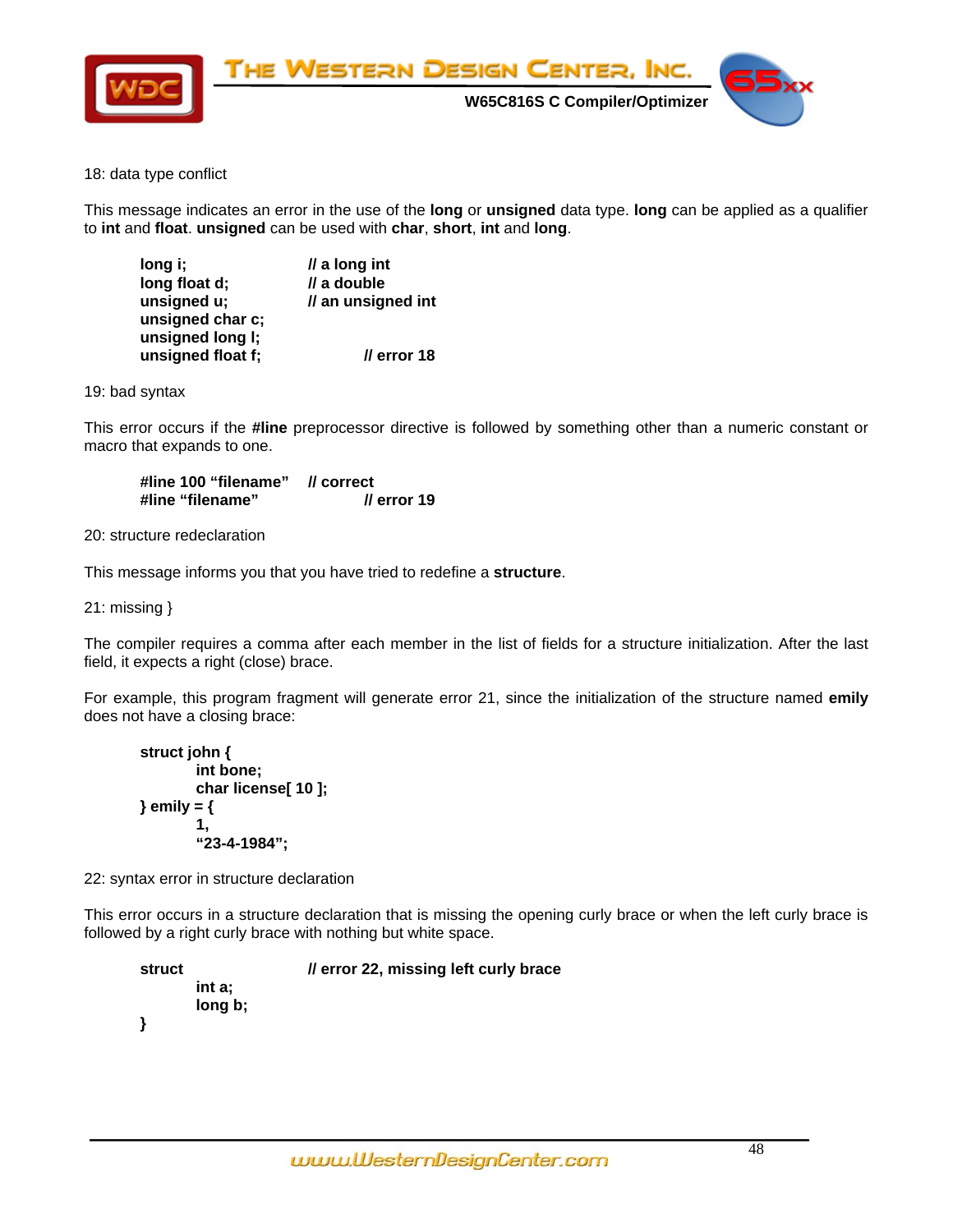

# 23: syntax error in enum declaration

This error occurs in an **enum** specification that is missing the opening curly brace or when the left curly brace is followed by a right curly brace with nothing but white space.

# **enum colors { } // error 23, nothing in enumerator list**

24: need right parenthesis or comma in arg list

The right parenthesis is missing form a function call. Every function call must have an argument list enclosed by parentheses even if the list is empty. A right parenthesis is required to terminate the argument list.

In the following example, the parentheses indicate that **getchar** is a function rather than a variable.

# **getchar();**

This is the equivalent of

# **CALL getchar**

which might be found in a more explicit programming language. In general, a function is recognized as a name followed by a left parenthesis.

With the exception of reserved words, any name can be made a function by the addition of parentheses. However, if a previously defined variable is used as a function name, a compilation error will result.

Moreover, a comma must separate each argument in the list. For example, error 24 will also result from this statement:

# **funccall( arg1, arg2 arg3 );**

25: structure member name expected here

The symbol following the dot operator or the arrow must be valid. A valid name is a string of alphanumeric characters or underscores. It must begin with an alphabetic character ( a letter of the alphabet or an underscore). In the last line of the following example, **(salary)** is not valid because '(' is not an alphanumeric character.

| $empptr = & anderson;$<br>empptr->salary = $12000$ ;     | // these three lines |
|----------------------------------------------------------|----------------------|
| $(*empty).salary = 12000;$<br>// are                     |                      |
| anderson.salary = $12000$ ;<br>// equivalent             |                      |
| $II$ error 25<br>$empptr =$ &anderson.                   |                      |
| $empptr = 12000;$<br>$\prime\prime$ error 25             |                      |
| anderson.(salary) = $12000$ ;<br>$\prime\prime$ error 25 |                      |

26: must be structure/union member

The defined structure or union has no member with the name specified. If the **–s** option was specified, no previously defined structure or union has such a member either.Structure members cannot be created at will during a program. Like other variables, they must be fully defined in the appropriate declaration list. Unions provide for variably typed fields, but the full range of desired types must be anticipated in the union declaration.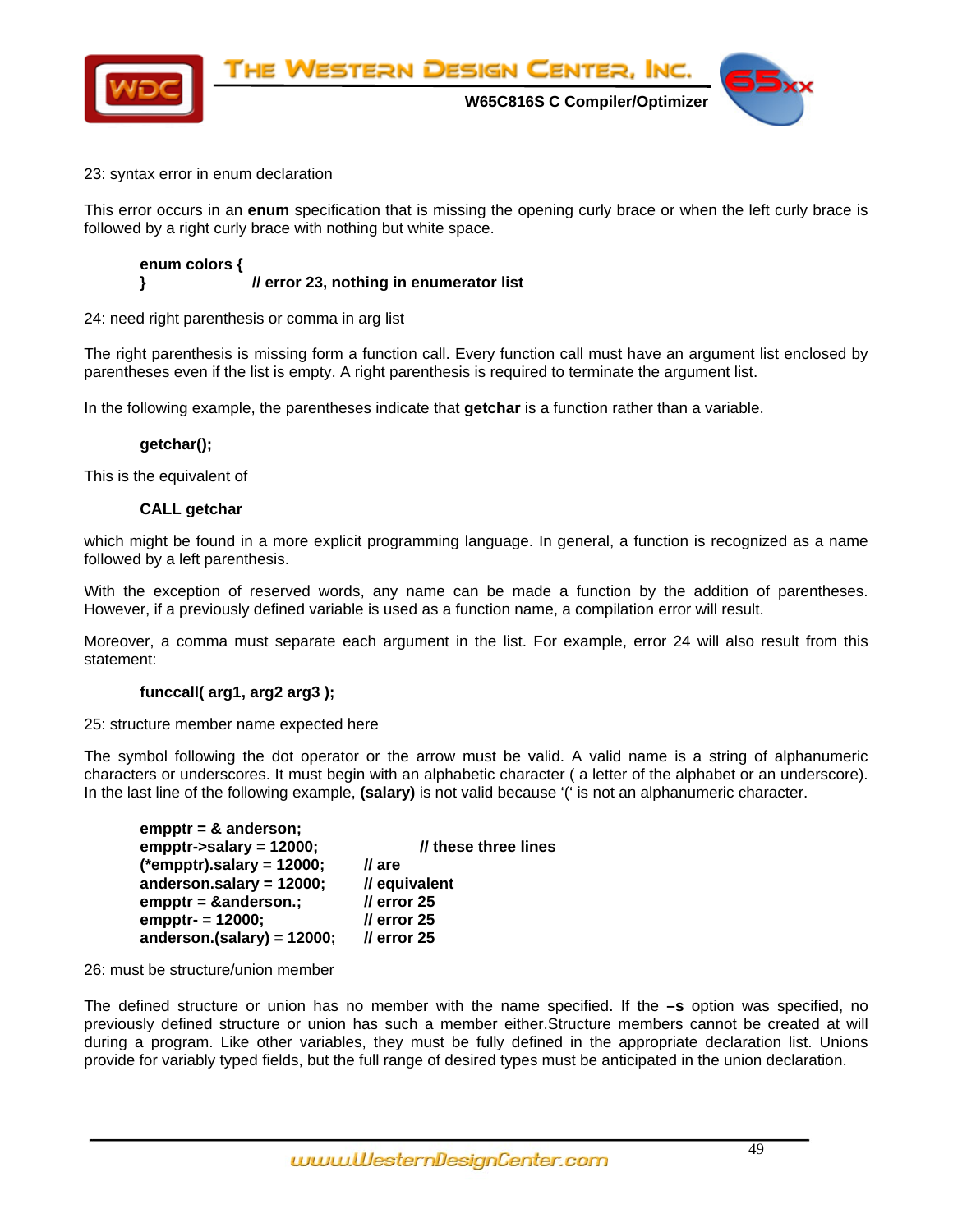

# 27: invalid typecast

It is not possible to cast an expression to a function, a structure, or an array. This message may also appear if a syntax error occurs in the expression to be cast.

```
 structure david { … } amy; 
 amy = ( struct david )( expression ); // error 27
```
28: incompatible structures

C permits the assignment of one structure to another. The compiler will ensure that the two structures are identical. Both structures must have the same structure tag. For example:

 **struct david emily; struct david amy;** 

 **emily = amy;** 

29: invalid use of structure

Not all operators can accept a structure as an operand. Also, structures cannot be passed as arguments. However, it is possible to take the address of a structure using the ampersand(&), to assign structures, and to reference a member of a structure using the dot operator.

30: missing : in ? conditional expression

The standard syntax for this operator is:

# *expression ? statement1 : statement2*

It is not desirable to use **?:** for extremely complicated expressions; its purpose lies in brevity and clarity.

31: call of non-function

Error 31 is generated by an expression that attempts to call a data item. The following code will generate an error 31:

# **int a; a();**

Error 31 is often caused by an expression that is missing an operator. For example, Error 31 will be generated if the expression  $a * (b + c)$  is coded as  $a (b + c)$ .

32: invalid pointer calculation

Pointers may be involved in three calculations. An integral value can be added to or subtracted from a pointer. Pointers to objects of the same type can be subtracted from one another and compared to one another. Since the comparison and subtraction of two pointers is dependent upon pointer size, both operands must be of the same size.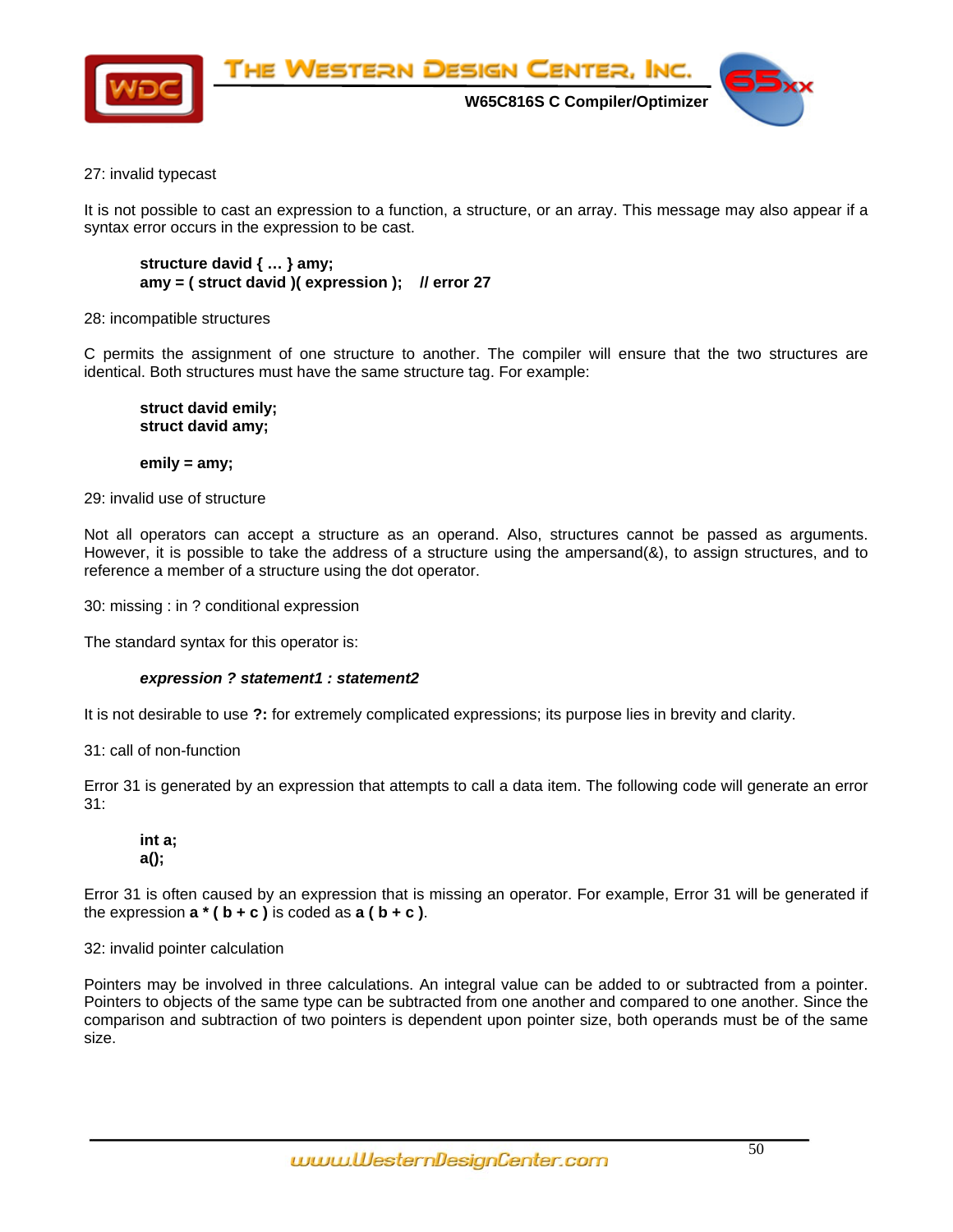

# 33: invalid type

The unary minus (-) and bit complement  $(\sim)$  operators cannot be applied to structures, pointers, arrays and functions. There is no reasonable interpretation for the following:

 **int function(); char array[12]; struct joey, alias;** 

 **a = -array; b = -alice; c = -function & WRONG;** 

34: undefined symbol

The compiler will recognize ony reserved words and names which have been previously defined. This error is often the result of a typographical error or due to an omitted declaration.

35: typedef not allowed here

Symbols which have been defined as types are not allowed within expressions. The exception to this rule is the use of **sizeof**(expression) and the cast operator. Compare the accompanying examples:

 **struct lucille { int i; } andrew; typedef double bigfloat; typedef struct lucille foo;** 

| $j = 4 * bigfloat f;$                  | $\prime\prime$ error 35 |
|----------------------------------------|-------------------------|
| $k = 8$ foo;                           | $\prime\prime$ error 35 |
| $x =$ size of $(\frac{b}{g}$ host $);$ |                         |
| $y =$ size of $($ foo $)$ ;            | // good                 |

The compiler will detect two errors in this code. In the first assignment, a typecast was probably intended; compare error 8. The second assignment makes reference to the address of a structure type. However, the structure type is just a template for instances of the structure (such as **andrew**). It is no more meaningful to take the address of a structure type than any other data type, as in **&int**.

# 36: obsolete

37: invalid or missing expression

This error occurs in the evaluation of an expression containing a unary operator. The operand either is not given or is itself an invalid expression.

Unary operators take just one operand; they work on just one variable or expression. If the operand is not simply missing, it fails to evaluate to anything its operator can accept. The unary operators are logical not (!), bit complement (~), increment (++), decrement (--), unary minus (-), typecast, pointer-to (\*), address-of (&), and **sizeof**.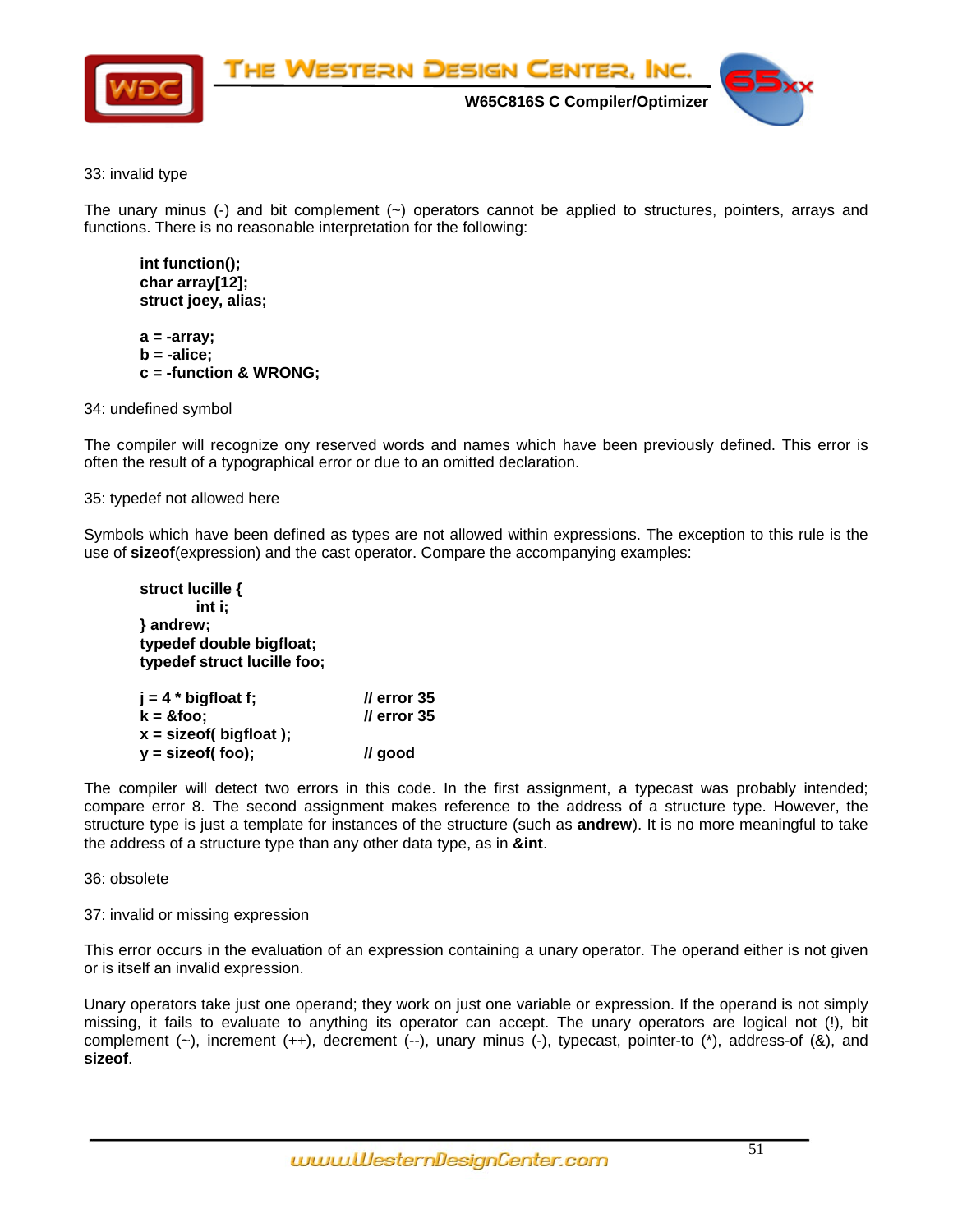

38: obsolete

39: enum redeclaration

This error occurs when an **enum** identifier is used more than once in defining the value of enumeration constants.

 **enum states { NY, CA, PA }; enum states { IL, FL, NJ }; // error 39** 

40: internal error

41: initializer not a constant

In certain initializations, the expression to the right of the equal sign (=) must be a constant. Indeed, only automatic and register variables may be initialized to an expression. Such initializations are meant as a convenient shorthand to eliminate assignment statements. The initialization of statics and globals actually occurs at link-time, and not at run-time.

 **{**   $int i = 3$ :  **static int j = ( 2 + i ); // illegal }** 

42: too many initializers

There were more values found in an initialization than array or structure members exist to hold them. Either too many values were specified or there should have been more members declared in the aggregate definition.

In the initialization of a complex data structure, it is possible to enclose the initializer in a single set of braces and simply list the members, separated by commas. If more than one set of braces is used, as in the case of a structure within a structure, the initializer must be entirely braced.

```
 struct { 
                 struct { 
                          char array[ 1 ]; 
                 } substruct; 
         } superstruct = 
         version 1: 
         { 
                 "aBDdefghij" 
         }; 
         version 2: 
         { 
 { 
                          { 'a', 'b', 'c', …, 'i', 'j' } 
 } 
         };
```
In **version 1**, the initializers are copied byte-for-byte onto the structure **superstruct**.

Another likely source of this error is in the initialization of arrays with strings, as in: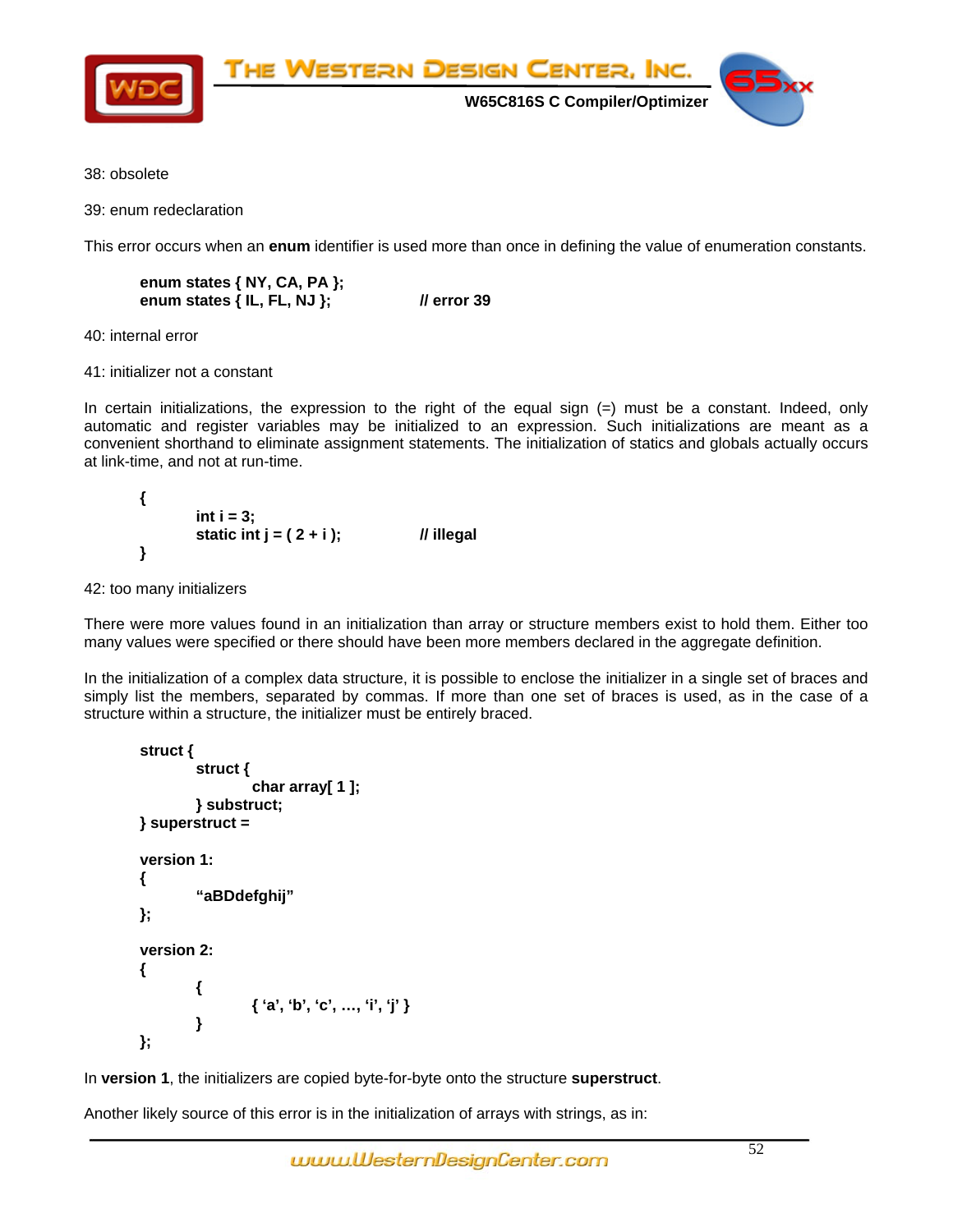

# **char array[ 10 ] = "aBDdefghij";**

This will generate **error 42** because the string constant on the right is null-terminated. The null terminator ('\0' or 0x00) brings the size of the initializer to 11 bytes, which overflows the ten-byte array.

43: initialization of undefined structure

An attempt has been made to assign values to a structure which has not yet been defined.

 **struct david { … }; struct dog david = { 1, 2, 3 }; // error 43** 

44: missing right paren in declaration

This error occurs in the declaration of a function pointer when the right parenthesis is left out.

| int $(*$ fp $)();$ | <i>Il</i> error 44 |
|--------------------|--------------------|
| int $(*$ fp();     | <i>Il</i> error 44 |

45: bad declaration syntax

This error code is an all purpose means for catching errors in declaration statements. It indicates that the compiler is unable to interpret a word in an external declaration list.

46: missing closing brace

All the braces did not pair up at the end of compilation. If all the preceding code is correct, this message indicates that the final closing brace to a function is missing. However, it can also result from a brace missing from an inner block.

Keep in mind that the compiler accepts or regects code on the basis of syntax, so that an error is detected only when the rules of grammar are violated. This can be misleading. For example, the program below will generate **error 46** at the end even though the human error probably occurred in the **while** loop several lines earlier.

As the code appears here, every statement after the left brace in line 6 belongs to the body of the **while** loop. The compilation error vanishes when a right brace is appended to the end of the program, but the results during run time will be indecipherable because the brace should be placed at the end of the loop.

It is usually best to match braces visually before running the compiler. A C-oriented text editor makes this task easier.

**main()** 

 **{** 

```
 int i, j; 
 char array[ 80 ]; 
 gets( array ); 
i = 0:
 while ( array[ i ] ) { 
           putchar( array[ i ] ); 
           i++; 
           for ( i=0; array[ i ]; i++ ) { 
                    for ( j=i+1; array[ j ]; j++ ) {
```
www.WesternDesignCenter.com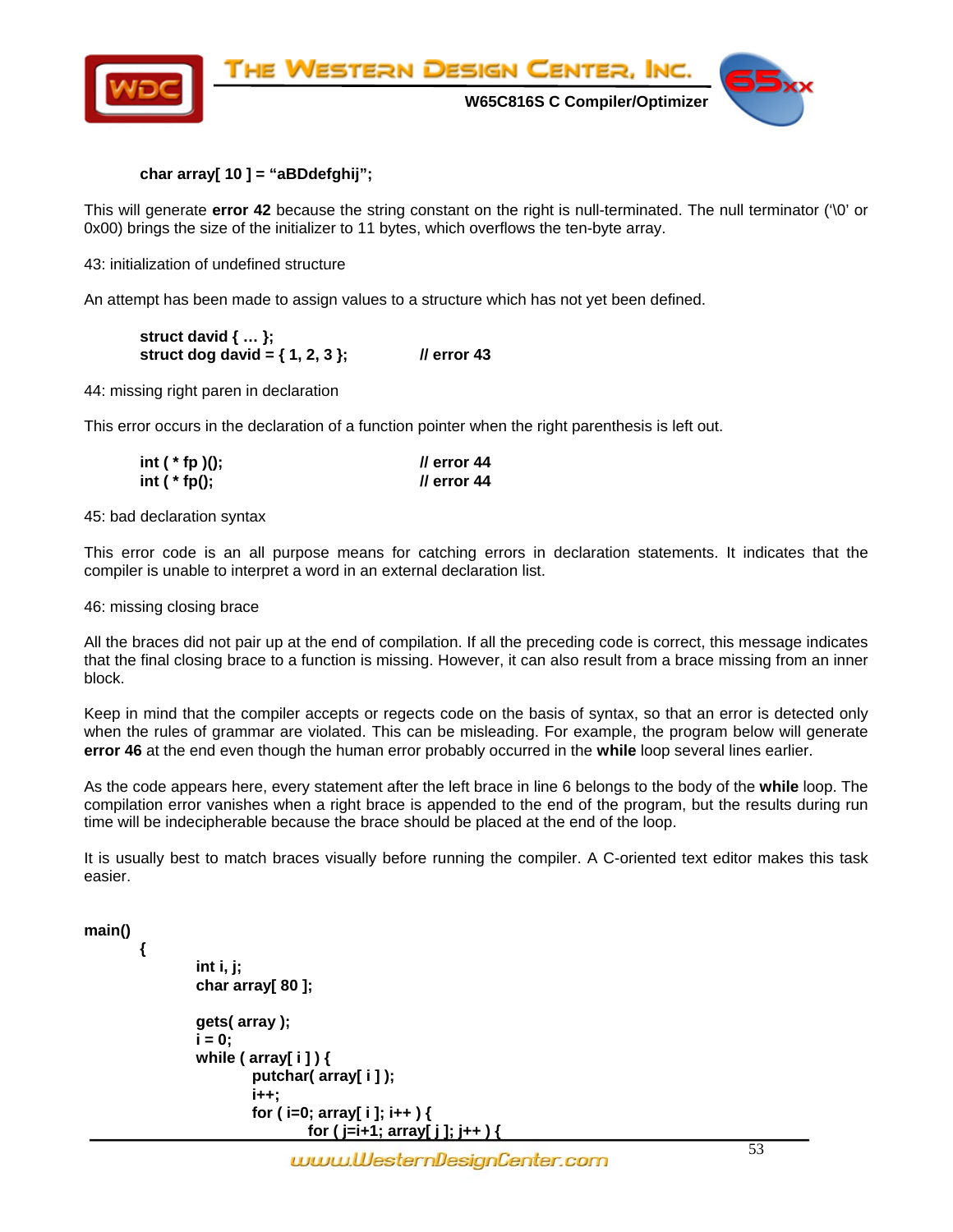

47: open failure on include file

When a file is **#included**, the compiler will look for it in a default area. This message will be generated if the file could not be opened. An open failure usually occurs when the included file does not exist where the compiler is searching for it. Note that a drive specification is allowed in include statement, but this diminishes flexibility somewhat.

48: invalid symbol name

This message is produced by the preprocessor, which is that part of the compiler which handles lines which begin with a pound sign (#). The source for the error is on such a line. A legal name is a string whose first character is an alphabetic (a letter of the alphabet or an underscore). The succeeding characters may be any combination of alphanumeric characters (alphabetics and numerals). The following symbols will produce this error code.

# **2nd\_time, dont\_do\_this!**

49: multiply defined symbol

This message warns that a symbol has already been declared and that it is illegal to redeclare it. The following is a representative example:

# **Int I, j, k, l;**

50: missing bracket

This error code is used to indicate the need for a parenthesis, bracket or brace in a variety of circumstances.

51: lvalue required

Only lvalues are allowed to stand on the left-hand side of an assignment. For example:

 **Int num;** 

 **Num = 7;**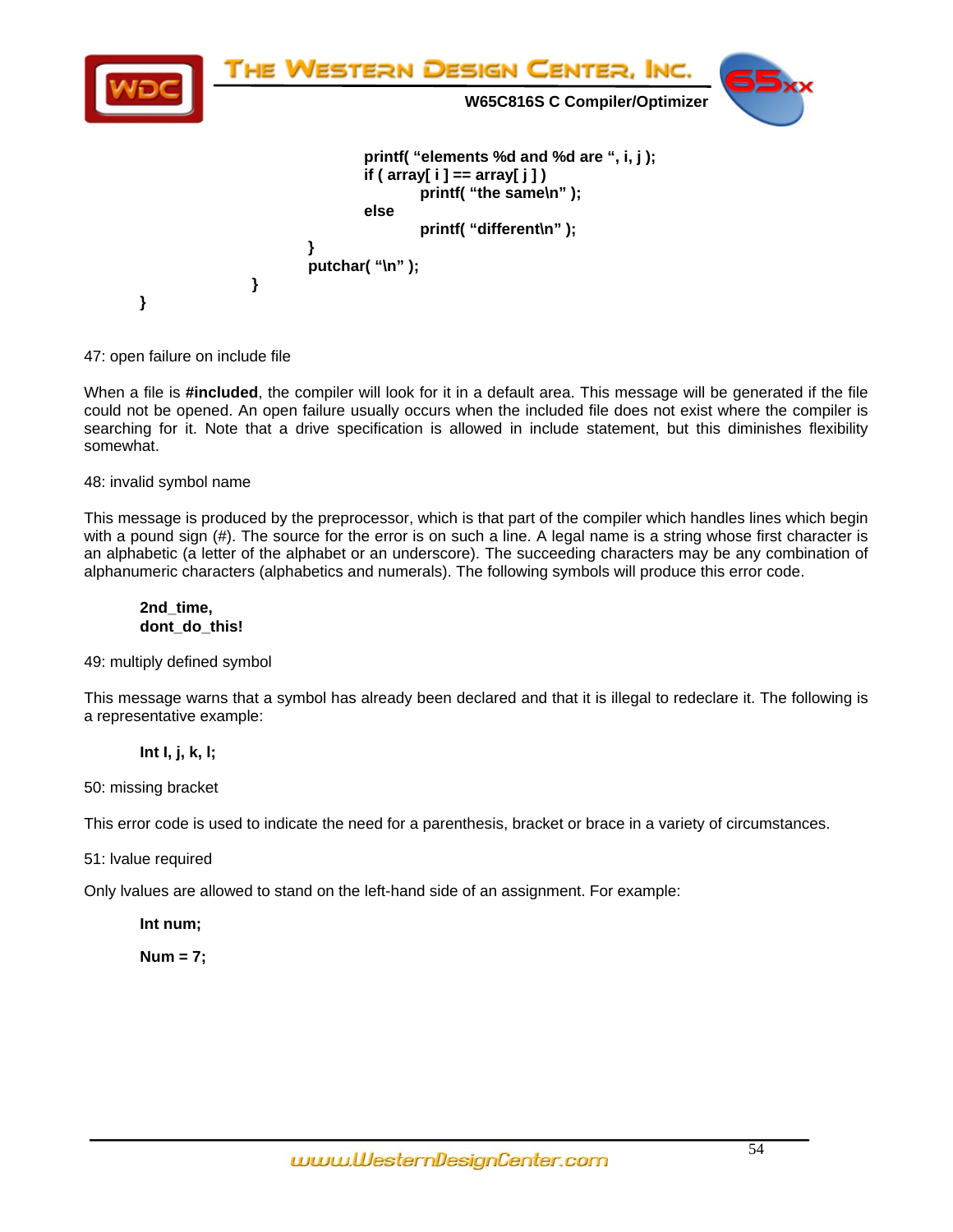

They are distinguished from rvalues, which can never stand on the left of an assignment, by the fact that they refer to a unique location in memory where a value can be stored. An lvalue may be thought of as a bucket into which an rvalue can be dropped. Just as the contents of one bucket can be passed to another, so can an lvalue, **y**, be assigned to another lvalue, **x**:

# **#define NUMBER 512**

#### $x = y$ ;  **1024 = z; // wrong, rvalues are reversed NUMBER = x; // wrong, NUMBER is an rvalue**

Some operators which require lvalues as operands are increment (**++**), decrement (**--**), and address-of (**&**). It is not possible to take the address of a register variable as was attempted in the following example:

 **register int i, j;** 

 **i = 3; j = &i;** 

52: obsolete

53: multiply defined label

On occasions when the **goto** statement is used, it is important that the specified label be unique. There is no criterion by which the computer can choose between identical labels. If you have trouble finding the duplicate label, use your text editor to search for all occurrences of the string.

54: obsolete

55: missing quote

The compiler found a mismatched double quote (") in a **#define** preprocessor command. Unlike brackets, quotes are not paired innermost to outermost, but sequentially. So the first quote is associated with the second, the third with the fourth, and so on. Single quotes (') and double quotes (") are entirely different characters and should not be confused. The latter are used to delimit string constants. A double quote can be included in a string by use of a backslash, as in this example:

# **"this is a string" "this is a string with an embedded quote: \". "**

56: missing apostrophe

The compiler found a mismatched single quote or apostrophe (') in a **#define** preprocessor command. Single quotes are paired sequentially ( see error 55). Although quotes can not be nested, a quote can be represented in a character constant with a backslash:

# **char c = '\'''; // c is initialized to a single quote**

57: obsolete

58: invalid # encountered

The pound sign (**#**) begins each command for the preprocessor: **#include**, **#define**, **#if**, **#ifdef**, **#ifndef**, **#else**, **#endif**, **#asm**, **#endasm**, **#line** and **#undef**. These symbols are strictly defined.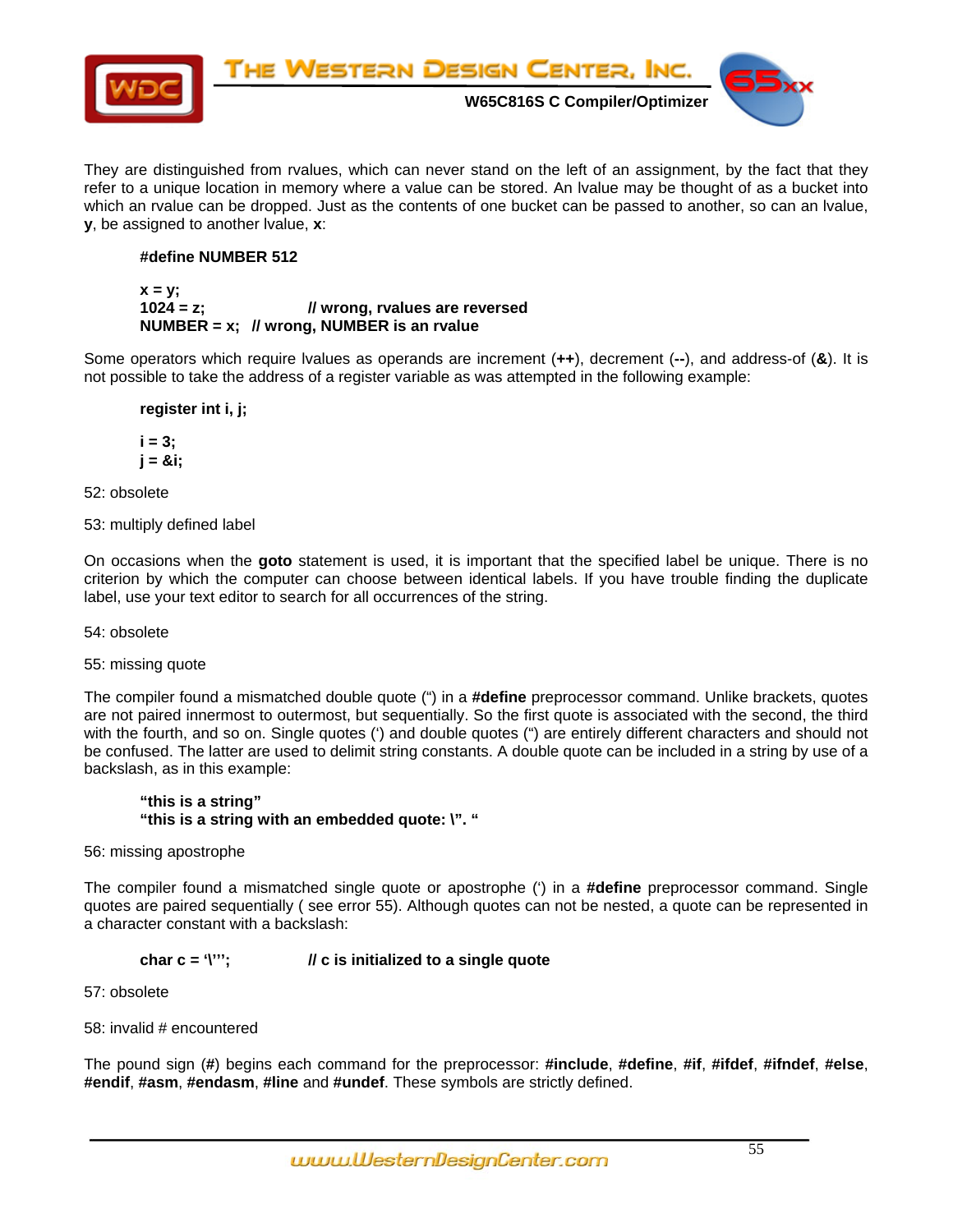

59: macro too long

Macros can be defined with a preprocessor command of the following form:

# **#define [***identifier***] [***substitution text***]**

The compiler then proceeds to replace all instances of *identifier* with the *substitution text* that was specified by the **#define**.

This error code refers to the *substitution text* of a macro. Whereas ideally a macro definition may be extended for an arbitrary number of lines by ending each line with a backslash (\), for practical purposes the size of a macro has been limited to 255 characters.

60: loss of const/volatile info

This error occurs when passing the address of a variable that is declared as **const** and/or **volatile**.

# **extern const volatile int clock\_time;**

 **set\_time( &clock\_time ); // error 60** 

61: reference to undefined structures

This message comes in two forms:

1) As a warning, due to referencing an undefined structure member.

2) As an error, when trying to obtain the size of an undefined structure.

# **a = sizeof( struct nodef ); // error 61 if nodef not defined**

62: function body must be compound statement

The body of a function must be enclosed by braces, even though it may consist of only one statement:

```
 function() 
 { 
            return 1; 
 }
```
This error can be caused by an error inside a function declaration list, as in:

```
 func( a, b ) 
        int a; chr b; 
        { 
 … 
        } 
63: undefined label
```
A **goto** statement is meaningless if the corresponding label does not appear somewhere in the code. The compiler disallows this since it must be able to specify a destination to the computer.

It is not possible to go to a label outside the present function (labels are local to the function in which they appear). Thus, if a label does not exist in the same procedure as its corresponding **goto**, this message will be generated.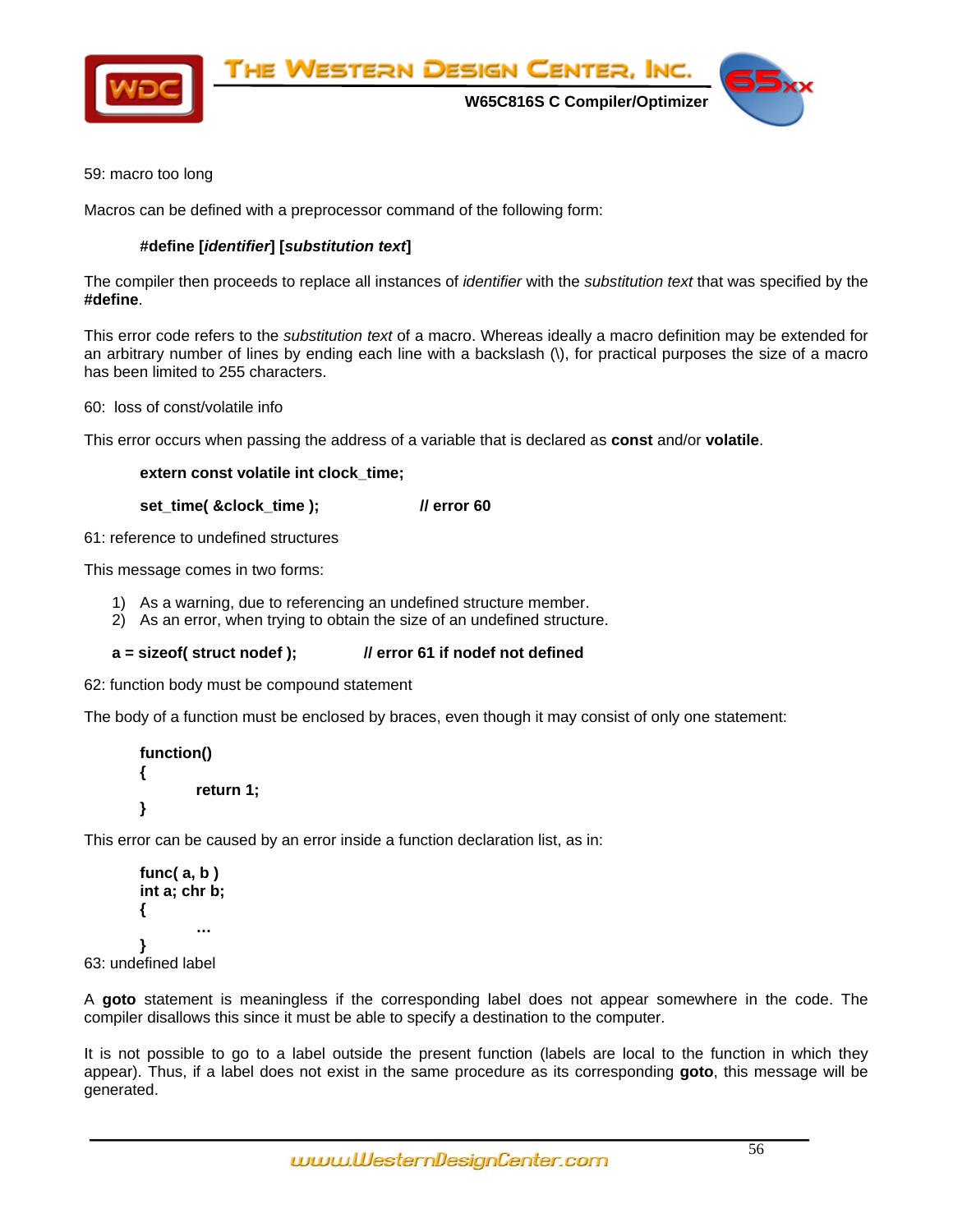

# 64: inappropriate arguments

When a function is declared (as opposed to defined), it is poor syntax to specify an argument list:

```
 function( string ) 
       char *string; 
       { 
              char *func1(); // correct 
              double func2(x, y ); // wrong; 
 … 
       }
```
In this example, **function()** is being defined, but **func1()** and **func2()** are being declared.

65: invalid function argument

This error occurs in a function definition that contains an argument that is not a valid identifier.

| sub(a, 2b) $\{$ | // error 65 because identifiers can't begin with a |
|-----------------|----------------------------------------------------|
|                 | // numeric character                               |

66: expected comma

In an argument list, arguments must be separated by commas.

67: invalid else

An **else** was found which is not associated with an **if** statement. **Else** is bound to the nearest **if** at its own level of nesting. So **if-else** pairings are determined by their relative placement in the code and their grouping by braces.

$$
\mathsf{If} \left( \dots \right) \{ \\ \dots \\ \mathsf{if} \left( \dots \right) \{ \\ \dots \\ \} \mathsf{else} \mathsf{if} \left( \dots \right) \\ \dots \\ \} \\ \mathsf{else} \{ \\ \dots \\ \}
$$

The indentation of the source text should indicate the intended structure of the code. Note that the indentation of the **if** and **else-if** means only that the programmer wanted both conditionals to be nested at the same level, in particular one step down from the presiding **if** statement. But it is the placement of braces that determines this for the compiler. The example above is correct, but probably does not conform to the expectations revealed by the indentation of the **else** statement. As shown here, the **else** is paired with the first **if**, not the second.

# 68: bad statement syntax

The keywords used in declaring a variable, which specify storage class and data type, must not appear in an executable statement. In particular, all local declarations must appear at the beginning of a block, that is, directly following the left brace which delimits the body of a loop, conditional or function. Once the compiler has reached a non-declaration, a keyword such as **char** or **int** must not lead a statement; compare the use of the casting operator: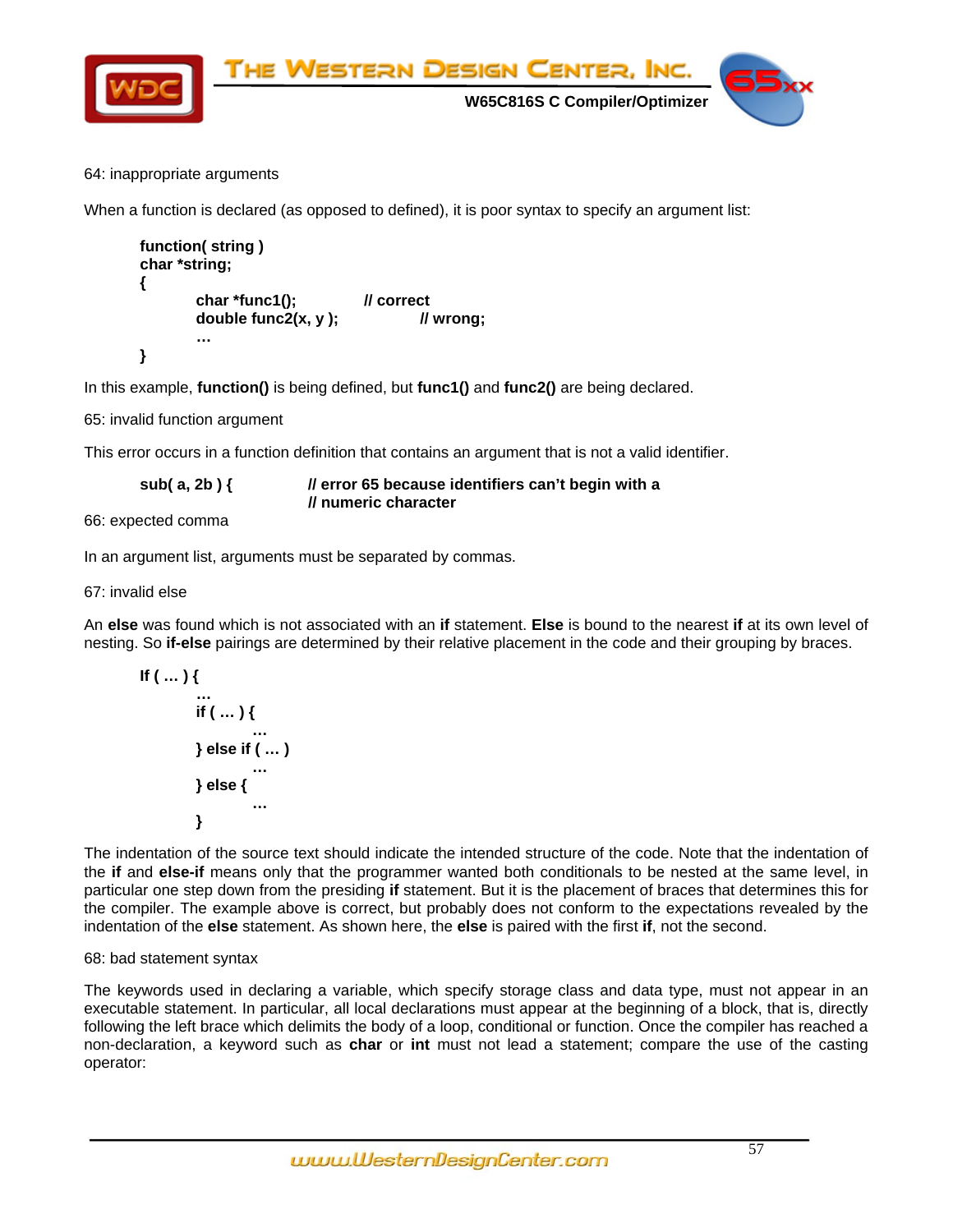

```
 func() 
         { 
                 int i; 
                 char array[ 12 ]; 
                 float k = 2.03; 
                i = 0;
                 int m; // error 68 
                 j = i + 5; 
                 i = ( int )k; // correct 
                 if ( i ) { 
                         int i = 3; 
                         j = i; 
                         printf( "%d", i ); 
 } 
                 printf( "%d%d\n", i, j ); 
        }
```
69: missing semicolon

A semicolon is missing from the end of an executable statement. This error code is similar to error code 7. It will remain undetected until the following line and is often spuriously caused by a previous error.

70: goto needs a label

Compare your use of **goto** with this example. This message says that you did not specify where you wanted to **goto** with **label**:



It is not possible to **goto** just any identifier in the source code; labels are special because they are followed by a colon.

71: statement syntax error in do-while

The body of a **do-while** may consist of one statement or several statements enclosed in braces. A **while** conditional is required after the body of the loop. This is true even if the loop is infinite, as it is required by the rules of syntax. After typing in a long body, do not forget the **while** conditional.

72: statement syntax error in for

This error occurs when the first of the two semicolons that separate the three expressions found in a **for** loop condition are missing.

 **for ( i=0 i; i++ ) { // error 72 due to missing semicolon**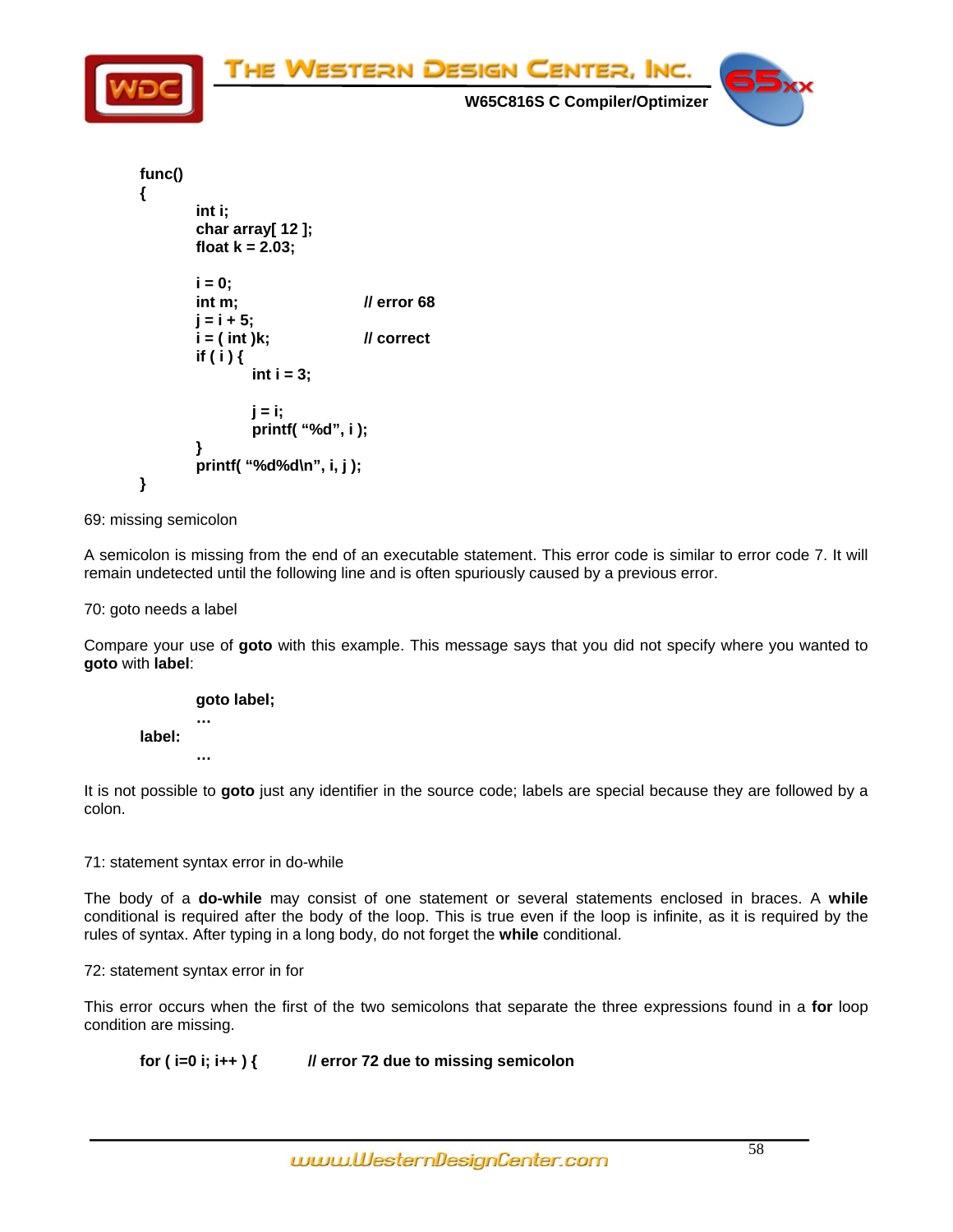

# 73: statement syntax error in for body

This error occurs when the second of the two semicolons that separate the three expressions found in a **for** loop condition is missing.

# **for ( i=0; i i++ ) { // error 73 due to missing semicolon**

# 74: expression must be integer constant

This error occurs when a variable occurs instead of an integer constant in declaring the size of an array, initializing an element in an **enum** list, or specifying a **case** constant for a **switch**.

#### 75: missing colon on case

This should be straightforward. If the compiler accepts a **case** value, a colon should follow it. A semi-colon must not be accidentally entered in its place.

#### 76: obsolete

#### 77: case outside of switch

The keyword, **case**, belongs to just one syntactic structure, the **switch**. If **case** appears outside the braces which contain a **switch** statement, this error is generated. Remember that all keywords are reserved, so that they cannot be used as variable names.

### 78: missing colon on default

This message indicates that a colon is missing after the keyword, **default**. Compare with error 75.

#### 79: duplicate default

The compiler has found more than one **default** in a **switch**. **switch** will compare a variable to a given list of values. But it is not always possible to anticipate the full range of values which the variable may take. Nor is it feasible to specify a large number of cases in which the program is not particularly interested.

So C provides for a default case. The default will handle all those values not specified by a **case** statement. It is analogous to the **else** companion to the conditional, **if**. Just as there is one **else** for every **if**, only one default case is allowed in a **switch** statement. However, unlike the **else** statement, the position of a default is not crucial; a default can appear anywhere in a list of cases.

# 80: default outside of switch

The keyword, **default**, is used just like **case**. It must appear with the brackets which delimit the **switch** statement.

# 81: break/continue error

**break** and **continue** are used to skip the remainder of a loop in order to exit or repeat the loop. **break** will also end a **switch** statement. But when the keywords, **break** or **continue**, are used outside of these contexts, this message results.

82: obsolete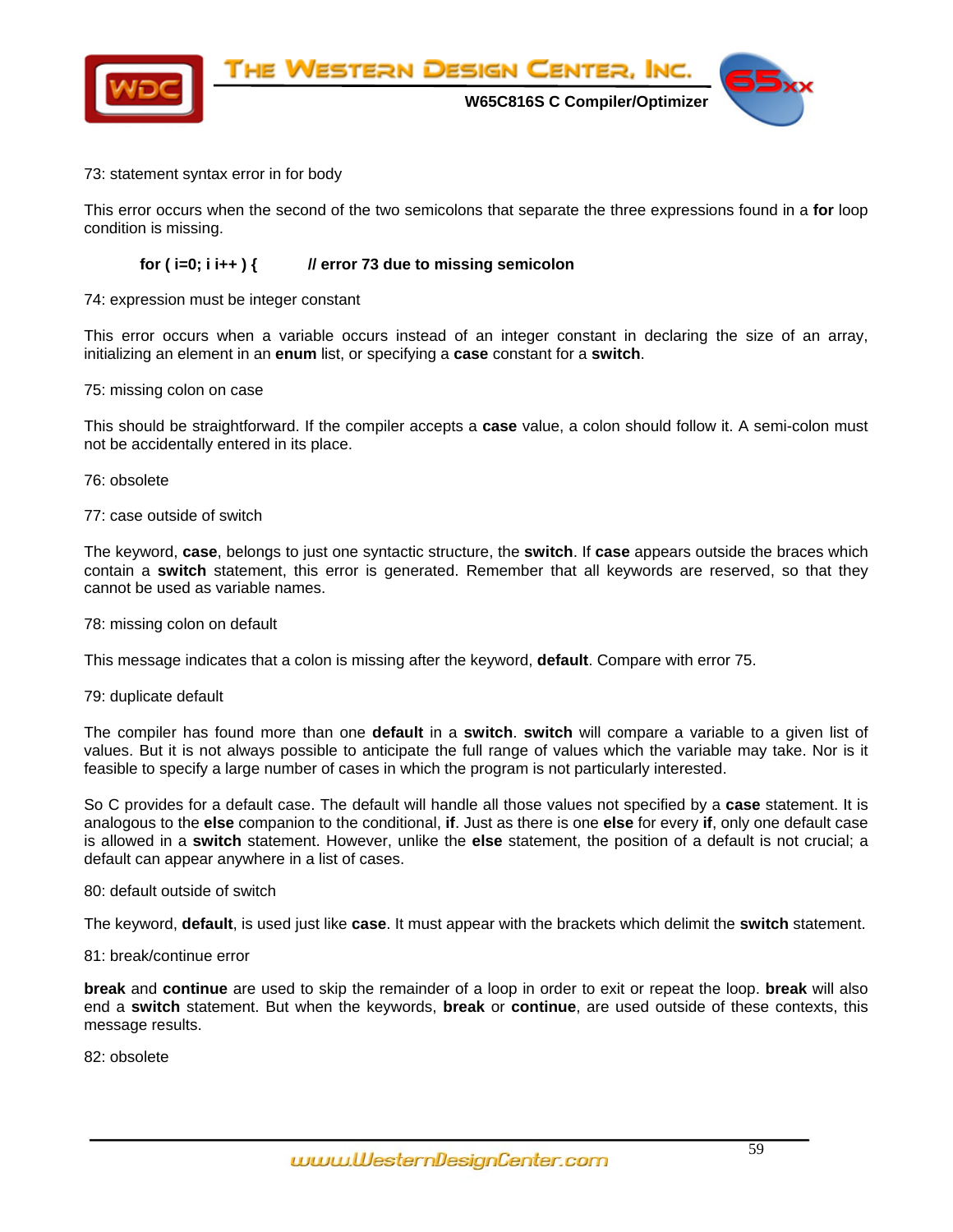

 **W65C816S C Compiler/Optimizer** 



# 83: too many nested includes

**#includes** can be nested, but this capacity is limited. The compiler will balk if required to descend more than ten levels into a nest.

#### 84: constant expression expected

This error occurs when an integer constant is missing, such as in initializing an element in an **enum** list, specifying a **case** constant for a **switch**, or for a **#if** preprocessor directive.

#### 85: not an argument

The compiler has found a name in the declaration list that was not in the argument list. Only the converse case is valid, i.e., an argument can be passed and not subsequently declared.

#### 86: null dimension in array

In certain cases, the compiler knows how to treat multidimensional arrays whose left-most dimensions are not given in its declaration. Specifically, this is true for an **extern** declaration and an array initialization. The value of any dimension which is not the left-most must be given.

| extern char array[][12];   | // correct |
|----------------------------|------------|
| extern char badarray[5][]; | // wrong   |

### 87: invalid character constant

Character constants may consist of one or two characters enclosed in single quotes, as **'a'** or **'ab'**. There is no analog to a null string, so '' (two single quotes with no intervening white space) is not allowed. Recall that the special backslash characters (**\b, \n, \t,** etc.) are singular, so that the following are valid: **'\n', '\na', 'a\n'**. **'aaa'** is invalid.

#### 88: not a structure

Occurs only under compilation without the **–s** option. A name used as a structure does not refer to a structure, but to some other data type:

 **int i; i.member = 3; // error 88**  89: invalid use of register storage class

A globally defined variable cannot be specified as a register. Register variables are required to be local.

90: symbol redeclared

A function argument has been declared more than once.

91: invalid use of floating point type

Floating point numbers can be negated (unary minus), added, subtracted, multiplied, divided and compared; any other operator will produce this error message.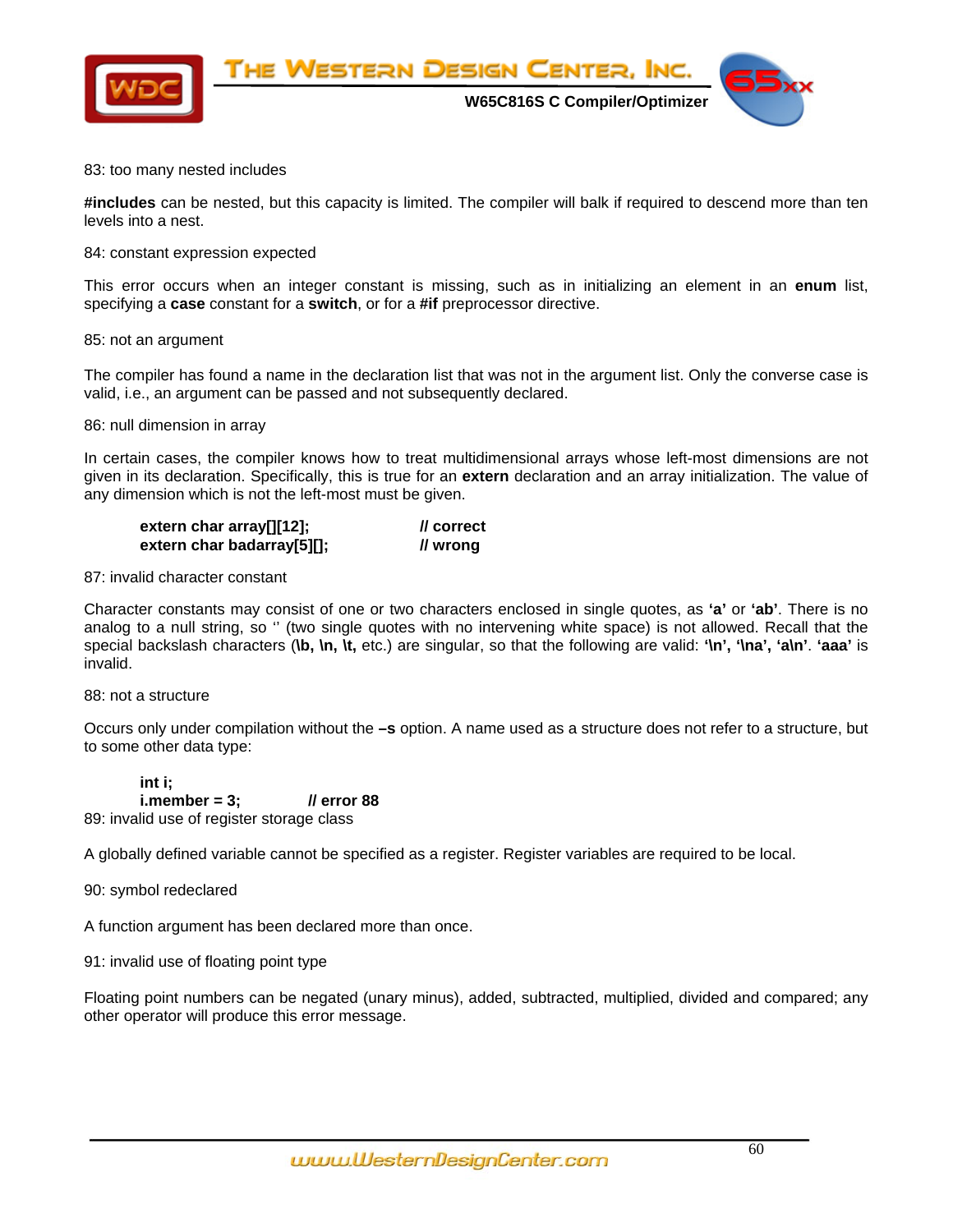

92: invalid type conversion

This error code indicates that a data type conversion, implicit in the code, is not allowed, as in the following piece of code:

 **int i; float j; char \*ptr;** 

 $i = j + pt$ ;

The diagram shows how variables are converted to different types in the evaluation of expressions. Initially, variables of type **char** and **short** become **int**, and **float** becomes **double**. Then all variables are promoted to the highest type present in the expression. The result of the expression will have this type also. Thus, an expression containing a **float** will evaluate to a **double**.

Types have the following hierarchy:

 **double float long unsigned int, short, char** 

This error can also be caused by an attempt to return a structure, since the structure is being cast to the type of the function, as in:

 **int func() { struct tag sam; return sam; }** 

93: invalid expression type for switch

Only a **char**, **int** or **unsigned** variable can be switched. See the example for error 74.

94: invalid identifier in macro definition

This error occurs in a macro definition that contains one or more arguments that are not valid *identifiers*.

| #define $add(a, 2b)$ ( $a+2b$ ) | <i>Il</i> error 94 because identifiers can't |
|---------------------------------|----------------------------------------------|
|                                 | // begin with a numeric character            |

95: obsolete

96: missing argument to macro

Not enough arguments were found in an invocation of a macro. Specifically, a "double comma" will produce this error.

```
 #define reverse( x, y, z ) ( z, y, x )
```

```
 func( reverse( i, , k ) );
```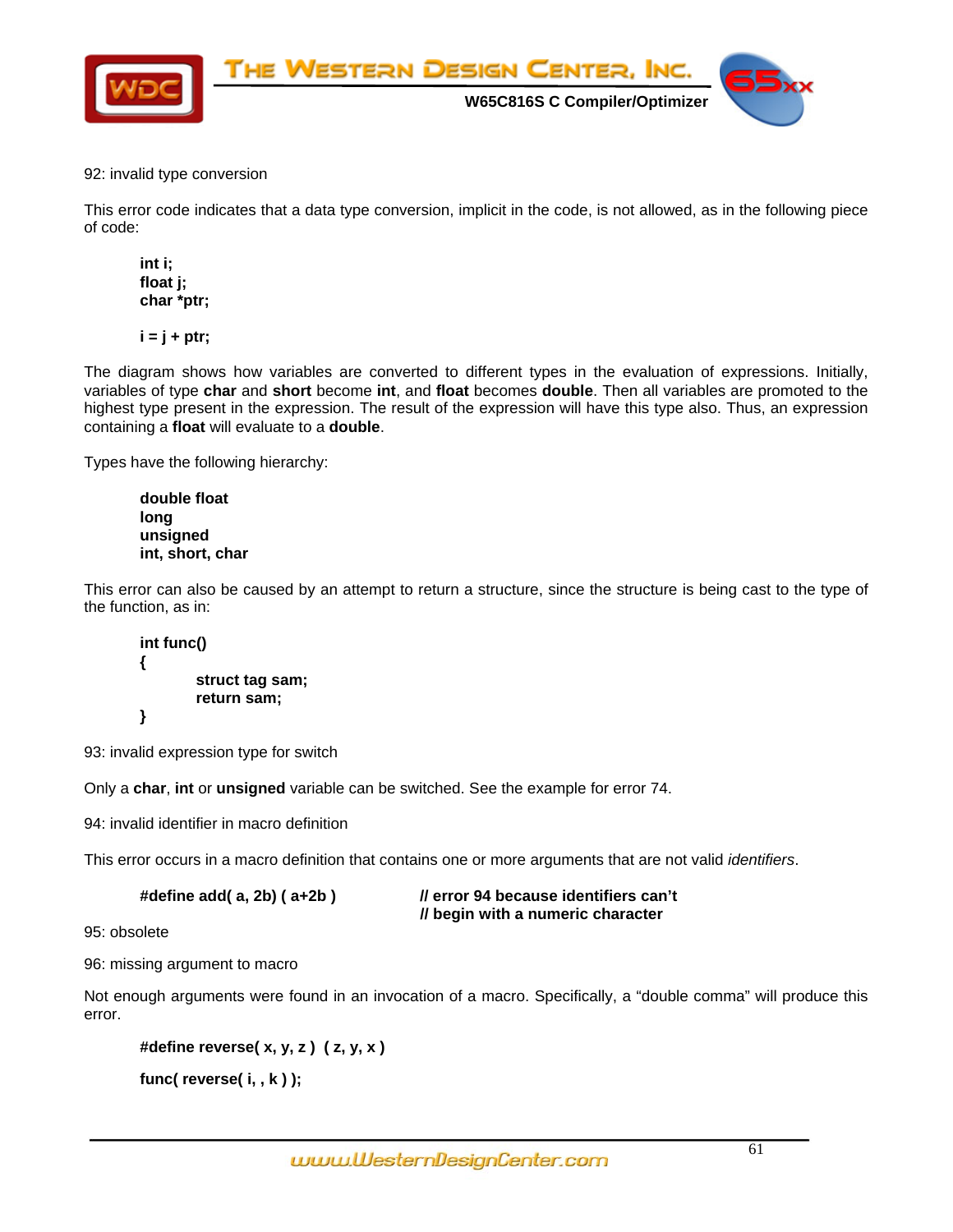

97: too many arguments in macro definition

This error occurs in a macro definition that contains more than 32 arguments in its definition.

98: not enough args in macro reference

The incorrect number of arguments was found in an invocation of a previously defined macro. As the examples show, this error is not identical to error 96.

 **#define exchange( x, y ) ( y, x ) func( exchange( i ) ); // error 98**  99: internal error

100: internal error

101: missing close parenthesis on macro reference

A right (closing) parenthesis is expected in a macro reference with arguments. In a sense, this is the complement of error 95; a macro argument list is checked for both a beginning and an ending.

102: macro arguments too long

The combined length of a macro's argument is limited. This error can be resolved by simply shortening the arguments with which the macro is invoked.

103: #else with no #if

Correspondence between **#if** and **#else** is analogous to that which exists between the control flow statements, **if** and **else**. Obviously, much depends upon the relative placement of the statements in the code. However, **#if** blocks must always be terminated by **#endif**, and the **#else** statement must be included in the block of the **#if** with which it is associated. For example:

```
 #if ERROR 0 
         printf( "there was an error\n" ); 
 #else 
         printf( "no error this time\n" ); 
 #endif
```
**#if** statements can be nested, as below. The range of each **#if** is determined by a **#endif**. This also excludes **#else** from **#if** blocks to which it does not belong:

```
 #ifdef JAN1 
         printf( "happy new year!\n" ); 
 #if sick 
         printf( "I think I'll go home now\n" ); 
 #else 
          printf( "I think I'll have another\n" ); 
 #endif 
 #else 
         printf( "I wonder what day it is\n" ); 
 #endif
```
If the first **#endif** was missing, error 103 would result. And without the second **#endif**, the compiler would generate error

107.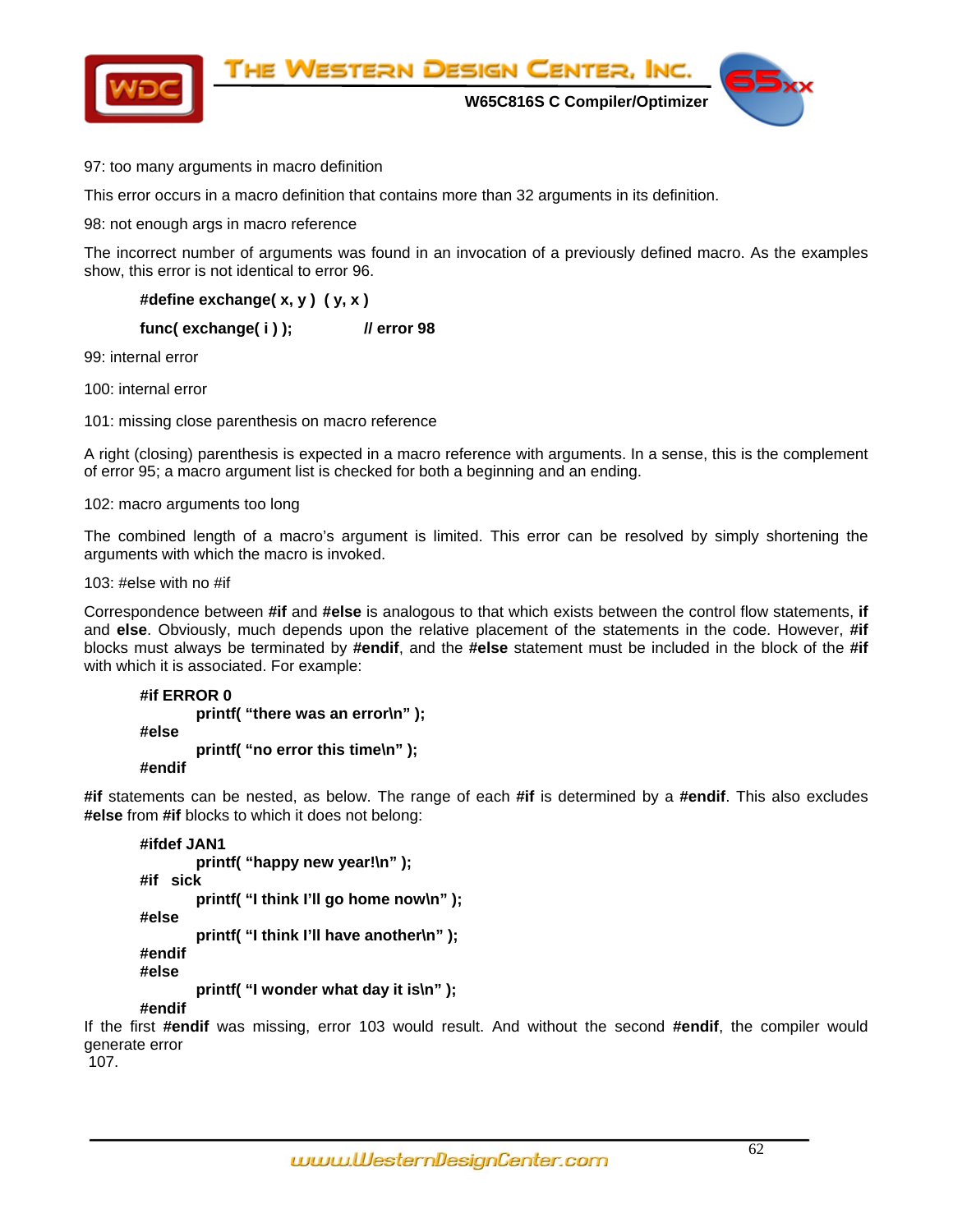

104: #endif with no #if

**#endif** is paired with the nearest **#if**, **#ifdef** or **#ifndef** which precedes it. (See error 103.)

105: #endasm with no #asm

**#endasm** must appear after an associated **#asm**. These compiler-control lines are used to begin and end embedded assembly code. This error code indicates that the compiler has reached a **#endasm** without having found a previous **#asm**. If the **#asm** was simply missing, the error list should begin with the assembly code (which are undefined symbols to the compiler).

106: #asm within #asm block

There is no meaningful sense in which in-line assembly code can be nested, so the **#asm** keyword must not appear between a paired **#asm/#endasm**. When a piece of in-line assembly is augmented for temporary purposes, the old **#asm** and **#endasm** can be enclosed in comments as place-holders.

 **#asm** 

 **// temporary asm code // #asm old beginning // more asm code #endasm** 

107: missing #endif

A **#endif** is required for every **#if**, **#ifdef** and **#ifndef**, even if the entire source file is subject to a single conditional compilation. Try to assign pairs beginning with the first **#endif**. Backtrack to the previous **#if** and form the pair. Assign the next **#endif** with the nearest unpaired **#if**. When this process becomes greatly complicated, you might consider rethinking the logic of your program.

108: missing #endasm

In-line assembly code must be terminated by a **#endasm** in all cases. **#asm** must always be paired with a **#endasm**.

109: obsolete

[110: invalid use of : operator](#page-2-0) 

[The colon operator occurs in two places:](#page-3-0) 

- [1\) following a question mark as part of a conditional, as in](#page-3-0) **( flag ? 1 : 0 )**.
- [2\) Following a label inserted by the programmer or following one of the reserved labels,](#page-4-0) **case** and **[default](#page-4-0)**.
- [111: invalid use of a void expression](#page-5-0)

[T](#page-6-0)his error can be caused by assigning a **void** [expression to a variable, as in this example:](#page-6-0) 

 **[void func\(\);](#page-6-0)   [int h;](#page-7-0)** 

 **[h = func\(\);](#page-9-0)**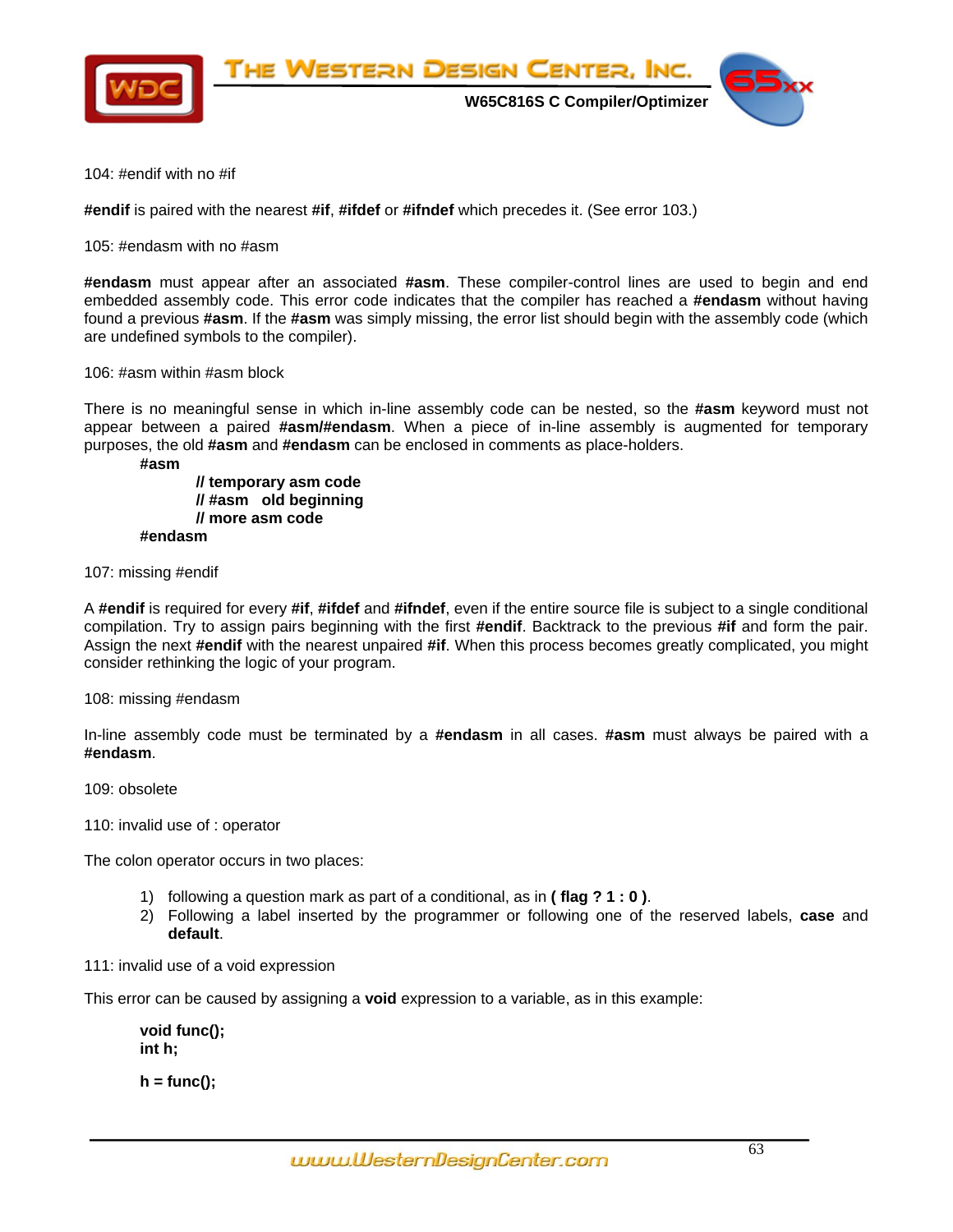

- [112: obsolete](#page-9-0)
- [113: duplicate case in switch](#page-20-0)

A **switch** statement has two **case** [values which are the same. Either the two cases must be combined into one,](#page-20-0)  [or one must be discarded. For instance:](#page-20-0) 

```
 switch( c ) { 
 case NOOP: 
          return 0; 
 case MULT: 
          return x * y; 
 case DIV: 
          return x / y; 
 case NOOP: 
 default: 
          return 1; 
 }
```
The **case** of **NOOP** [is duplicated and will generate an error.](#page-28-0) 

[114: macro redefined](#page-29-0) 

[For example,](#page-32-0) 

```
 #define islow( n ) ( n >= 0 && n < 5 ) 
 … 
        #define islow( n ) ( n >= 0 && n <= 5 )
```
The macro, **islow**[, is being used to classify a numerical value. When a second definition of it is found, the](#page-33-0)  [compiler will compare the new substitution string with the previous one. If they are found to be different, the](#page-33-0)  [second definition will become current, and this error code will be produced.](#page-33-0) 

If the example, the second definition differs from the first in a single character, '='. The second definition is also [different from this one:](#page-34-0) 

# **[#define islow\( n \) n > 0 && n <= 5](#page-34-0)**

[since the parentheses are missing.](#page-34-0) 

[The following lines will not generate this error:](#page-35-0) 

 **[#define NULL 0](#page-36-0)** 

 **[#define NULL 0](#page-44-0)** 

[But these are different from:](#page-73-0) 

 **[…](#page-38-0)** 

 **#define NULL '\0'** 

In practice, this error message does not affect the compilation of the source code. The most recent "revision" of the substitution string is used for the macro. But relying upon this fact may not be a wise habit.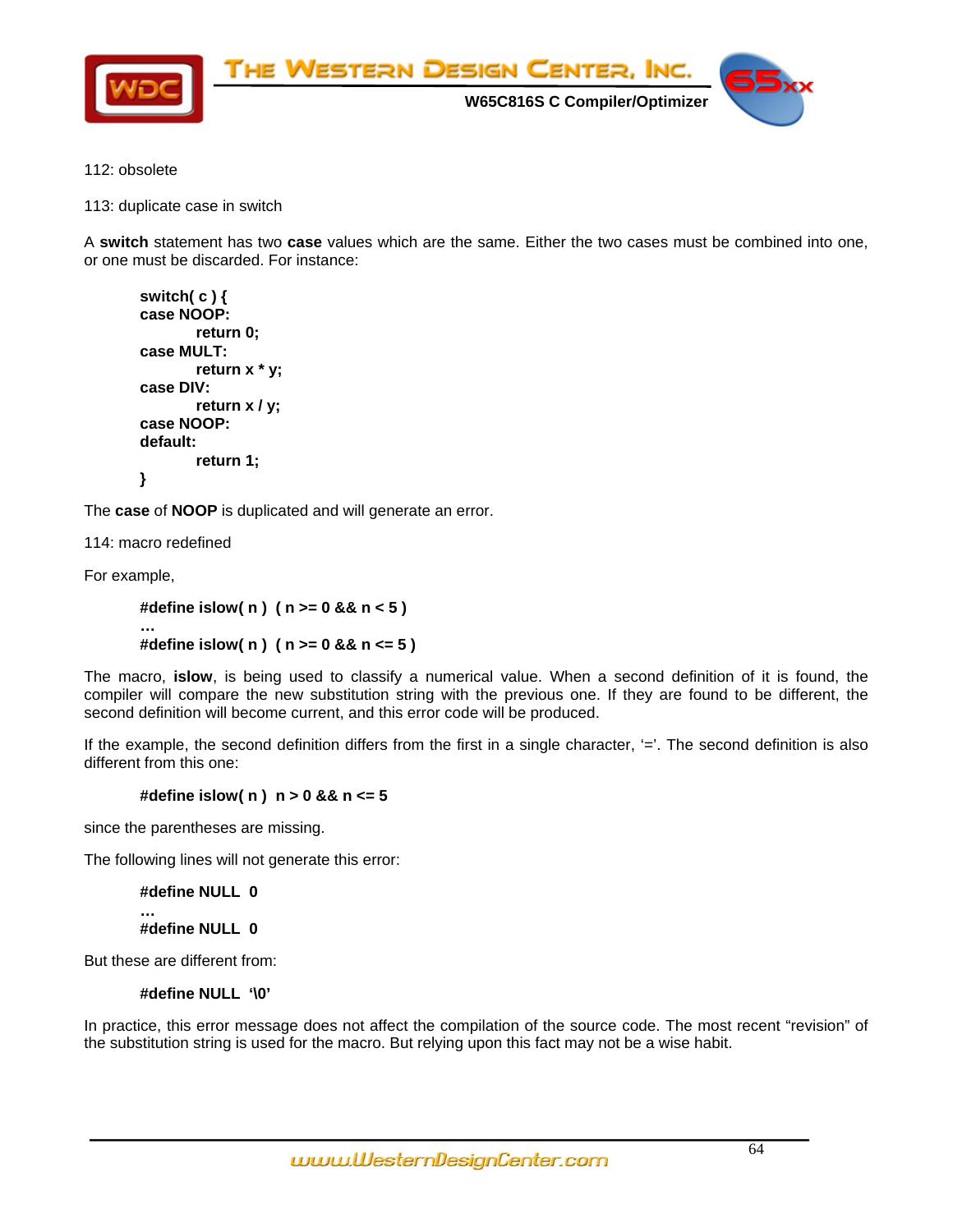

# 115: keyword redefined

Keywords cannot be defined as macros, as in:

# **#define int foo**

If you have a variable which may be either, for instance, a **short** or a **long** integer, there are alternative methods for switching between the two. If you want to compile the variable as either type of integer, consider the following:

 **#ifdef LONGING long i; #else short i; #endif** 

Another possibility is through a typedef:

 **#ifdef LONGINT typedef long VARTYPE; #else typedef short VARTYPE; #endif VARTYPE i;**  116: field width must be  $> 0$ 

A field in a bit field structure can not have a negative number of bits.

117: invalid 0 length field

A field in a bit field structure can not have zero bits.

118: field is too wide

A field in a bit field structure can not have more than 16 bits.

- 119: field not allowed here
- A bit field definition can only be contained in a structure.
- 120: invalid type for field

The type of a bit field can only be of type **int** or **unsigned int**.

121: ptr/int conversion

The compiler issues this warning message if it must implicitly convert the type of an expression from pointer to **int** or **long**, or vice versa.

If the program explicitly casts a pointer to an **int**, this message will not be issued. However, in this case, error 122 may occur.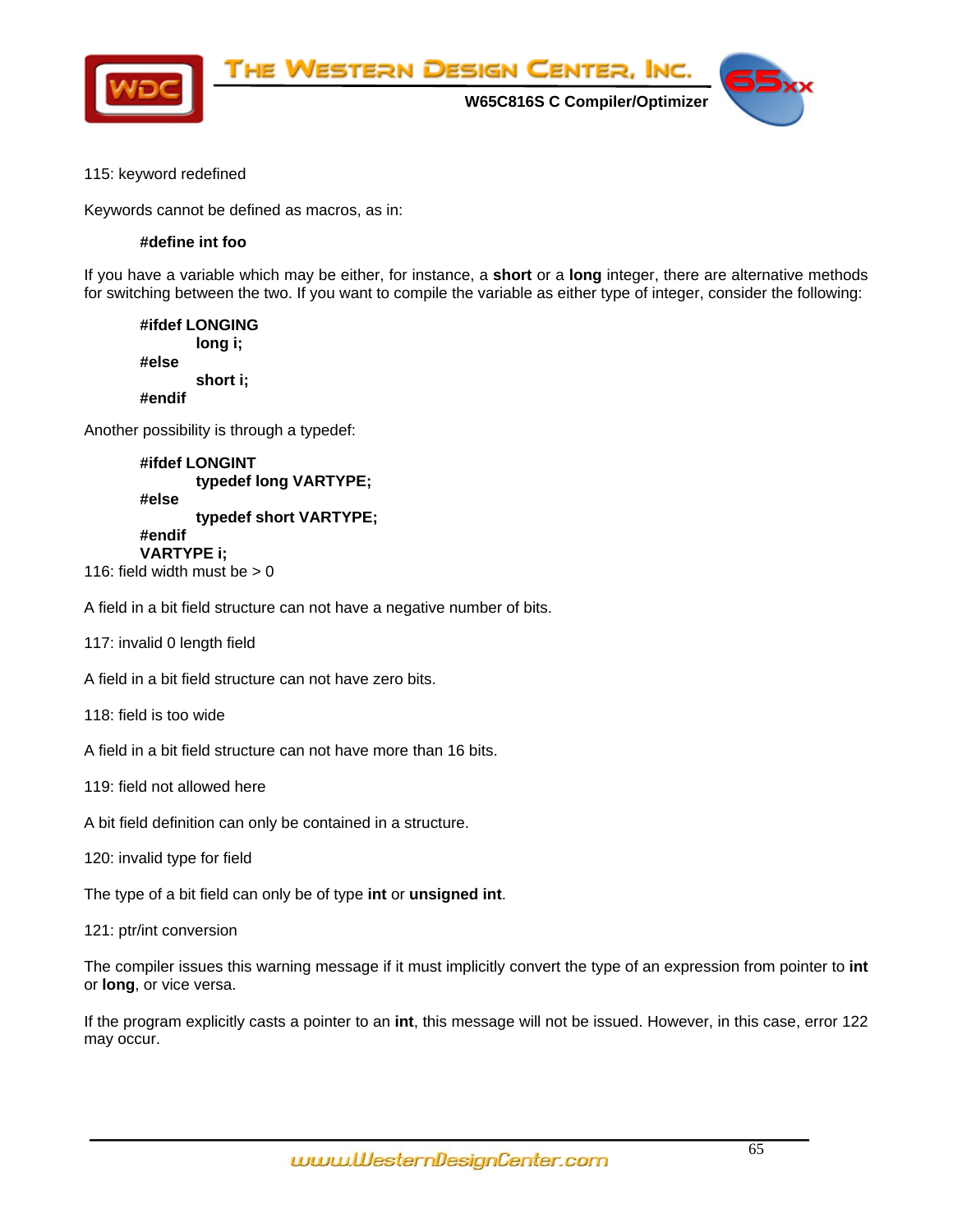

For example, the following will generate warning 121:

 **char \*cp; int i;** 

#### **…**  *i* **= cp; // implicit conversion of char to int**

When the compiler issues warning 121, it will generate correct code if the sizes of the two items are the same.

# 122: ptr & int not same size

If a program explicitly casts a pointer to an **int**, and the sizes of the two items differ, the compiler will issue this warning message. The code that is generated when the converted pointer is used in an expression will use only as much of the least significant part of the pointer as will fit in an **int**.

123: far/huge ptr & ptr not same size

This error occurs when trying to assign a near pointer to a **far** or **huge** pointer. A warning is generated when casting a **far** or **huge** pointer to a near pointer.

124: invalid ptr/ptr expression

If a program attempts to assign one pointer to another without explicitly casting the two pointers to be of the same type, and the types of the two pointers are in fact different, the compiler will issue this warning message.

The compiler will generate code for the assignment, and if the sizes of the two pointers are the same, the code will be correct. But if the sizes differ, the code may not be correct.

125: too many subscripts or indirection on integer

This warning message is issued if a program attempts to use an integer as a pointer; that is, as the operand of a star operator.

If the sizes of a pointer and an **int** are the same, the generated code will access the correct memory location, but if they are not, it will not.

For example:

 **char c; long g; \*0x5c = 0; // warning 125, because 0x5c is an int**   $cf i = 0;$  // warning 125, because  $c+i$  is an int  **g[ i ] = 0; // error 12, because g+i is a long** 

126: too many arguments

This error occurs when a function is invoked with more arguments than is specified in its prototype or definition. The only exception allowed is when a variable number of arguments is specified in the prototype.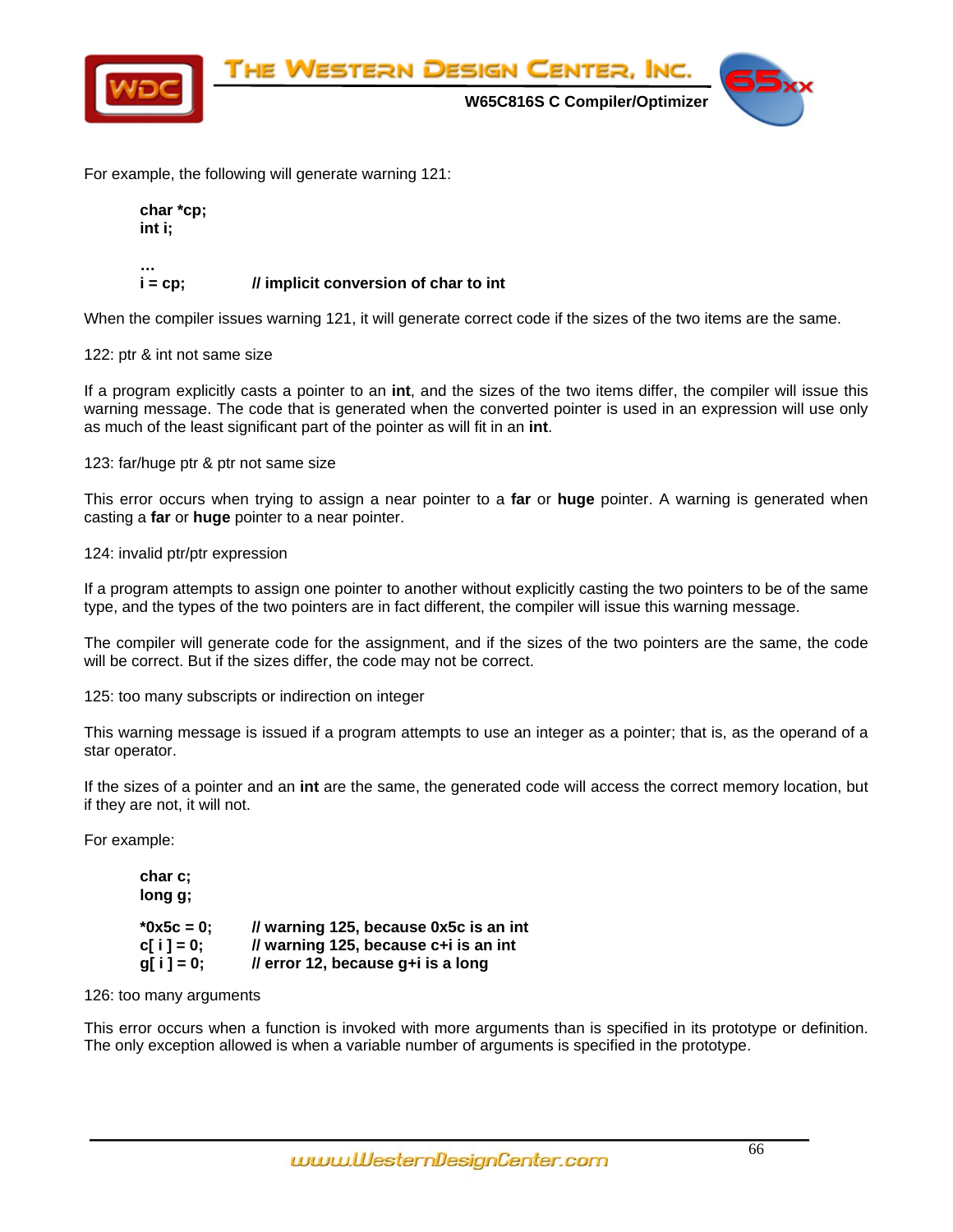

 **W65C816S C Compiler/Optimizer** 



# 127: too few arguments

This error occurs when a function is invoked with less arguments than is specified in its prototype or definition.

The Western Design Center, Inc.

128: #error

This error was generated by the **#error** directive and is followed by the optional sequence of preprocessing tokens found in the source code.

129: #elif with no #if

This error occurs when the **#elif** preprocessor directive is used without a preceding **#if** directive.

130: obsolete

131: ## at the beginning/end of macro body

This error occurs when a **##** is found as the first or last end of a macro definition body.

| #define TWOSHARP 2## | <i>Il</i> error 131 |
|----------------------|---------------------|
| $100.$ $-1 - 1$      |                     |

132: obsolete

133: # not followed by a parameter

This error may occur in a **#define** macro in which the # operator is applied to a parameter in the replacement list. If the # token is not followed by a parameter, this error message will be generated.

134: obsolete

135: attempt to undefined a predefined macro

This error occurs when attempting to use a **#undef** on those macros that are predefined by the compiler, such as  $\_STDC\_$ ,  $\_TIME\_$ ,  $\_DATE\_$ ,  $\_FILE\_$ ,  $\_LINE\_$ , and  $\_FUNC\_$ .

# **#undef \_\_TIME\_\_ // error 135**

136: invalid #include directive

This error occurs when the **#include** directive is not followed by a string literal or a *filename* enclosed in < > signs.

# **#include filename // error 136**

137: obsolete

138: missing right paren

This error occurs when attempting to use the defined directive with a left parenthesis and no matching right parenthesis.

 **#if defined( FOOBAR // error 138**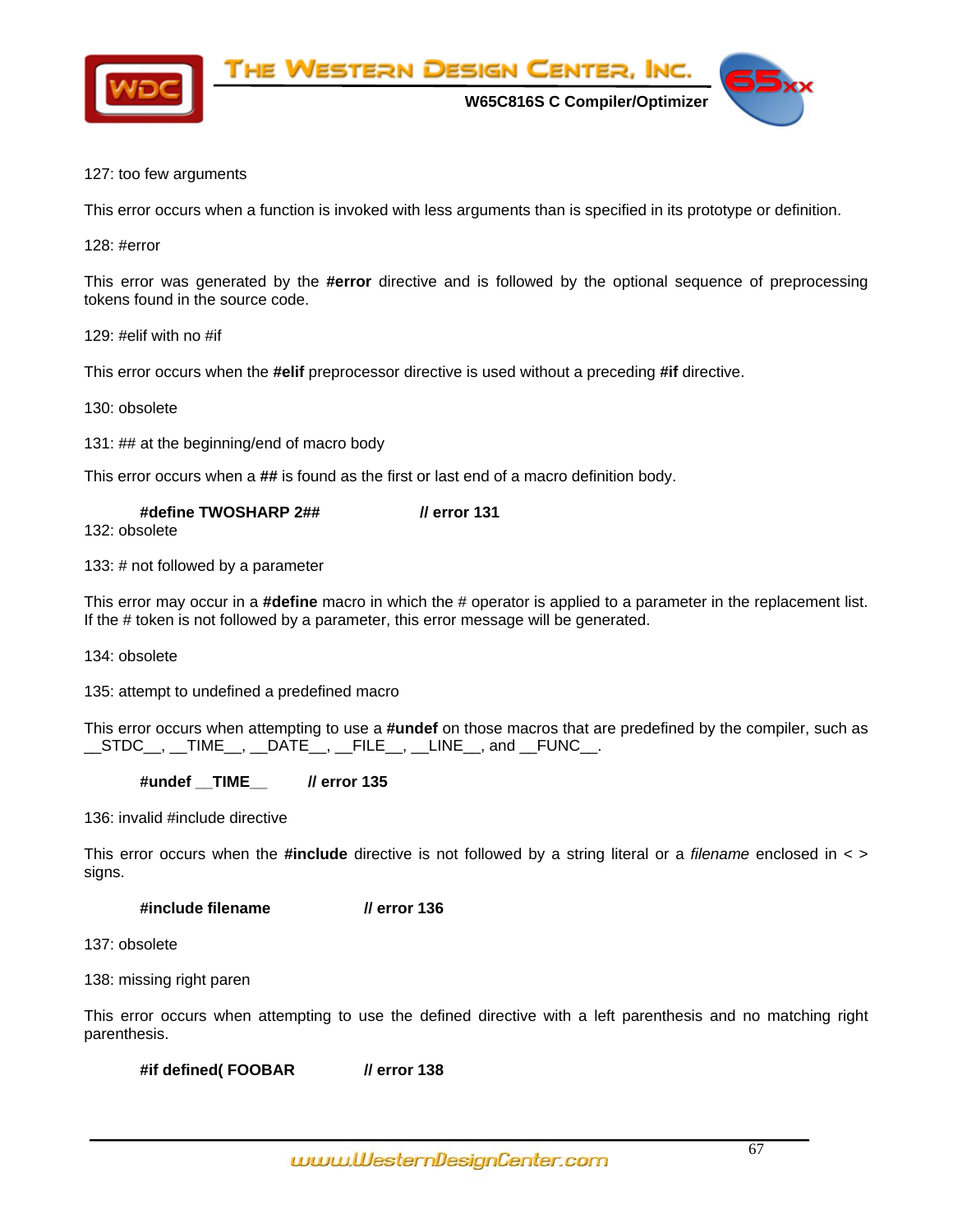

The Western Design Center, Inc.

 **W65C816S C Compiler/Optimizer** 

# 139: missing identifier

This error occurs when attempting to use the defined directive with no identifier following the defined keyword.

 **#if defined // error 139** 

140: obsolete

141: obsolete

142: range-modifier ignored

Using a range modifier (**near**, **far**, etc.) on a structure or union member is allowed by the parser but has no effect and is ignored.

143: range-modifier syntax error

A range-modifier is illegal as part of a function declaration. You cannot say that a function is near, far, huge, etc.

144: invalid operand for sizeof

This error occurs when attempting to obtain the **sizeof** of something other than a previously defined data structure.

 **Sub() { Int I = sizeof( sub ); // error 144 }** 

145: function called without prototype

This warning is generated for functions that are called without having been prototyped. It only occurs when compiling with the **–wp** option.

146: constant value too large

This error occurs when attempting to use a constant larger than the unsigned long **0xffffffff** in an expression.

147: invalid hexadecimal constant

This error occurs when the character following a 0x or 0X is not a valid hexadecimal constant.

# int i = 0xg1; *// error 147, 'g' is not a valid hex constant*

148: invalid floating constant

This error occurs if the first letter excluding the optional sign following the **e** or **E** in a floating point number is something other than a digit.

# **double d = 123e+f; // error 148, 'f' is not a digit**

149: invalid character on control line

This error occurs on conditional preprocessor lines that expect a single constant expression but get extra information.

 **#if CONST invalid // error 149 due to extra characters "invalid"**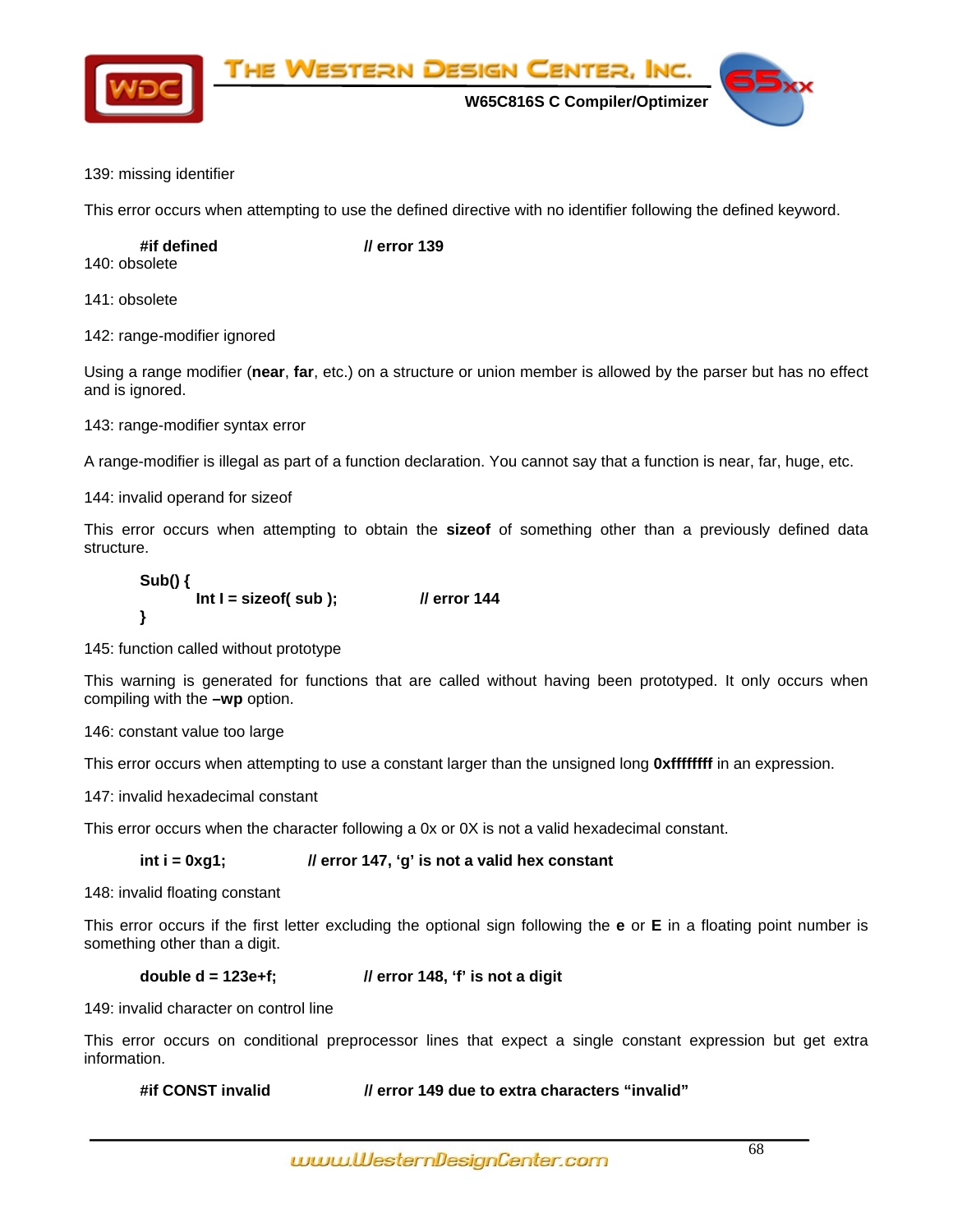

# 150: unterminated comment

This error occurs if the start of a comment  $($ ) is not terminated with  $($ <sup>\*</sup> $)$  before the end of the file.

151: no block level extern initialization

This error occurs when initialization of an **extern** variable is attempted inside a function. Initialization of **extern**s is permissible outside of functions, or the function can declare the variable as **extern** and then initialize it further down in the code using an assignment statement.

152: missing identifier in parameter list

This error occurs when the type of an argument is specified in a function definition without being followed by the argument itself.

# **sub( int ) { // error 152, missing the name of the int arg**

153: missing static function definition

This error occurs if a function has been declared as static in a file and has not been followed by its actual definition further down in the file.

154: function definition can't be via typedef

This error occurs when incorrectly defining a function using a **typedef**. It is possible to define a **typedef** that is a function such as:

# **typedef int F( void );**

which sets the type **F** to be a function with no arguments returning **int**. Then, a function can be declared such as:

 **F f;** 

which *is* legal. However, the function definition:

# **F f ()**

is illegal.

155: file must contain external definition

This error occurs in a file with no external data or function definitions when compiling with the **–pa** option to use the ANSI preprocessor.

156: wide string literal not allowed here

This error occurs when attempting to use a wide string literal with the **#include** or **#line** directives.

# **#include L"filename" // error 156**

157: incompatible function declarations

This error occurs if a function declaration does not match a previous definition or declaration for the same function.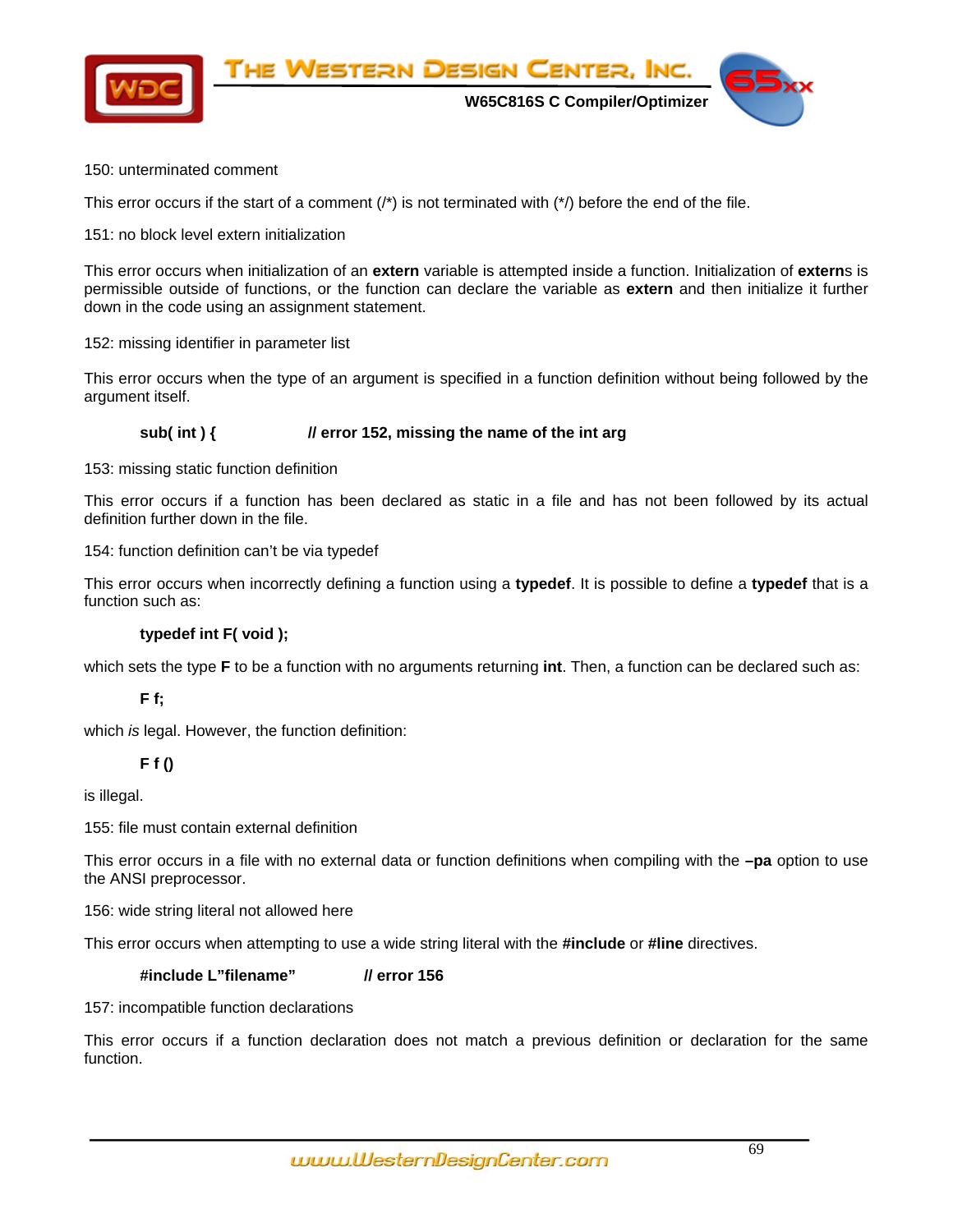

158: called function may not return incomplete type

This error occurs when a function attempts to return a structure which has not been defined. If a functions is called that returns a structure, but the size of the structure is unknown, then it is not possible for the compiler to know how much data is being returned by the function and how much space to reserve for the return value.

For example:

 **Struct foo x();** 

 **Main() { x(); }** 

159: syntax error in #pragma

This error occurs if the **#pragma** is used for a function call and does not match the following syntax.

 **#pragma regcall( [return=] func( arg1, arg2, …, argn ) ] #pragma amicall( base, offset, func( arg1, arg2, …, argn)) #pragma libcall func base offset regmask #pragma syscall func offset regmask** 

160: auto variable not used in function

This warning occurs when compiling with the **–wu** option and a function containing a local variable has not been used.

161: function defined without prototype

This warning occurs when compiling with the **–wp** option and a function does not have its arguments prototyped or if there are no arguments but you have not specified void.

162: can't take address of register class

This error occurs when attempting to take the address of a variable that has been declared as a register class variable.

 **register int a; int \*ip;** 

# **ip = &a; // error 162**

163: upper bits of hex character constant ignored

This warning occurs if the compiler encounters a hexadecimal character constant ( specified by \x) whose value cannot fit within a single byte. For example:

# **char \*cptr = "\x9b7";**

Will generate a warning because "**\x9b7**" cannot be stored within one byte. The compiler will ignore the most significant bits, and use the least significant bits. In the example the compiler will treat **"\x9b7"** as **"\xb7"**. This warning will occur if you accidentally place a digit from 0 through 9 or a letter from a through f immediately after a **\x** escape sequence. In the example if you intended to have 0x9b followed by the ASCII digit 7, you could use string concatenation to produce the desired result:

**char \*cptr = "\x9b" "7";**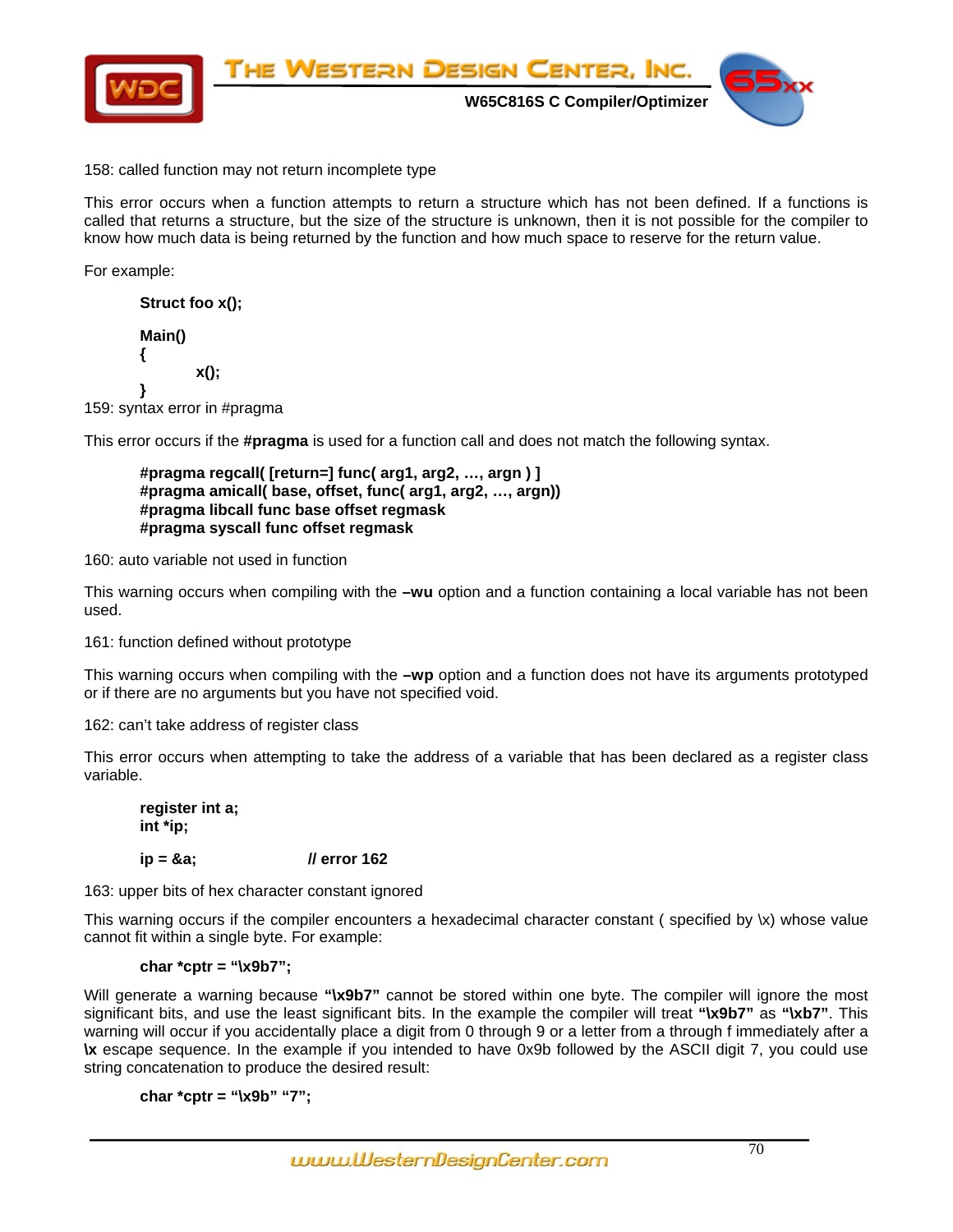

# 164: non-void type function must have return value

This error message can occur only if the **–wr** compiler option is used. If the compiler encounters a function which is defined as returning a value (**int, char,** or the like) but which does not have an explicit return. For example:

```
 int func() 
 { 
           printf( "hello\n" ); 
 }
```
would generate this message. Replacing **int func()** with **func()** will not correct the error. The specification **void func()** will correct the problem. The specification of an explicit **return** will also.

165: item not previously declared found in prototype

This warning message will be generated if a **struct** appears as an argument in a function prototype and there is no previous declaration for the **struct**. This warning will be generated if there is no **struct** declaration or if the **struct** declaration occurs after the prototype statement. The sequence **struct** declaration, prototype statement, function definition will correct the problem as in this example:

```
 struct astruct { 
                 int a; 
                 char c; 
         } 
         void func( struct astruct arg ); 
         void func( struct astruct arg ) 
         { 
 … 
         }
```
This problem presents special difficulties when it arises because the intended **struct** declaration occurs after the prototype definition. A strict interpretation of ANSI rules, in this case, produces results that may seem arbitrary and illogical. Positioning the **struct** declaration so that it occurs before the prototype definition corrects the problem. If the problem is not corrected, it is unlikely that the program will run correctly.

166: enum must be declared outside prototype

This problem is similar to error 165 but pertains to the **enum** datatype.

167: can't take address of stack in this memory model

This error occurs when an attempt is made to take the address of a stack item.

168: missing semicolon in asm block

When the **asm** keyword is used to declare a block of assembly language statements, each must be terminated with a semicolon.

169: can't convert far pointer to near

A far pointer cannot be converted to a near pointer because of the difference in the size of the pointers.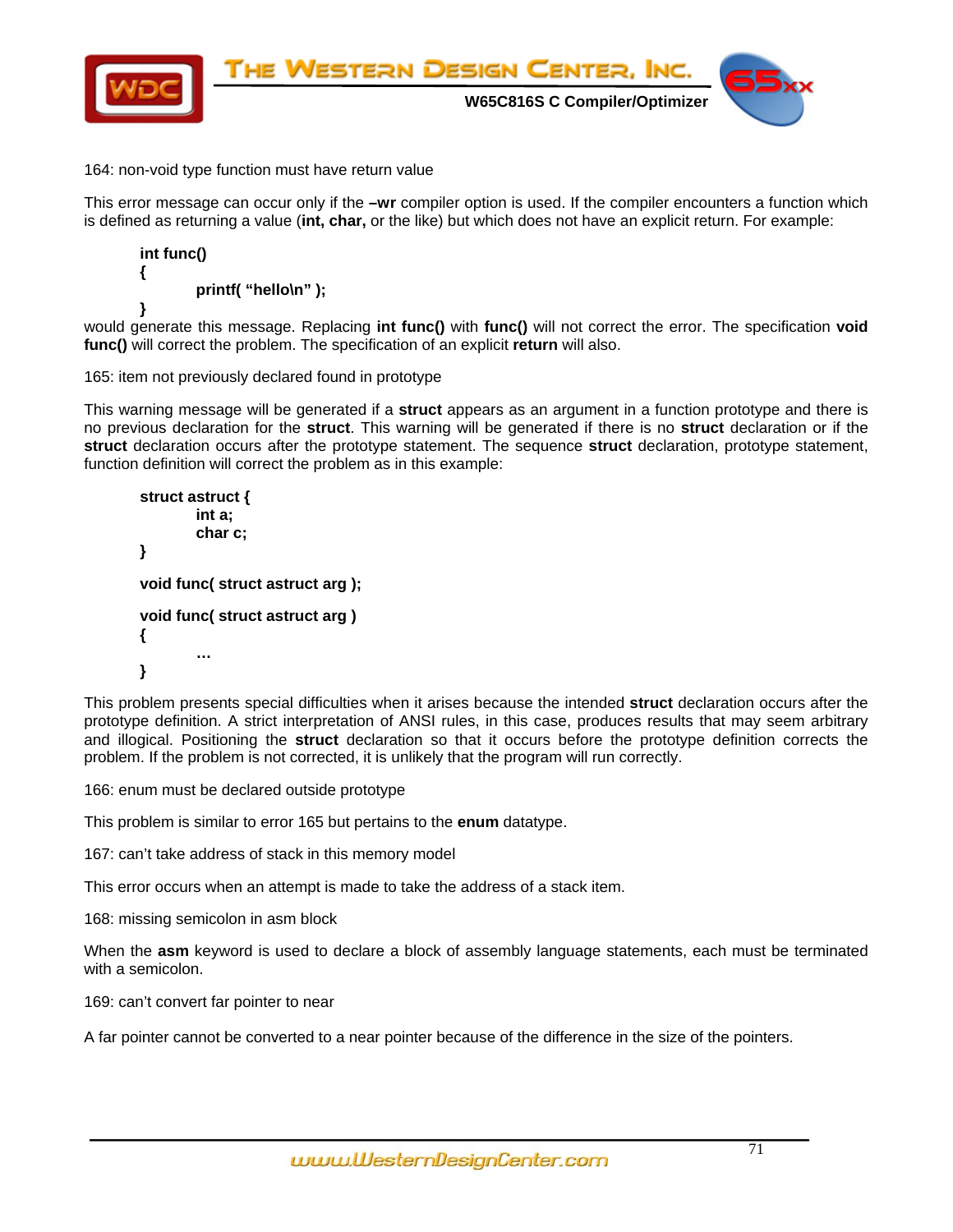

170: can't use TSB/TRB on volatile value

This warning message is generated to alert the developer of the inability to use TSB/TRB on volatile values.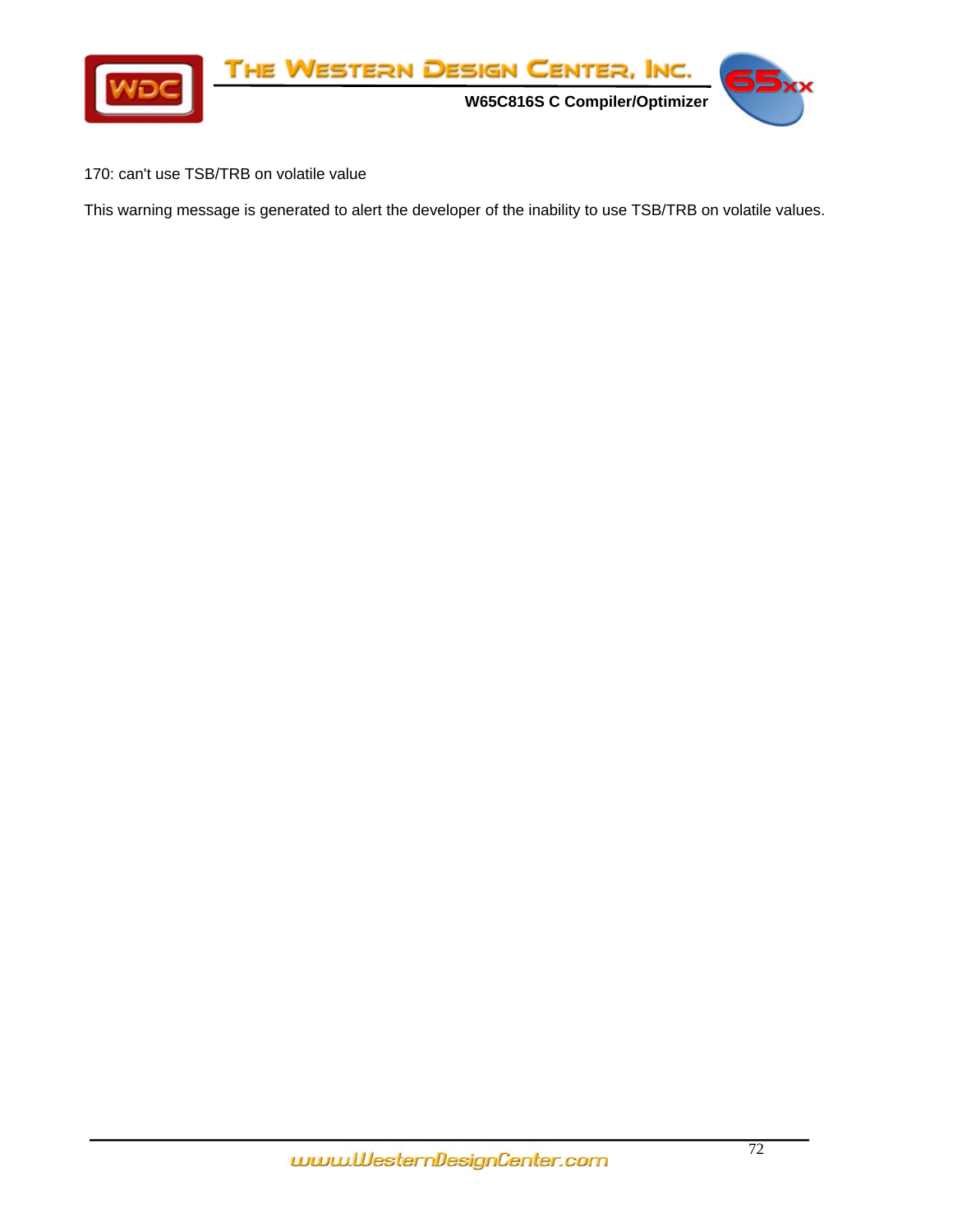

## **APPENDIX C Limits for Mathematical Variables**

Type Length Length Range UCHAR 8 bits 0 to 255<br>CHAR 8 bits -127 to 127 CHAR 8 bits -127 to 127 enum 16 bits -32,767 to 32,767 short 16 bits -32,767 to 32,767 unsigned short 16 bits 0 to 65,535 int 16 bits -32,767 to 32,767 unsigned int 16 bits 0 to 65,535 unsigned long 32 bits 0 to 4,294,967,295 float 32 bits 3.4e-38 to 3.4e+38 double 64 bits 2.2e-308 to 1.79e+308 long double 80 bits 3.4e-4932 to 1.1e+4932

long 32 bits -2,147,483,647 to 2,147,483,647

near pointer 8 bits Far pointer 24 bits

TINY\_VAL (2.2e-308) HUGE\_VAL 1.797693134862316E+308

LOGTINY (-708.396) LOGHUGE (709.778)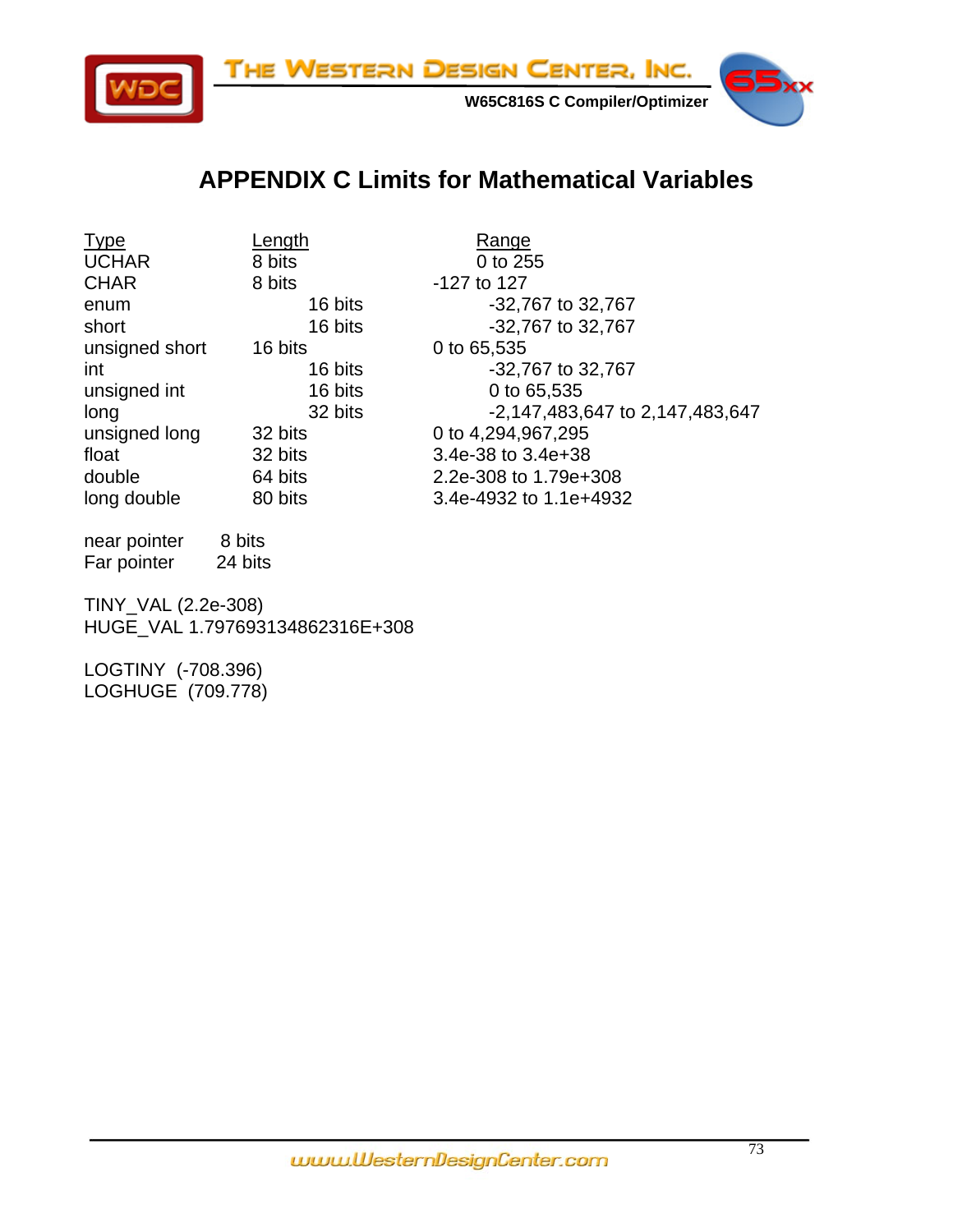

## **APPENDIX D File Include Definitions**